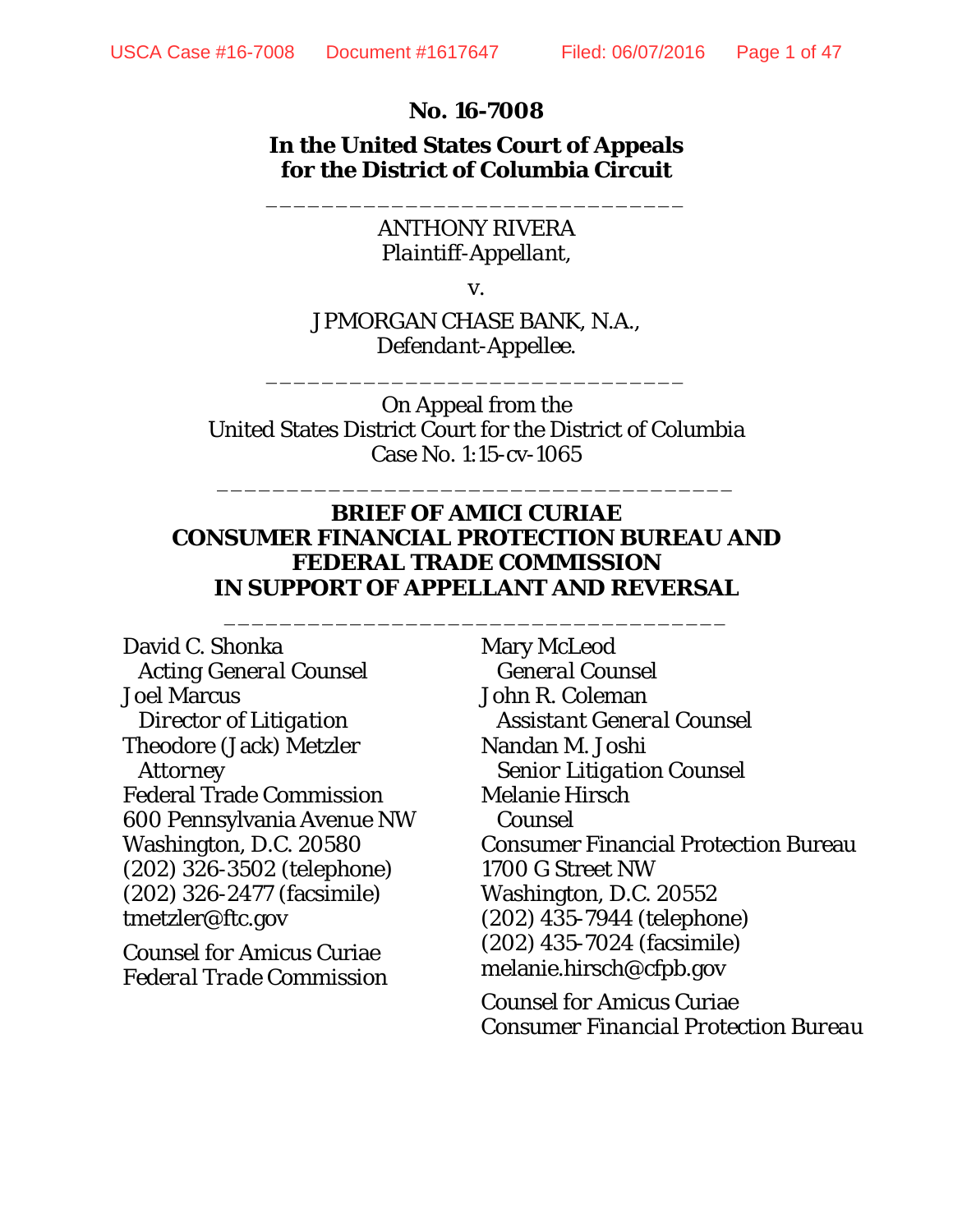# **CERTIFICATE AS TO PARTIES, RULINGS, AND RELATED CASES**

Pursuant to Circuit Rule 28(a)(1), the undersigned counsel certifies as follows:

# **A. Parties and Amici**

The appellant in this Court, who was plaintiff in the district court, is Anthony Rivera.

The appellee in this Court, who was defendant in the district court, is JPMorgan Chase Bank, N.A.

There were no amici in the district court.

## **B. Rulings Under Review**

The rulings under review are the Memorandum Opinion, not yet published (Mem. Op. I), and accompanying Order granting JPMorgan Chase Bank, N.A.'s motion to dismiss, issued on October 22, 2015, by Judge Royce C. Lamberth; and the Memorandum Opinion, 312 F.R.D. 216 (D.D.C. 2015) (Mem. Op. II), and accompanying Order denying Anthony Rivera's motion to alter or amend the judgment, issued on December 10, 2015, by Judge Royce C. Lamberth.

### **C. Related Cases**

This matter has not been previously before this Court or any other court. There are no related cases before this Court or any other court.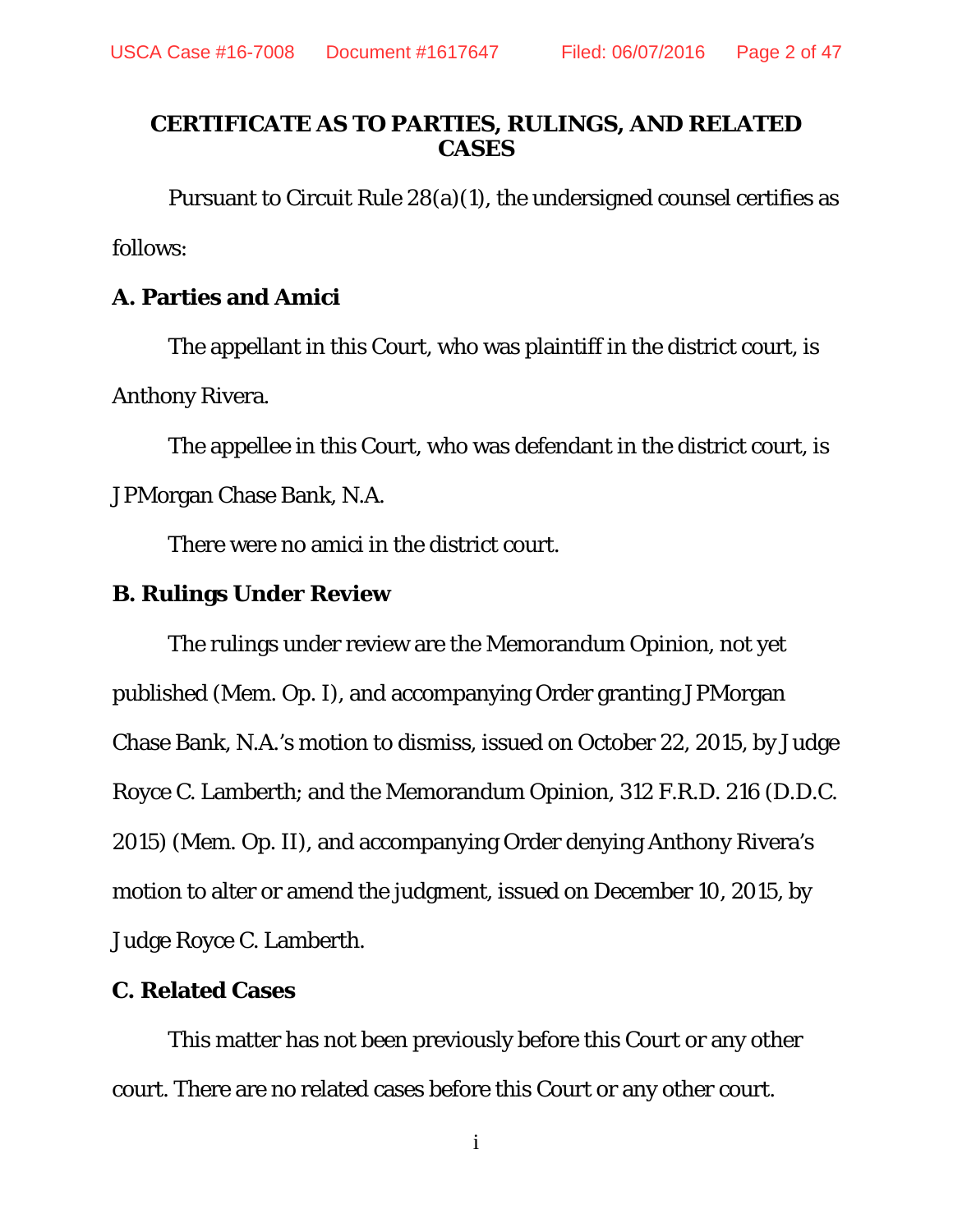# **TABLE OF CONTENTS**

|           | CERTIFICATE AS TO PARTIES, RULINGS, AND RELATED CASES  i                                                                              |  |
|-----------|---------------------------------------------------------------------------------------------------------------------------------------|--|
|           |                                                                                                                                       |  |
|           |                                                                                                                                       |  |
|           |                                                                                                                                       |  |
|           |                                                                                                                                       |  |
| A.        |                                                                                                                                       |  |
| <b>B.</b> |                                                                                                                                       |  |
|           |                                                                                                                                       |  |
|           |                                                                                                                                       |  |
| A.        | Rivera's Claims Under Section 1681s-2(b) Are Timely. 13                                                                               |  |
| <b>B.</b> | <b>Decisions Concerning Furnisher Liability Under Section 1681s-</b><br>2(b) for Repeated Disputes About the Same Information Are Not |  |
|           |                                                                                                                                       |  |
|           |                                                                                                                                       |  |
|           |                                                                                                                                       |  |
|           |                                                                                                                                       |  |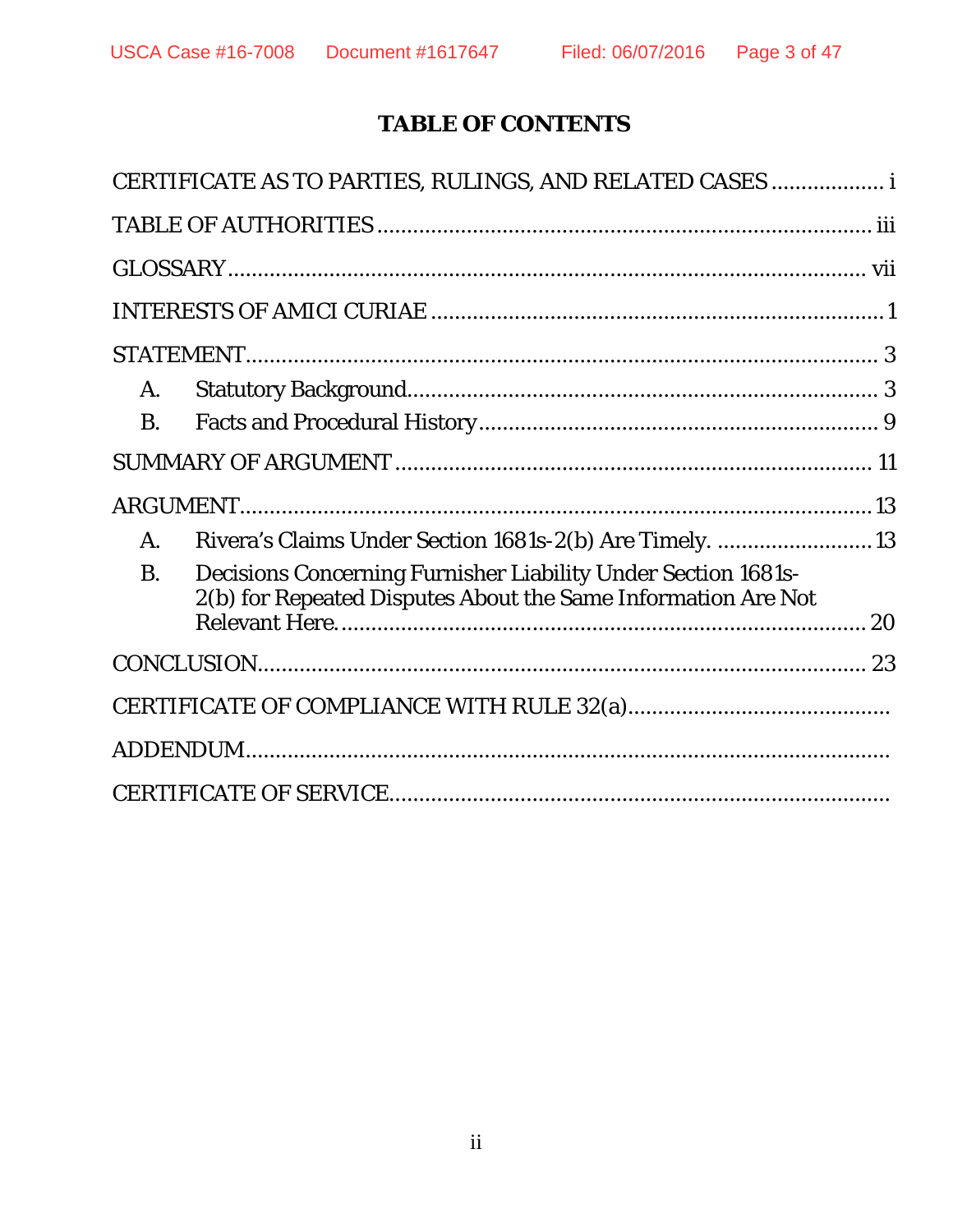# **TABLE OF AUTHORITIES**

## <span id="page-3-0"></span>**CASES PAGE**

| Banga v. Chevron U.S.A. Inc.,                                                                             |
|-----------------------------------------------------------------------------------------------------------|
| Bittick v. Experian Info. Solutions, Inc.,                                                                |
| <b>Blackwell v. Capital One Bank,</b>                                                                     |
| Boggio v. USAA Fed. Sav. Bank,                                                                            |
| <i>*Broccuto v. Experian Info. Solutions, Inc.,</i><br>2008 WL 1969222 (E.D. Va. May 6, 2008)  17, 21, 23 |
| Chiang v. Verizon New England Inc.,                                                                       |
| CTS Corp. v. Waldburger,                                                                                  |
| DePippo v. Chertoff,                                                                                      |
| Gorman v. Wolpoff & Abramson, LLP,                                                                        |
| Green v. Brennan,<br>2016 WL 2945236. --- U.S. ---- (May 23, 2016)17, 18, 20                              |
| Johnson v. MBNA Am. Bank,                                                                                 |

\* Authorities upon which we chiefly rely are marked with asterisks.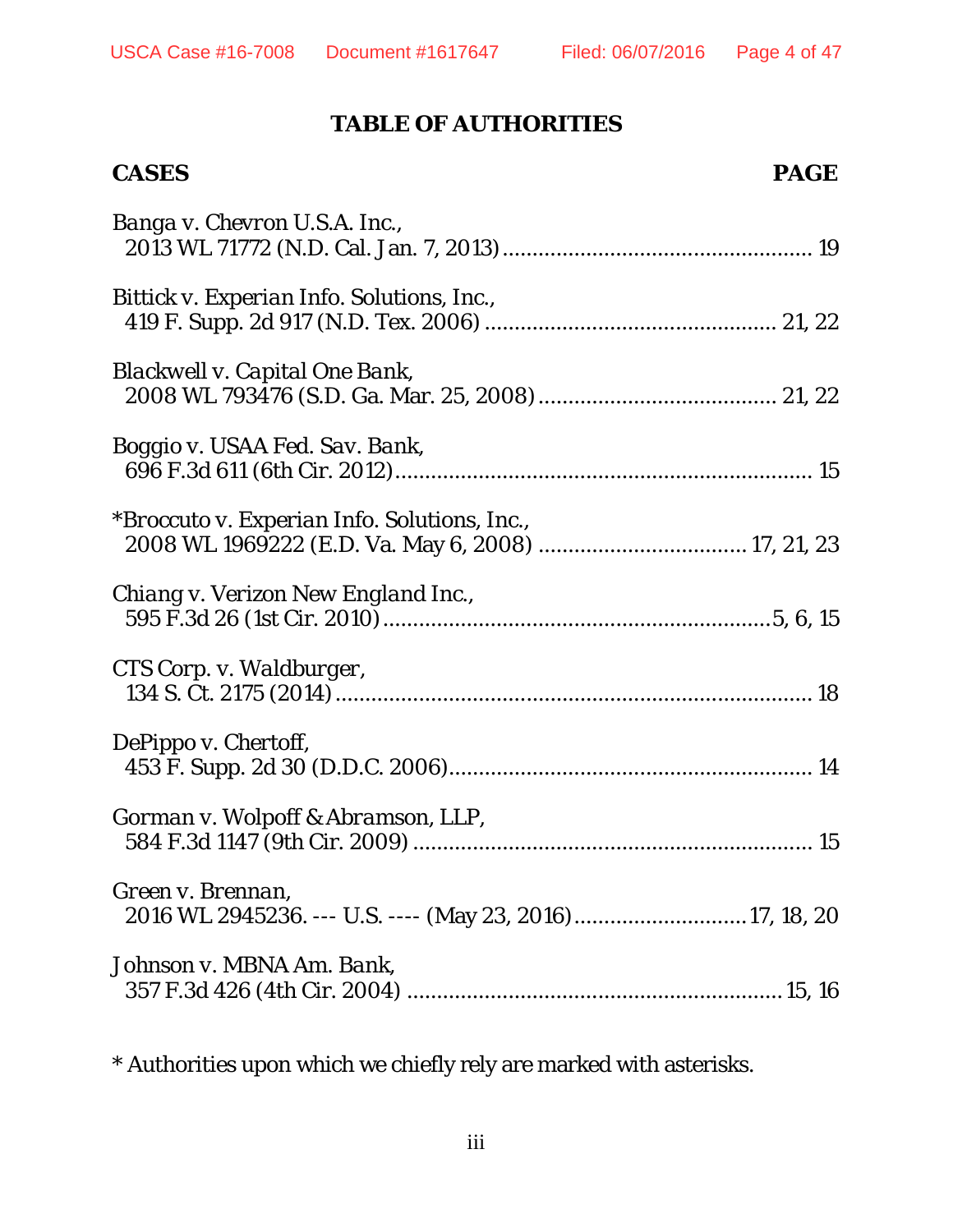| Jones v. Rogers Mem'l Hosp.,                                                                  |
|-----------------------------------------------------------------------------------------------|
| Maiteki v. Marten Transp. Ltd.,                                                               |
| Marcinski v. RBS Citizens Bank, N.A.,                                                         |
| Merck & Co., Inc. v. Reynolds,                                                                |
| *Nelson v. Chase Manhattan Mortg. Corp.,                                                      |
| Thomasian v. Wells Fargo Bank, N.A.,                                                          |
| TRW Inc. v. Andrews,                                                                          |
| <i>*Vasquez v. Bank of Am., N.A.,</i><br>2015 WL 7075628 (N.D. Cal. Nov. 13, 2015) 17, 21, 23 |
| Westra v. Credit Control of Pinellas,                                                         |
| <b>STATUTES</b>                                                                               |
|                                                                                               |
|                                                                                               |
| 15 U.S.C. $\frac{1681(a)(1) \dots (1681(b))}{(1)}$                                            |
|                                                                                               |
|                                                                                               |
|                                                                                               |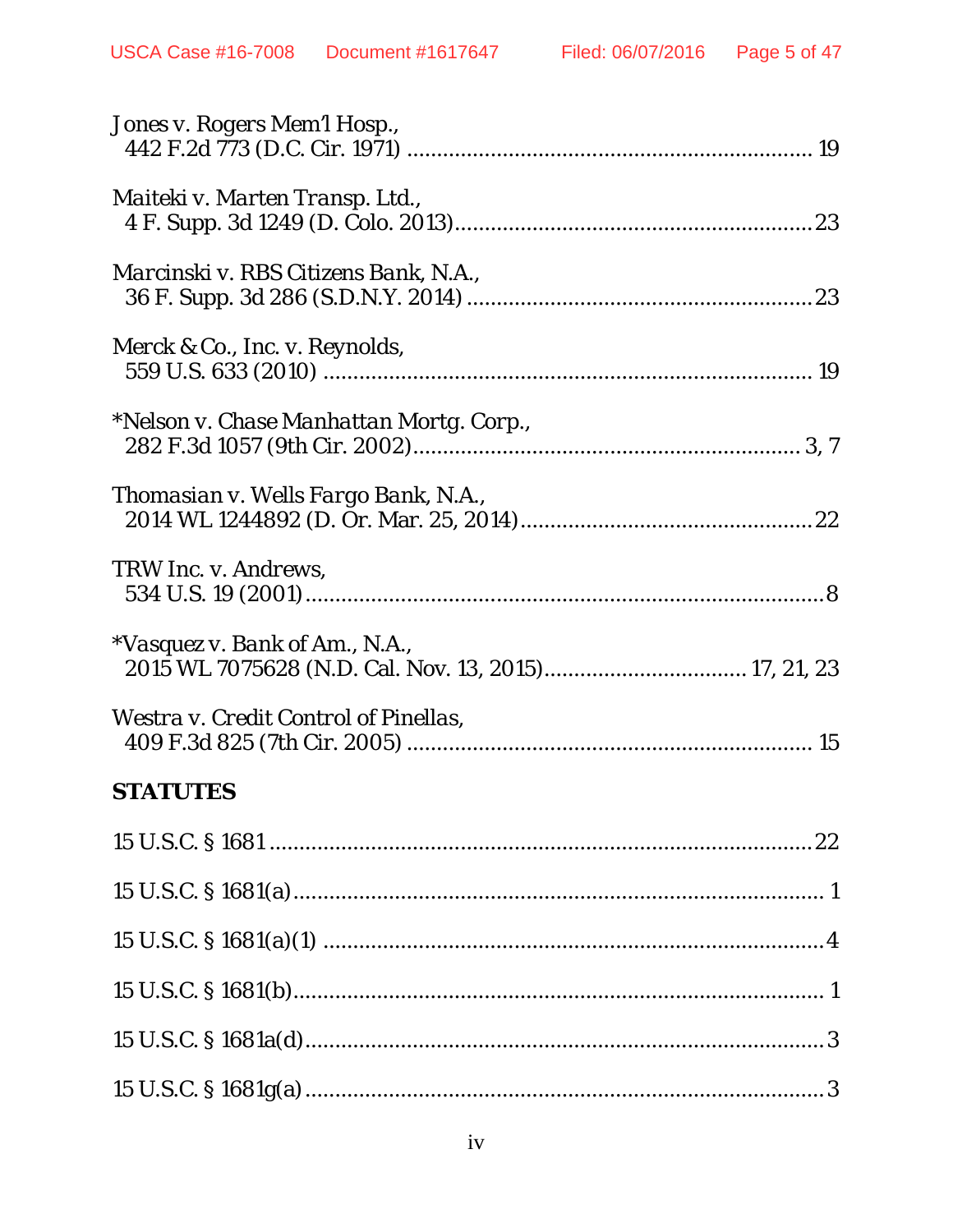| <b>REGULATIONS</b> |
|--------------------|

|--|--|--|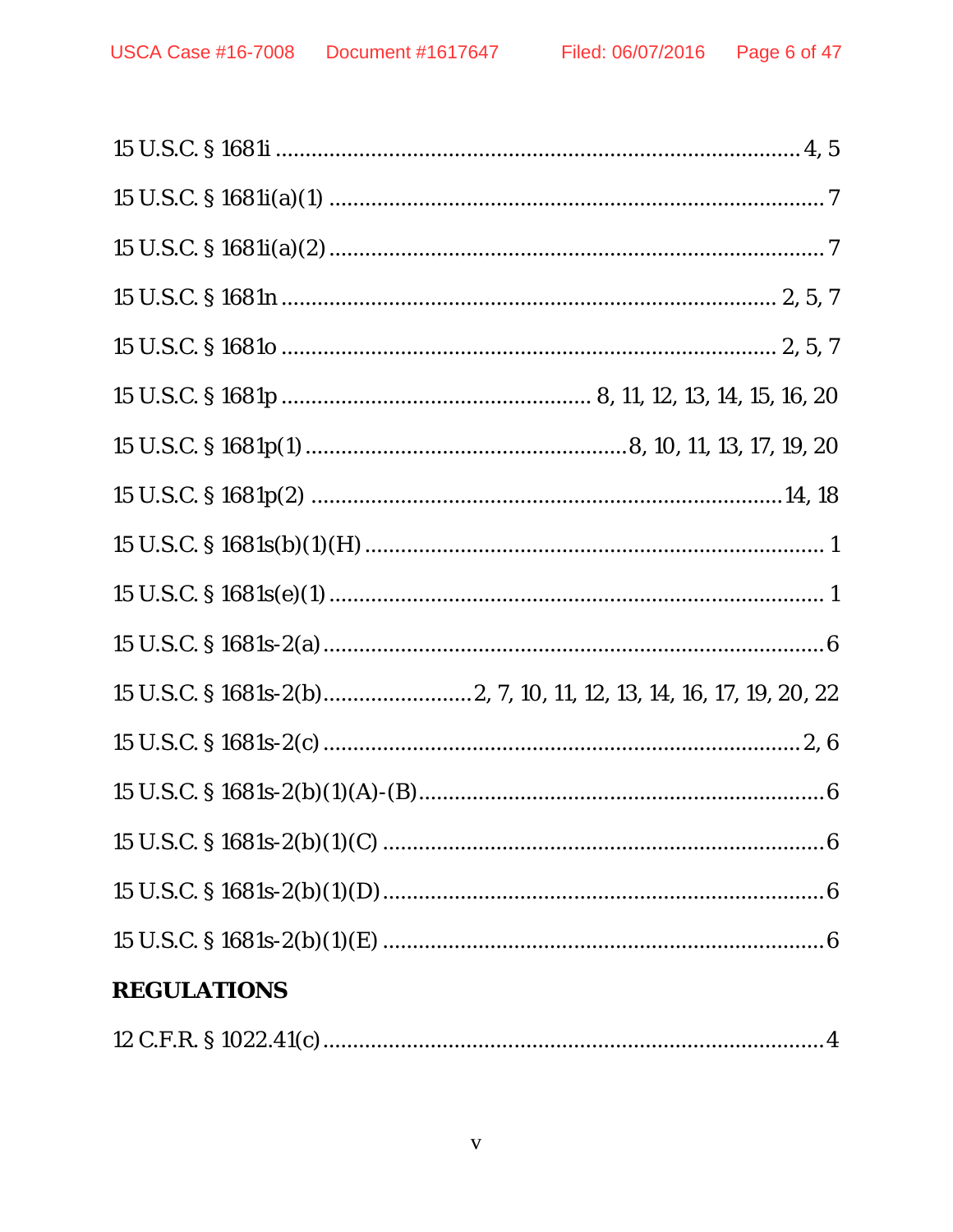# **OTHER AUTHORITIES**

| 149 Cong. Rec. E2512-02 (daily ed. Nov. 21, 2003) (statement of Rep.                                                                                                                                                                                                                               |
|----------------------------------------------------------------------------------------------------------------------------------------------------------------------------------------------------------------------------------------------------------------------------------------------------|
| CFPB Bulletin 2013-09 (2013), available at<br>http://files.consumerfinance.gov/f/201309_cfpb_bulletin_                                                                                                                                                                                             |
| <b>Consumer Financial Protection Bureau, Key Dimensions and Processes in</b><br>the U.S. Credit Reporting System (2012), available at<br>http://files.consumerfinance.gov/f/201212_cfpb_credit-reporting-                                                                                          |
| Federal Trade Commission, Report to Congress Under Section 319 of the<br>Fair and Accurate Credit Transactions Act of 2003 (2012), available at<br>https://www.ftc.gov/sites/default/files/documents/reports/section-319-<br>fair-and-accurate-credit-transactions-act-2003-fifth-interim-federal- |
| National Consumer Law Center, Automated Injustice (2009), available at<br>https://www.nclc.org/images/pdf/pr-reports/report-                                                                                                                                                                       |
|                                                                                                                                                                                                                                                                                                    |
| Pub. L. No. 104-208, §§ 2412(a), (d), 2413(a)(2), 110 Stat. 3001, 3009-446                                                                                                                                                                                                                         |
|                                                                                                                                                                                                                                                                                                    |
|                                                                                                                                                                                                                                                                                                    |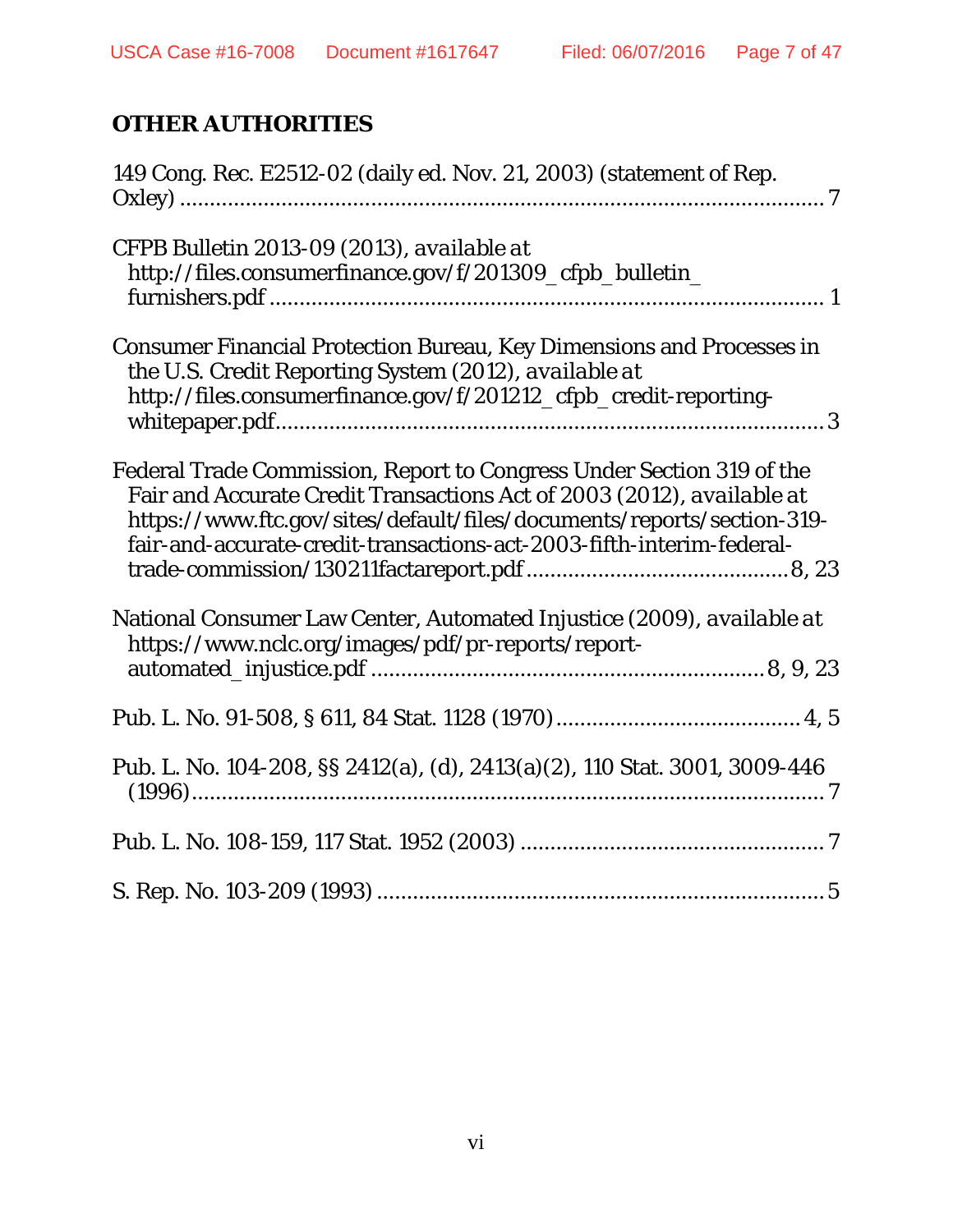# **GLOSSARY**

<span id="page-7-0"></span>

| <b>Bureau or CFPB</b>    | <b>Consumer Financial Protection Bureau</b>                                                                                                                                                                                                                                                                                                                                  |
|--------------------------|------------------------------------------------------------------------------------------------------------------------------------------------------------------------------------------------------------------------------------------------------------------------------------------------------------------------------------------------------------------------------|
| Chase                    | JPMorgan Chase Bank, N.A.                                                                                                                                                                                                                                                                                                                                                    |
| <b>Commission or FTC</b> | <b>Federal Trade Commission</b>                                                                                                                                                                                                                                                                                                                                              |
| <b>CRA</b>               | Consumer reporting agency                                                                                                                                                                                                                                                                                                                                                    |
| <b>FCRA</b>              | <b>Fair Credit Reporting Act</b>                                                                                                                                                                                                                                                                                                                                             |
| <b>FTC Report</b>        | <b>Federal Trade Commission, Report to</b><br><b>Congress Under Section 319 of the Fair and</b><br><b>Accurate Credit Transactions Act of 2003</b><br>(2012), available at https://www.ftc.gov/<br>sites/default/files/documents/reports/section<br>-319-fair-and-accurate-credit-transactions-<br>act-2003-fifth-interim-federal-trade-<br>commission/130211factareport.pdf |
| Mem. Op. I               | <b>Memorandum Opinion granting motion to</b><br>dismiss, issued on October 22, 2015, by Judge<br>Royce C. Lamberth                                                                                                                                                                                                                                                           |
| Mem. Op. II              | Memorandum Opinion denying motion to<br>alter or amend the judgment, issued on<br>December 10, 2015, by Judge Royce C.<br>Lamberth                                                                                                                                                                                                                                           |
| <b>NCLC</b> Report       | <b>National Consumer Law Center, Automated</b><br>Injustice (2009), available at<br>https://www.nclc.org/images/pdf/pr-<br>reports/report-automated_injustice.pdf                                                                                                                                                                                                            |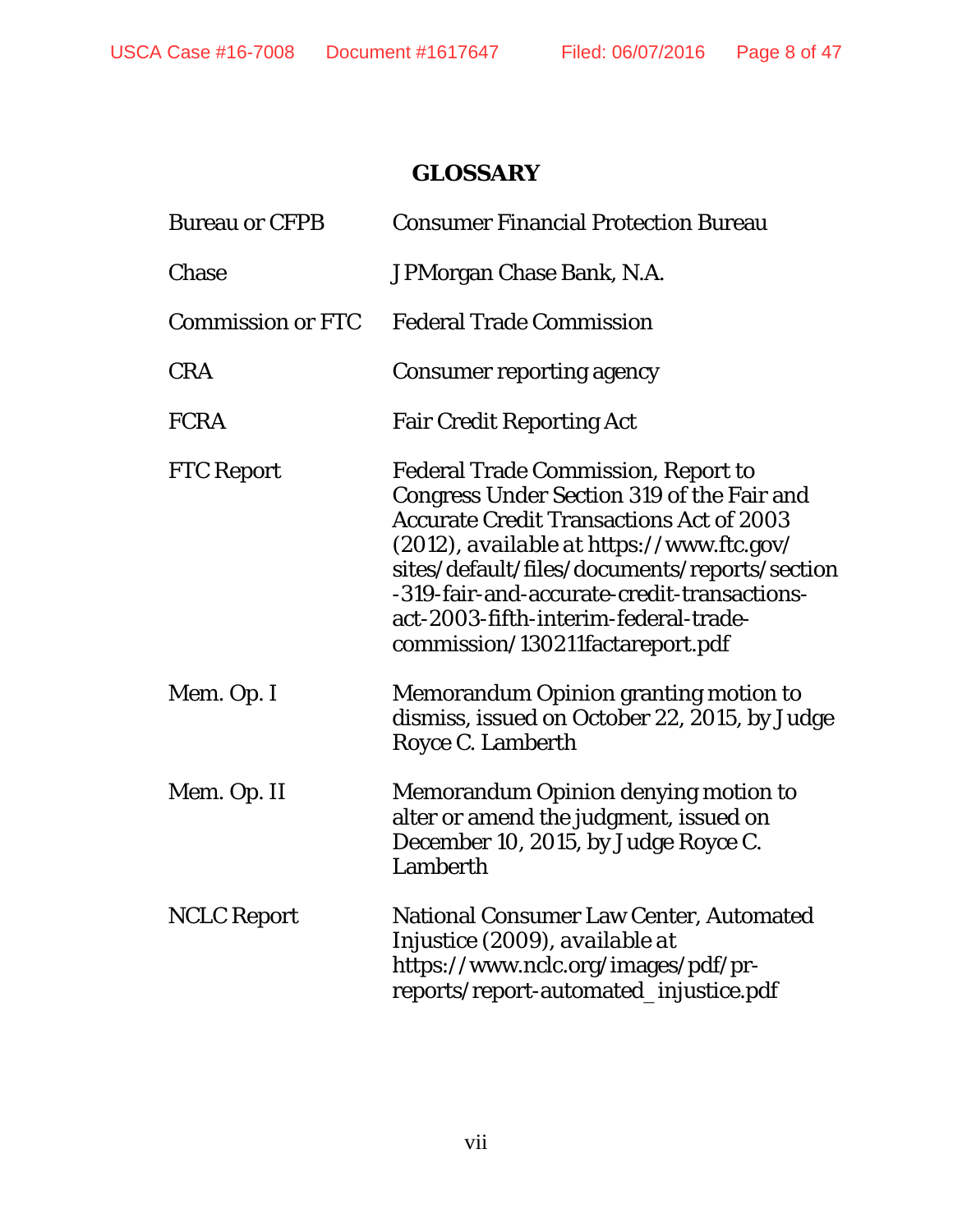#### **INTERESTS OF** *AMICI CURIAE*

<span id="page-8-0"></span>This case concerns the interpretation of a provision of the Fair Credit Reporting Act (FCRA), 15 U.S.C. § 1681 *et seq*. The Consumer Financial Protection Bureau (CFPB or Bureau), an agency of the United States, has general authority to enforce the FCRA, *id.* § 1681s(b)(1)(H), and to "prescribe regulations as may be necessary or appropriate to administer and carry out the purposes and objectives" of the FCRA. *Id.* § 1681s(e)(1). Those purposes and objectives include promoting the accuracy of consumer reports for the benefit of the financial industry and for the protection of consumers. *See id.* § 1681(a)-(b); *see also* CFPB Bulletin 2013-09 (2013), *available at* http://files.consumerfinance.gov/f/201309\_cfpb\_bulletin\_ furnishers.pdf ("The CFPB expects [consumer reporting agencies] and furnishers to comply fully with these FCRA requirements, thereby promoting the accuracy and completeness of information in the consumer reporting system."). The Bureau therefore has a substantial interest in the Court's decision in this case.

The Bureau is joined in this brief by the Federal Trade Commission (FTC or Commission). The Commission is the federal agency with primary responsibility for protecting consumers from unfair and deceptive trade practices, including enforcement of the FCRA. 15 U.S.C. § 1681(a). The

1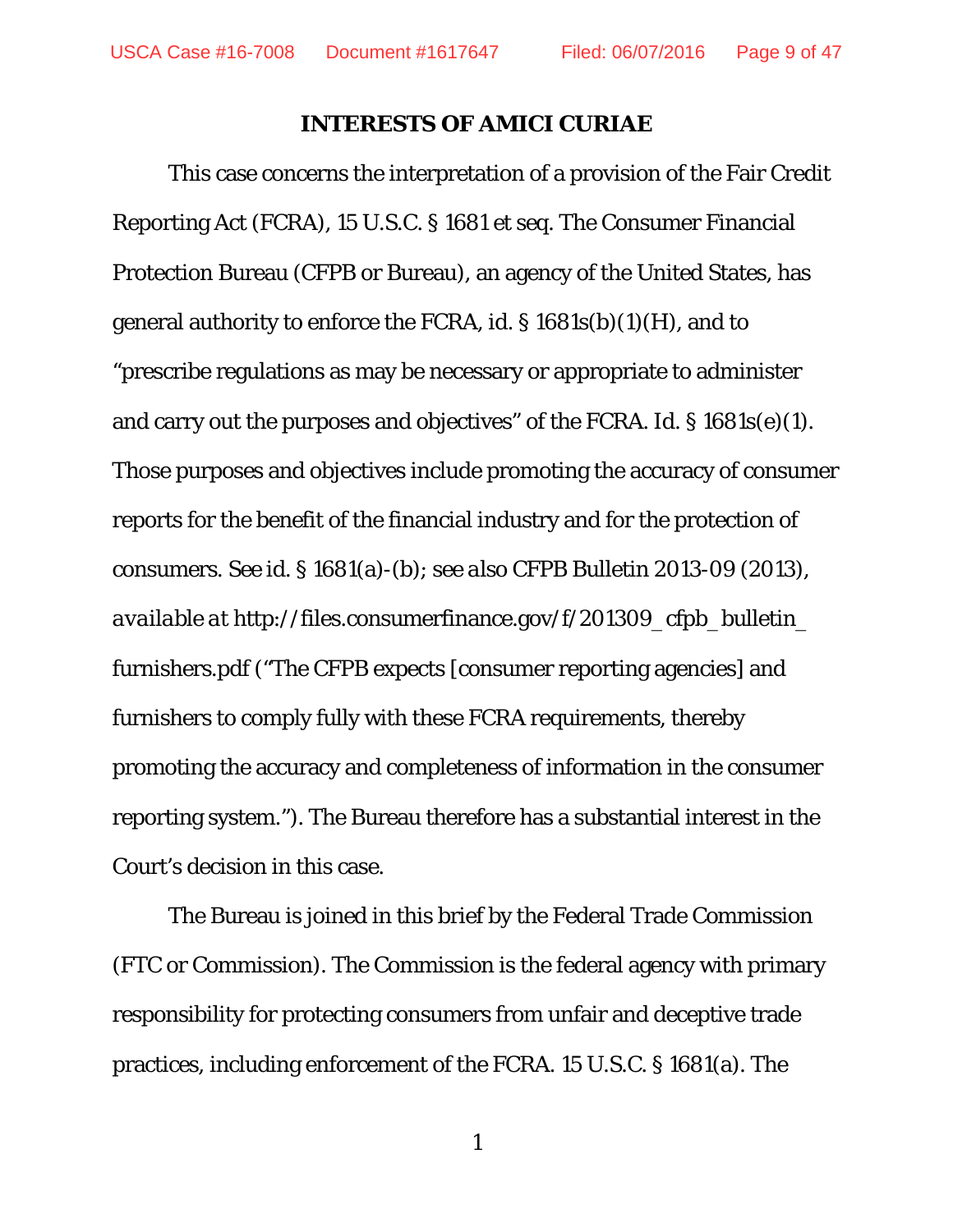Commission has long studied the consumer issues that arise in credit reporting and has issued numerous reports on the FCRA. The Commission thus has an interest in the Court's resolution of the issues presented in this case.

One provision of the FCRA, 15 U.S.C. § 1681s-2(b), requires a furnisher – an entity that provides information about consumers, including debts consumers owe, to consumer reporting agencies (CRAs) – to conduct an investigation after a CRA notifies it that a consumer has disputed the completeness or accuracy of information provided by the furnisher. In an important supplement to the Bureau's and the Commission's enforcement authorities, the FCRA provides a private right of action for consumers to recover damages for willful or negligent violations of this provision. *See id.*  §§ 1681n, 1681*o*; *cf. id.* § 1681s-2(c). This case implicates a furnisher's duty to investigate a dispute and the time within which a consumer may seek redress under the FCRA for violations of that duty.

*Amici* therefore respectfully submit this brief to assist the Court in its resolution of this appeal.

2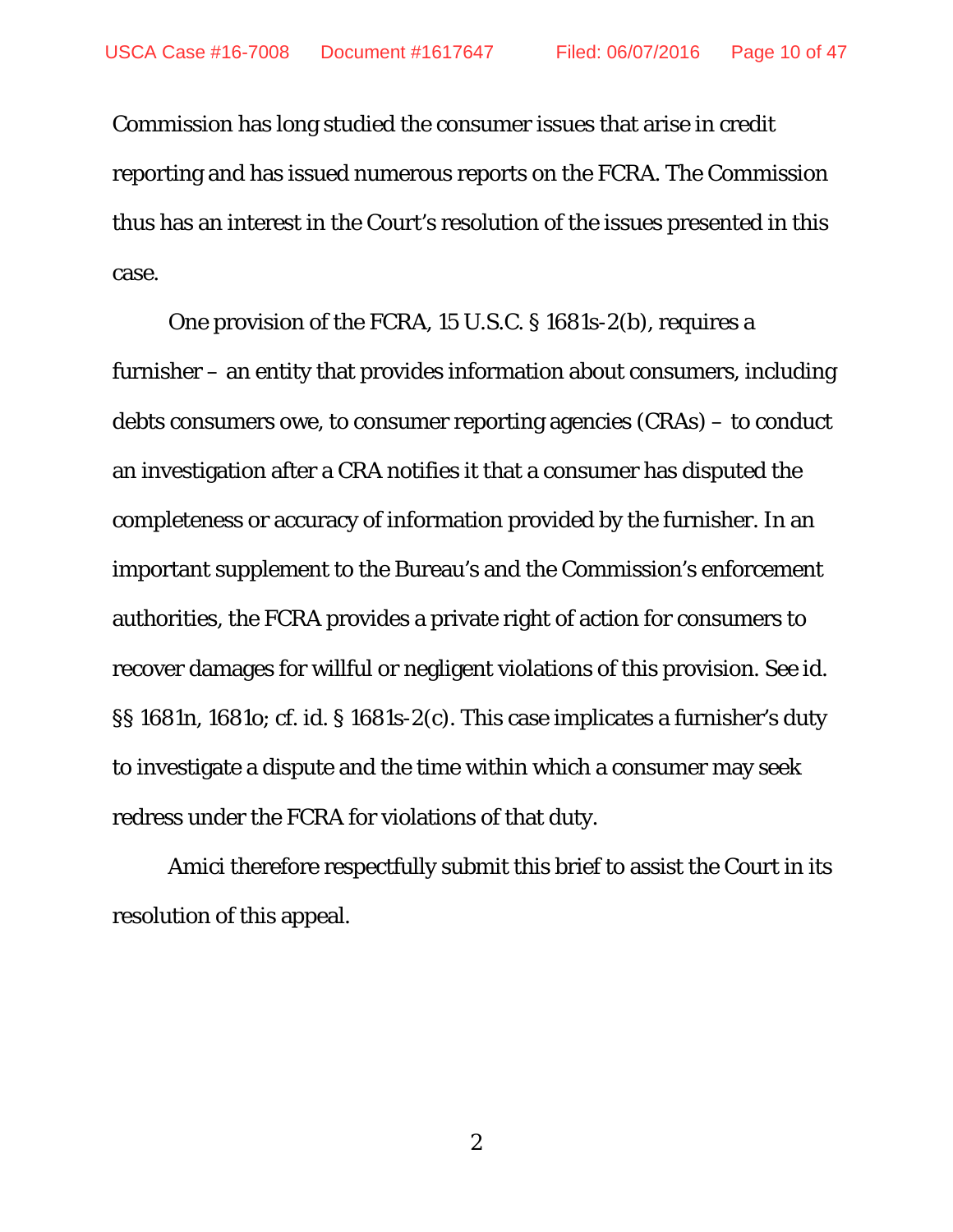$\overline{a}$ 

#### **STATEMENT**

#### <span id="page-10-1"></span><span id="page-10-0"></span>**A. Statutory Background**

1. Information contained in consumer reports can be critical to a host of decisions vital to Americans' daily lives. Consumer reports are used to evaluate consumers' eligibility for loans, rental housing, insurance, and checking accounts, as well as to determine the interest rates and insurance premiums they are assessed. Prospective employers commonly use consumer reports in their hiring decisions. *See generally* Consumer Fin. Prot. Bureau, Key Dimensions and Processes in the U.S. Credit Reporting System 5 (2012), *available at* http://files.consumerfinance.gov/f/ 201212\_cfpb\_credit-reporting-whitepaper.pdf.[1](#page-10-2) Given the importance of this information, a "primary purpose for the FCRA [is] to protect consumers against inaccurate and incomplete credit reporting." *Nelson v. Chase Manhattan Mortg. Corp.*, 282 F.3d 1057, 1060 (9th Cir. 2002). Much of the information about consumers in consumer reports comes from "furnishers" – entities such as credit card issuers, depository institutions, mortgage lenders, student loan servicers, and collection agencies – who

<span id="page-10-2"></span><sup>1</sup> The FCRA generally uses the term "consumer report," *see, e.g.*, 15 U.S.C. § 1681a(d) (defining "consumer report"), rather than the more common term "credit report." Additionally, when a consumer requests his own report, the FCRA refers to that report as a "disclosure" of information in the consumer's "file." *See id.* § 1681g(a).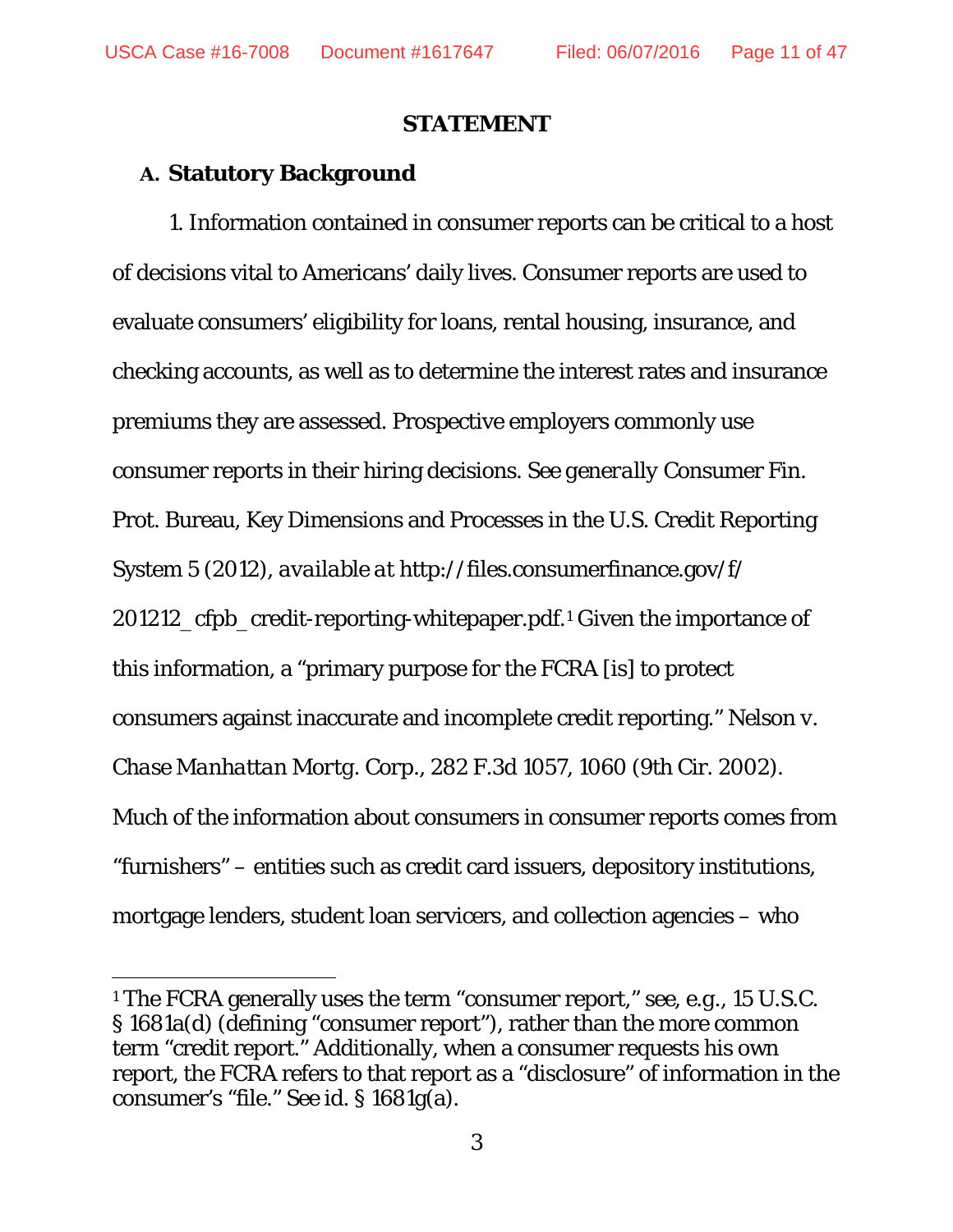report information about the consumer to CRAs.[2](#page-11-0) Therefore, whether a consumer gets a needed loan, apartment, or job can depend on the accuracy of the information that CRAs obtain from furnishers.

In addition to the harmful consequences of inaccurate and incomplete consumer reports for consumers, Congress also recognized that inaccurate or incomplete consumer reports have broader economic effects. Thus, when Congress enacted the FCRA in 1970, *see* Pub. L. No. 91-508, tit. VI, 84 Stat. 1128, it found that "[t]he banking system is dependent upon fair and accurate credit reporting," "[i]naccurate credit reports directly impair the efficiency of the banking system, and unfair credit reporting methods undermine the public confidence which is essential to the continued functioning of the banking system." 15 U.S.C. § 1681(a)(1).

2. Since its enactment, the FCRA has sought to maintain the integrity of information contained in consumer reports by allowing consumers to dispute the "completeness or accuracy" of information contained in their files. *See* Pub. L. No. 91-508, § 611, 84 Stat. 1128 (1970) (codified as amended at 15 U.S.C. § 1681i). Since then, Congress has repeatedly

 $\overline{a}$ 

<span id="page-11-0"></span><sup>2</sup> While the FCRA does not define "furnisher," its implementing regulation defines the term, for purposes of its subpart relating to furnishers, as "an entity that furnishes information relating to consumers to one or more consumer reporting agencies for inclusion in a consumer report." 12 C.F.R. § 1022.41(c). There is no dispute in this case that Chase is a furnisher and that it has furnished information about Rivera.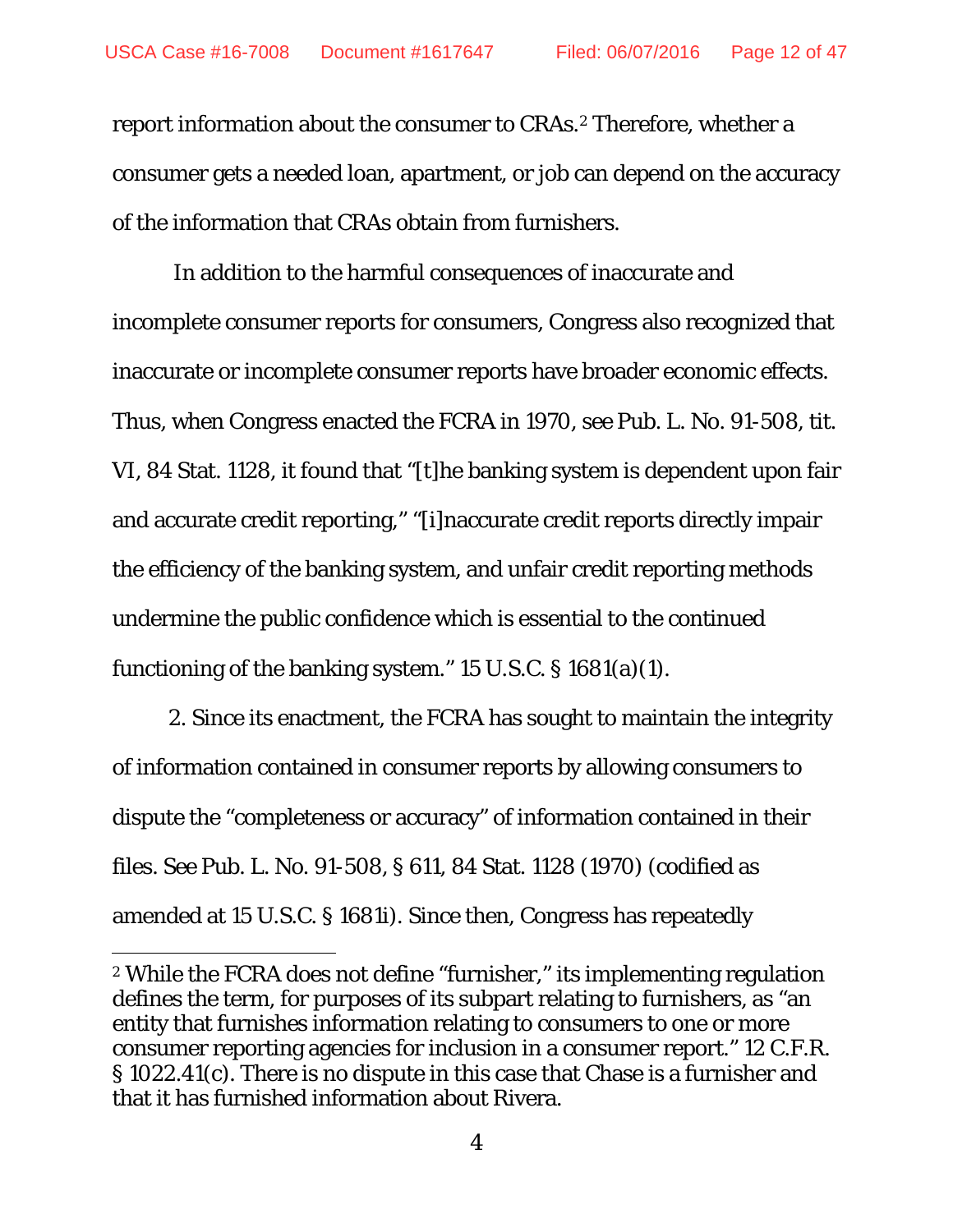enhanced consumers' dispute rights. Initially, the duty to investigate disputes was imposed solely on CRAs, with no corresponding duty for furnishers. *See id.* After receiving a dispute, the CRA is required to "reinvestigate and record the current status of that information unless it has reasonable grounds to believe that the dispute by the consumer is frivolous or irrelevant." *Id.* (codified as amended at 15 U.S.C. § 1681i). A CRA that negligently or willfully fails to comply with this requirement is subject to consumer lawsuits for damages. *Id*. §§ 616, 617, 84 Stat. 1132, 1134 (codified as amended at 15 U.S.C. §§ 1681n, 1681*o*).

Furnishers had no duties under the FCRA until 1996, even though it is furnishers, "not consumer reporting agencies, that have direct access to the facts of a given credit transaction" and are "best situated to determine whether the information [they] reported was inaccurate or incomplete and to ensure its correction." S. Rep. No. 103-209, at 6 (1993). Congress believed that this prior "gap in the FCRA's coverage weaken[ed] the accuracy of the consumer reporting system" because "[i]f the furnisher of the information acts irresponsibly in verifying the information, . . . inaccurate information may remain on the report and the consumer is left with little or no recourse." *Id.*; *see also Chiang v. Verizon New England Inc.*, 595 F.3d 26, 35 (1st Cir. 2010) (Congress intended to close a gap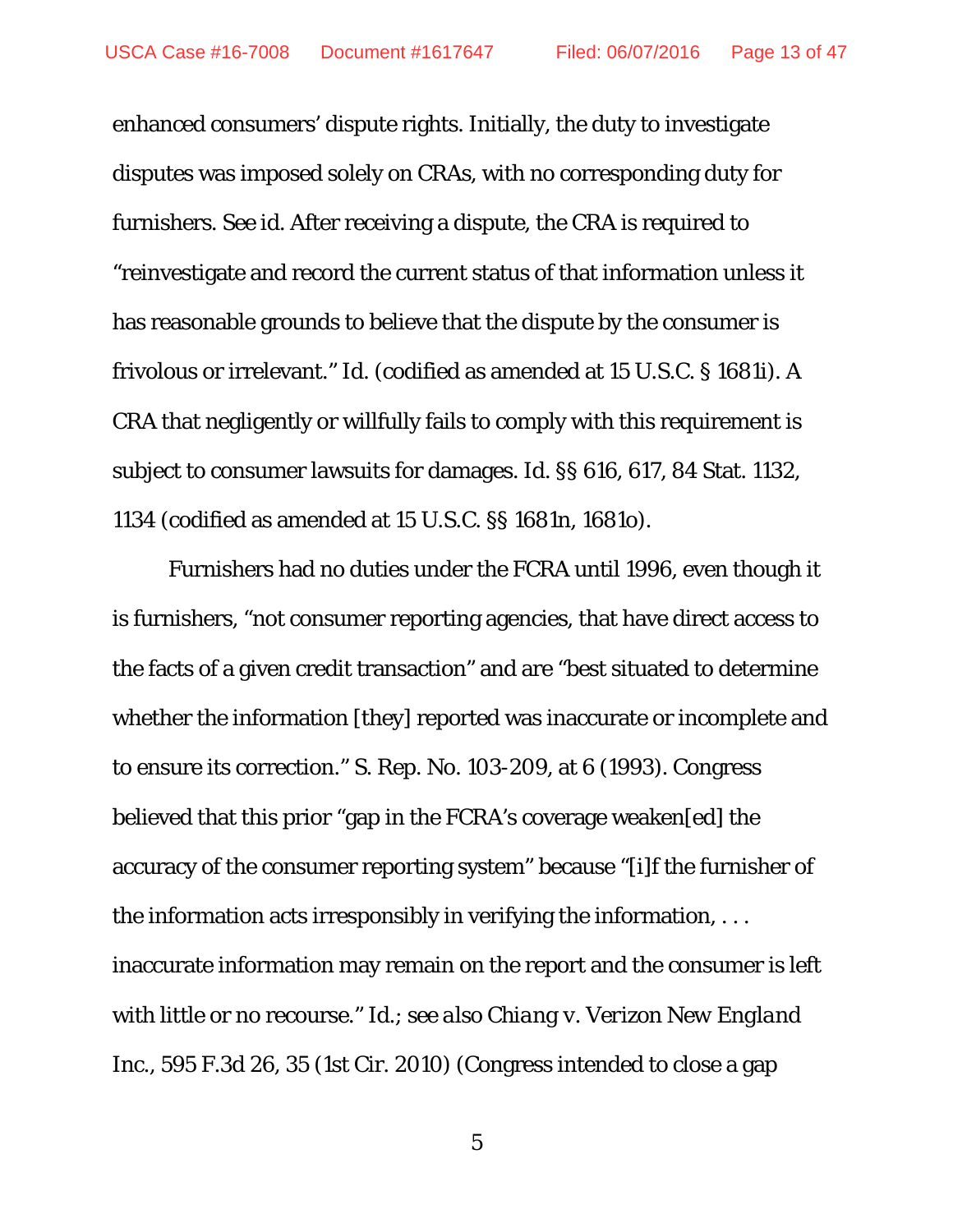"whereby even dutiful investigations of consumer disputes by CRAs could be frustrated by furnishers' irresponsible verification of inaccurate information, without legal consequence to the furnishers").

To address this gap, Congress amended the FCRA in 1996 to impose several duties on furnishers.[3](#page-13-0) With respect to consumer disputes filed with CRAs, the 1996 amendments require a CRA to forward a consumer dispute to the furnisher of the disputed information. The furnisher, in turn, has five statutory obligations. As codified today, the two obligations pertinent here are that the furnisher must "conduct an investigation with respect to the disputed information" and must "review all relevant information" provided by the CRA. 15 U.S.C.  $\S$  1681s-2(b)(1)(A)-(B).<sup>[4](#page-13-1)</sup> Thus, a furnisher violates its duty to investigate if (1) a consumer discovers an error in his consumer report; (2) the consumer then notifies a CRA that he disputes the accuracy

<span id="page-13-0"></span> $\overline{a}$ <sup>3</sup> Under the 1996 amendments, furnishers are generally prohibited from reporting to CRAs information they know or have reasonable cause to believe is inaccurate, as well information that consumers have identified to furnishers as inaccurate. *See* 15 U.S.C. § 1681s-2(a). Consumers do not, however, have a private right of action to enforce this provision. *Id.* § 1681s-2(c).

<span id="page-13-1"></span><sup>4</sup> The other requirements are (3) that the furnisher must report the results of its investigation back to the CRA that forwarded the dispute, 15 U.S.C.  $\S 1681s-2(b)(1)(C)$ ; (4) if the furnisher determines that the information is incomplete or inaccurate, it must report the results to all the nationwide CRAs to which it furnished the information, *id.* § 1681s-2(b)(1)(D); and (5) if the furnisher determines that the information is inaccurate, incomplete, or cannot be verified, it must modify, delete, or permanently block reporting of that information. *Id.* § 1681s-2(b)(1)(E).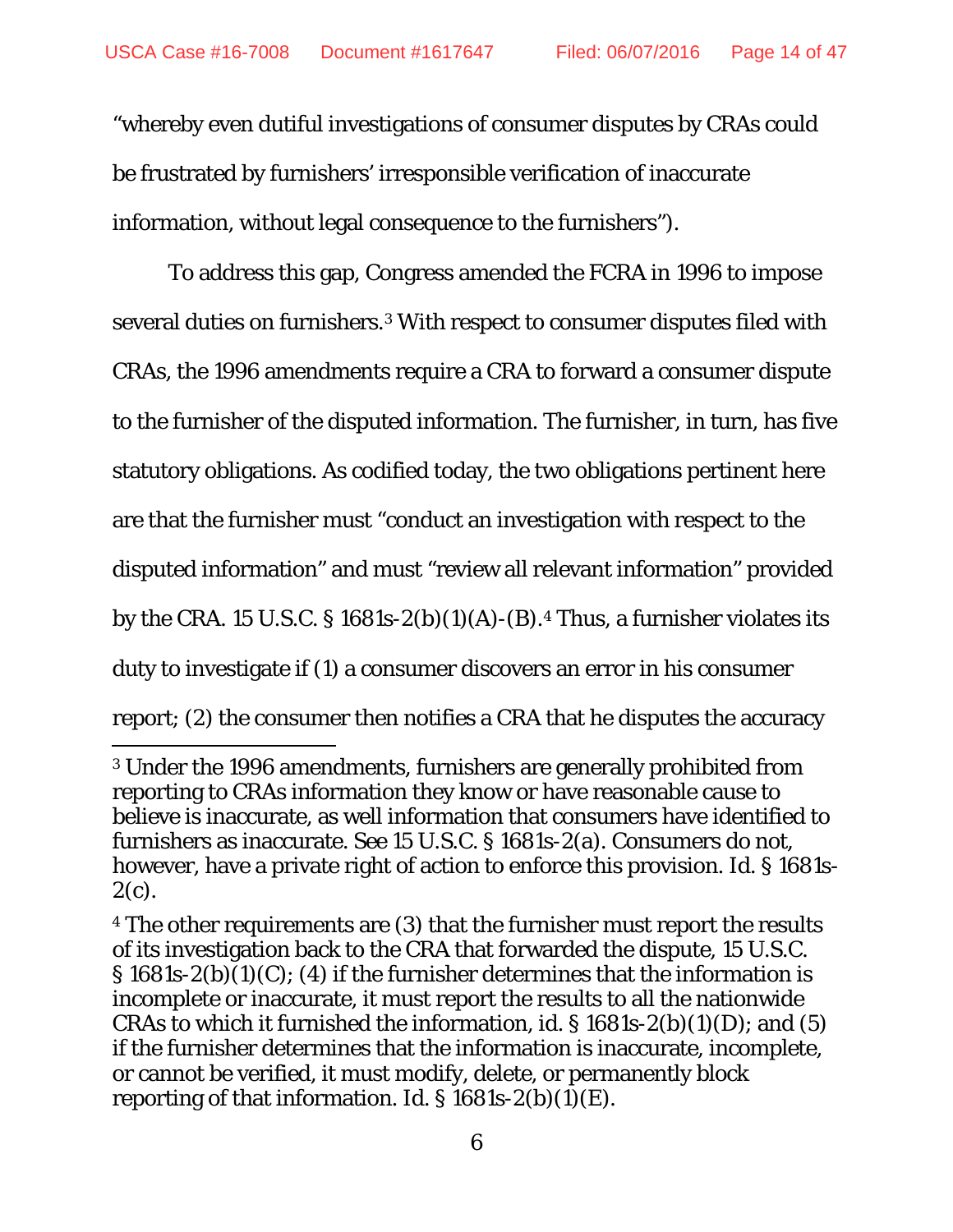and completeness of information in the report, *see id.* § 1681i(a)(1); (3) the CRA provides notice of the dispute and all relevant information concerning the dispute to the furnisher, *see id.* § 1681i(a)(2); and (4) the furnisher, upon receipt of that notice, fails to conduct an investigation and review all the relevant information provided. *Id.* § 1681s-2(b).

The 1996 amendments also expanded the FCRA's civil liability provisions to allow for some consumer lawsuits against furnishers. Specifically, civil liability for negligent and willful violations of the FCRA is no longer limited to "[a]ny consumer reporting agency or user of information," but now extends to "[a]ny person" who negligently or willfully fails to comply with certain statutory requirements. Pub. L. No. 104-208, §§ 2412(a), (d), 2413(a)(2), 110 Stat. 3001, 3009-446 (1996) (codified as amended at 15 U.S.C. §§ 1681n, 1681*o*); *see also Nelson*, 282 F.3d at 1060 (Congress intended "any person" in civil liability provisions to include furnishers).

3. In 2003, Congress further expanded consumers' ability to seek relief for violations of the FCRA when it passed the Fair and Accurate Credit Transactions Act, Pub. L. No. 108-159, 117 Stat. 1952 (2003), which "extend[ed] the statute of limitations" for FCRA violations. 149 Cong. Rec. E2512-02 (daily ed. Nov. 21, 2003) (statement of Rep. Oxley). As amended,

7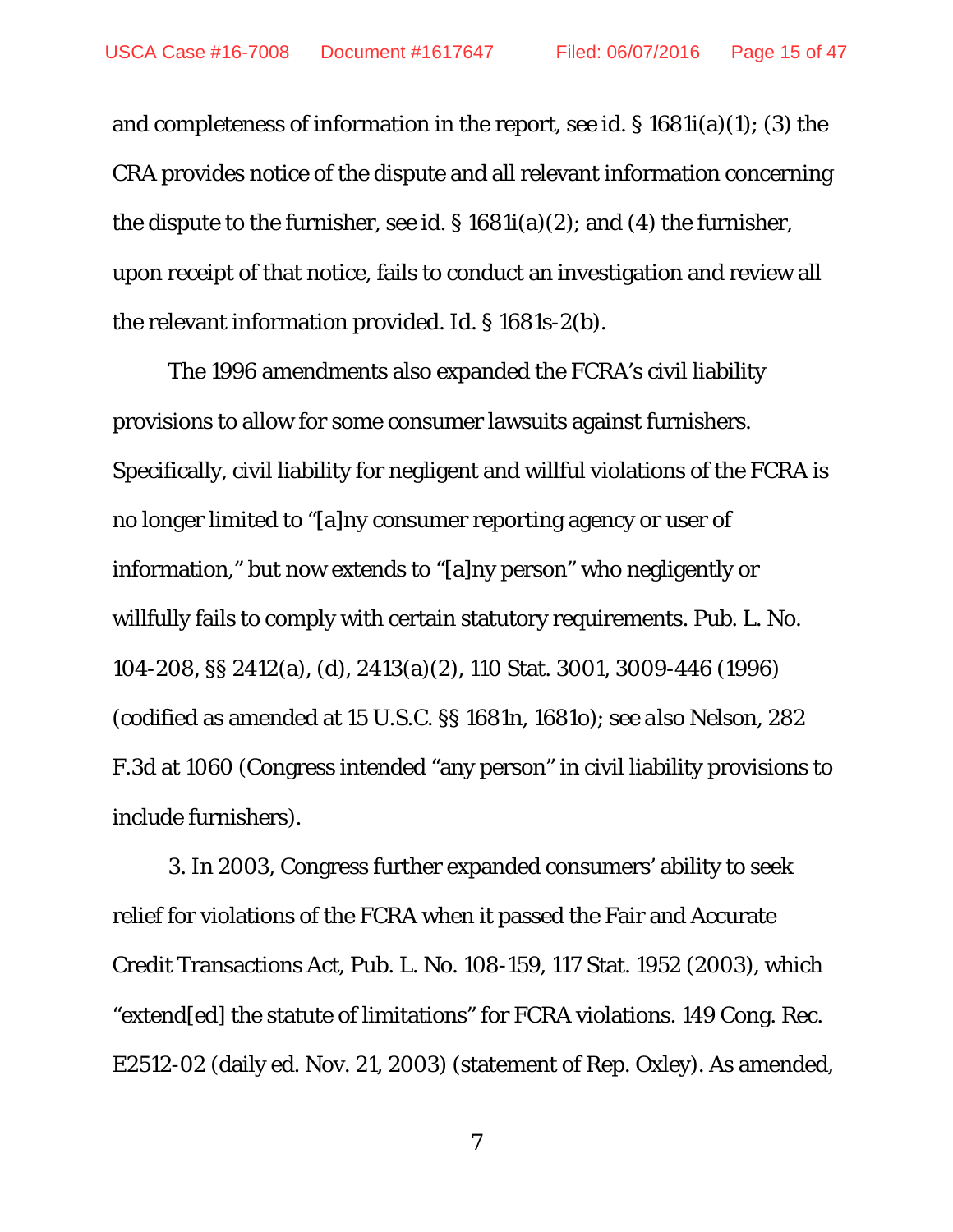the statute of limitations provision states that "[a]n action to enforce any liability created under [the FCRA] may be brought . . . not later than the earlier of  $-$  (1) 2 years after the date of discovery by the plaintiff of the violation that is the basis for such liability; or (2) 5 years after the date on which the violation that is the basis for such liability occurs." 15 U.S.C. § 1681p. Congress made this amendment following a 2001 Supreme Court decision holding that the prior version of the FCRA's statute of limitations provision generally did not incorporate a "discovery rule" such as that now present in Section 1681p(1). *See TRW Inc. v. Andrews*, 534 U.S. 19, 23 (2001) (interpreting 15 U.S.C. § 1681p (1994 ed. & Supp. V)).

4. Despite Congress's repeated efforts to promote accuracy, errors persist in consumer reports. In a 2012 study conducted by the Commission, roughly 20% of participants had an error in at least one of their consumer reports. Fed. Trade Comm'n, Report to Congress Under Section 319 of the Fair and Accurate Credit Transactions Act of 2003 iv (2012) (FTC Report), *available at* https://www.ftc.gov/sites/default/files/documents/ reports/section-319-fair-and-accurate-credit-transactions-act-2003-fifthinterim-federal-trade-commission/130211factareport.pdf. Similarly, according to one estimate, at least six million Americans have errors in their reports serious enough to result in a denial of credit, and the number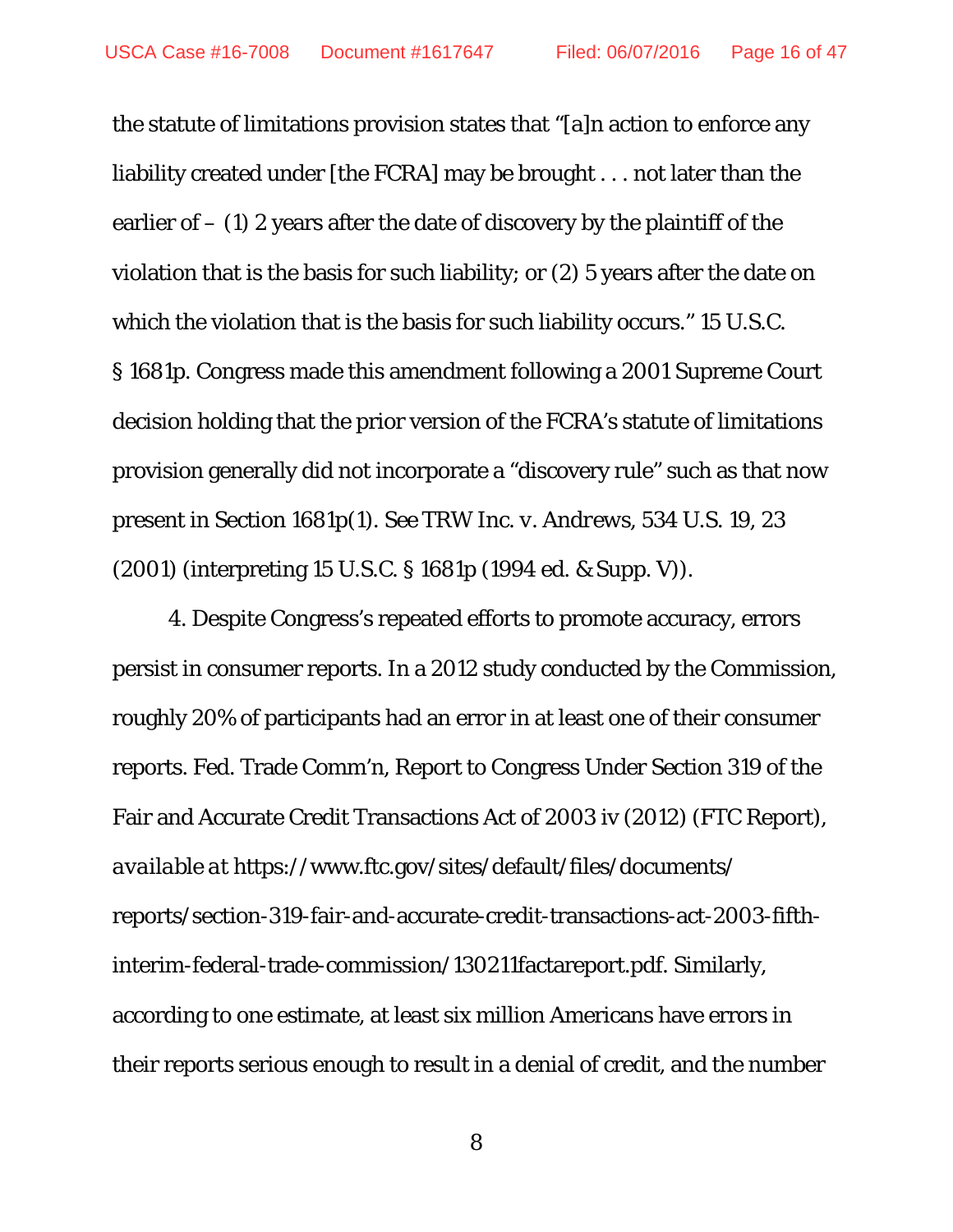could be as high as fifty million. Nat'l Consumer Law Ctr., Automated Injustice 1, 5, 7 (2009) (NCLC Report), *available at* https://www.nclc.org/ images/pdf/pr-reports/report-automated\_injustice.pdf.

#### <span id="page-16-0"></span>**B. Facts and Procedural History**

According to the allegations in Plaintiff-Appellant Anthony Rivera's complaint, Rivera declared bankruptcy in January 2003 and received a discharge of personal liability for his mortgage loan in May of that year. Compl. ¶¶ 14-16. At the time of the bankruptcy, the mortgage loan was serviced by Washington Mutual Bank, F.A. *Id.* ¶ 15. Rivera alleges that Washington Mutual Bank correctly reported to CRAs that the loan had a zero balance as a result of the bankruptcy discharge. *Id.* ¶ 17. In September 2009, Defendant-Appellee JPMorgan Chase Bank, N.A. (Chase) acquired servicing rights for Rivera's mortgage loan. *Id.* ¶ 18.

Rivera alleges that, in March 2013, he obtained his consumer report from a CRA and discovered that Chase had reported that his discharged mortgage loan had an outstanding balance and that Rivera was delinquent on the loan. Compl. ¶¶ 19-20. Rivera alleges that he disputed the information with CRAs, including in January 2015. *Id.* ¶ 21. In particular, Rivera alleges that he provided information for Equifax, one of the three nationwide CRAs, to forward to Chase and that this information was

9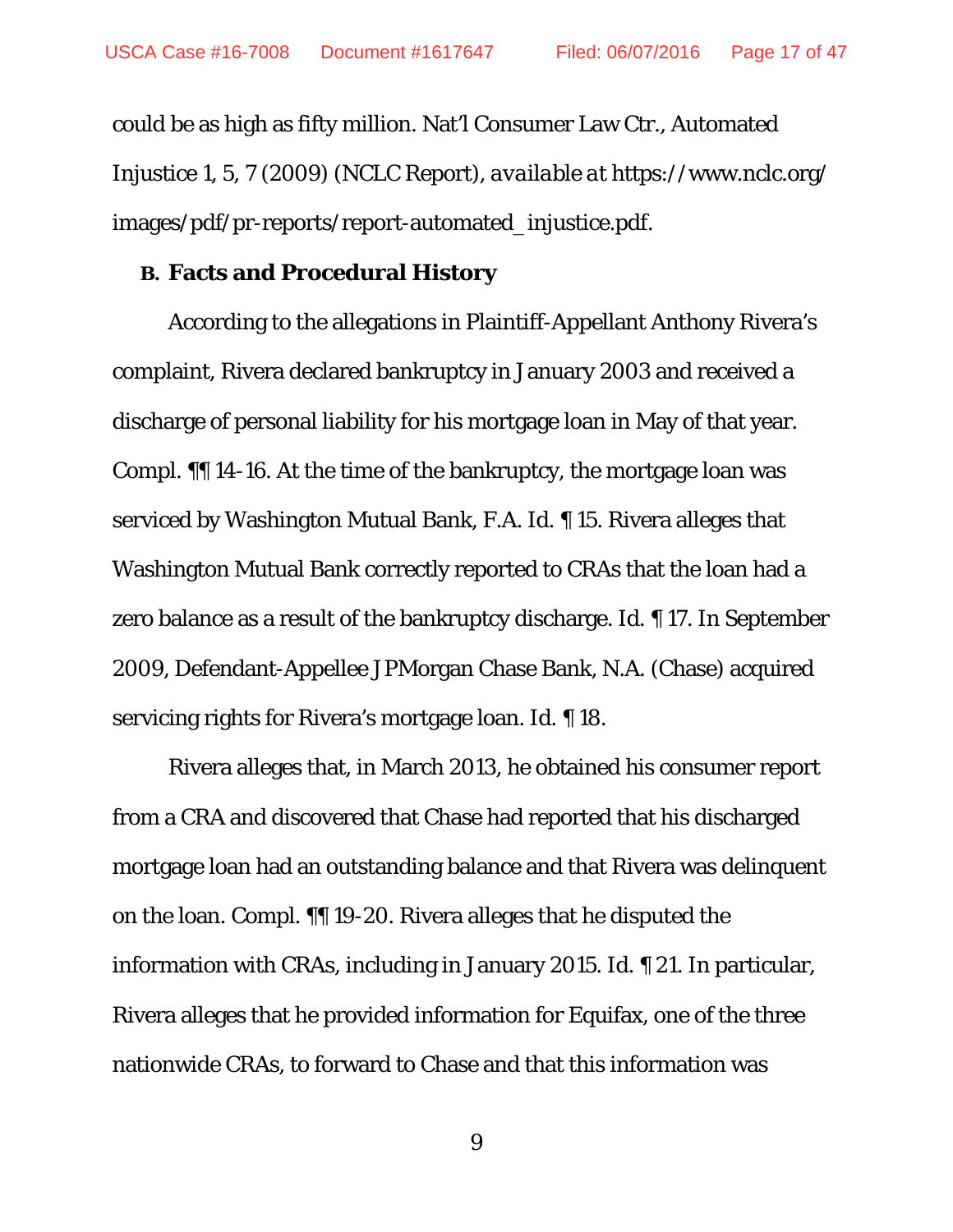$\overline{a}$ 

sufficient to correct the alleged error. *Id.* ¶ 22. According to Rivera, Chase responded to Rivera's dispute by instructing Equifax to continue reporting his mortgage loan as due and owing. *Id.* Rivera further alleges that the inaccurate reporting of his mortgage loan balance and delinquency status has adversely affected his credit score. *Id.* ¶¶ 20, 23.

Rivera, acting *pro se*, sued Chase in the Superior Court of the District of Columbia on June 17, 2015. With respect to the FCRA, he alleges that Chase willfully, Compl. ¶¶ 31-36, and negligently, *id.* ¶¶ 37-41, failed to conduct a reasonable investigation of his dispute, in violation of 15 U.S.C. § 1681s-2(b).<sup>[5](#page-17-0)</sup> Chase removed the case to federal court on July 7, 2015.

On October 26, 2015, the district court granted Chase's motion to dismiss Rivera's complaint. Mem. Op. I p. 1. The district court concluded that, under 15 U.S.C. § 1681p(1), Rivera was required to file his complaint within two years of having discovered the alleged error on his consumer

<span id="page-17-0"></span><sup>5</sup> Rivera's first cause of action is captioned "Willful Failure To Reasonably Reinvestigate in Violation of 15 U.S.C. *§ 1681s-2(a)*." Compl. p. 7 (emphasis added). While the caption cites Section 1681s-2(a), which prohibits furnishers from furnishing inaccurate information, the body of the complaint refers only to furnishers' obligation to investigate under Section 1681s-2(b). *Id.* ¶¶ 37-41. In Rivera's motion to alter or amend, he clarified that he was not seeking a judgment under Section 1681s-2(a), which he understood could not be enforced by private plaintiffs. Mot. to Alter or Amend p. 2; *see also supra* n.3. Instead, his first cause of action was for a willful violation of Section 1681s-2(b) and his second was for a negligent violation of the same provision.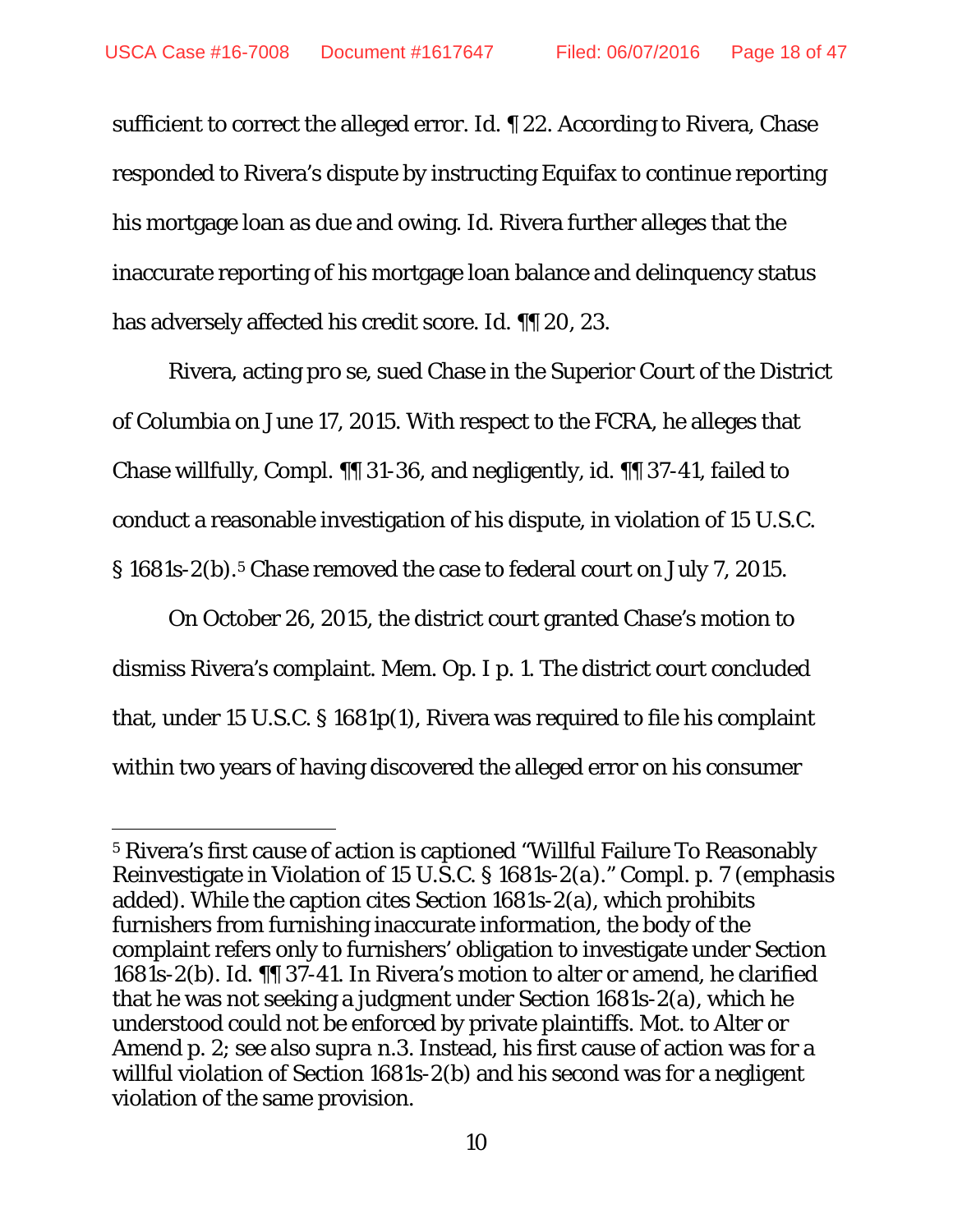report in March 2013. Because Rivera filed his complaint in June 2015, the district held that he failed to satisfy the two-year limitations period in Section 1681p.[6](#page-18-1) *Id.* p. 5. In reaching that conclusion, the court rejected Rivera's argument that liability under Section 1681s-2(b) cannot attach – and the statute of limitations for a violation of that provision therefore cannot begin to run – until a furnisher fails to conduct a reasonable investigation after a consumer lodges a dispute with a CRA. Pl.'s Opp'n to Mot. to Dismiss pp. 1-2. Rivera moved the court to alter or amend its order as having been granted in clear error of the law; the court denied the motion on December 10, 2015. Mem. Op. II p. 1.

#### **SUMMARY OF ARGUMENT**

<span id="page-18-0"></span>The district court erred in concluding that Rivera's claim under 15 U.S.C. § 1681s-2(b) was barred by the FCRA's statute of limitations. The plain text of the FCRA's statute of limitations provides that a consumer lawsuit must be brought within the earlier of 5 years of the violation that is the basis for liability and "2 years after the date of discovery by the plaintiff of the violation that is the basis for such liability." *Id.* § 1681p(1). Here, the "violation that is the basis" for Rivera's claim is Chase's alleged failure to

 $\overline{a}$ 

<span id="page-18-1"></span><sup>&</sup>lt;sup>6</sup> The court did not address other FCRA arguments in the parties' briefing, such as whether Rivera had adequately pleaded other elements of his Section 1681s-2(b) claims or whether he was entitled to amend his complaint.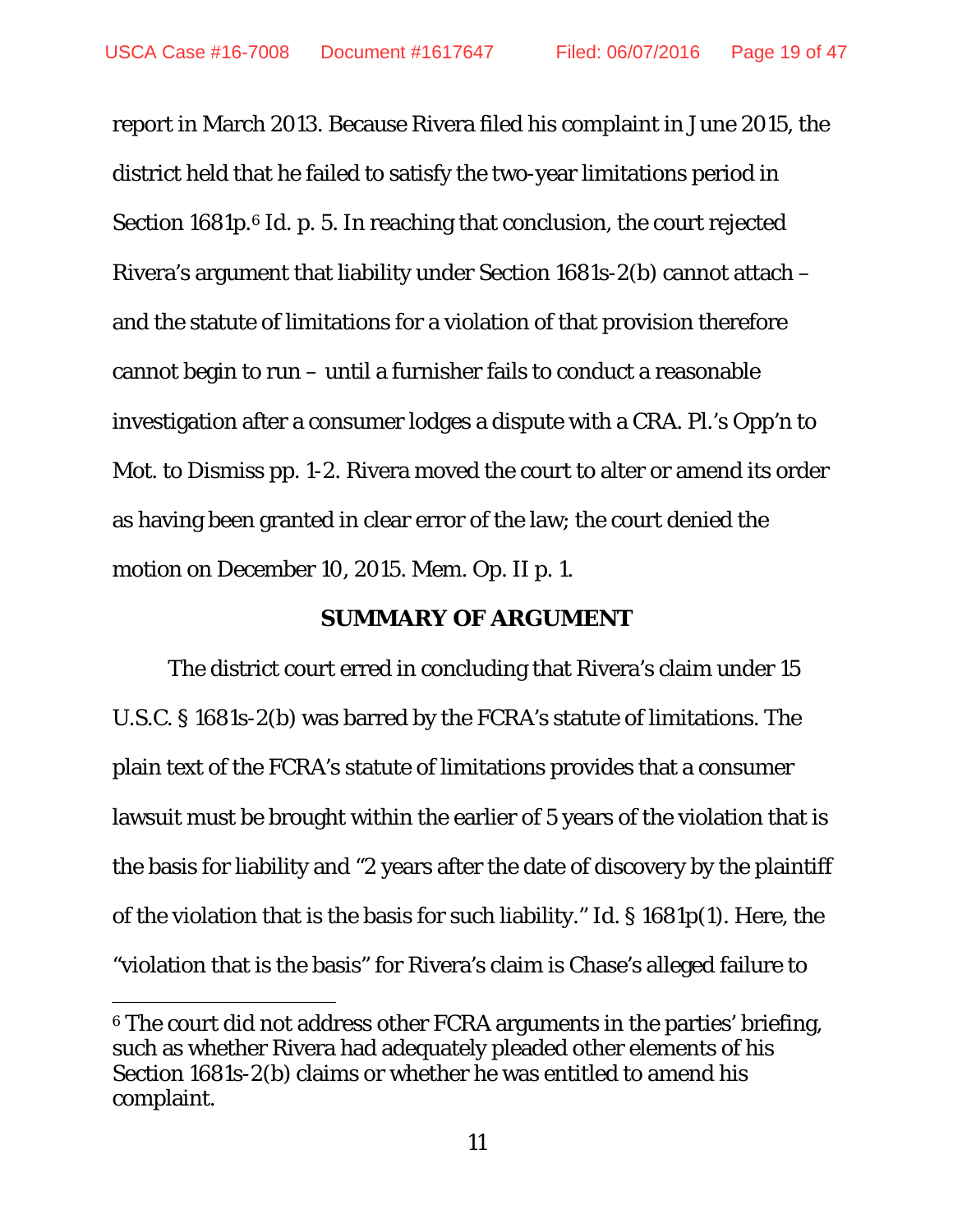investigate Rivera's dispute, which he submitted in January 2015. Because Rivera filed his complaint against Chase only five months later, he manifestly satisfies the FCRA's statute of limitations.

The district court erred because it concluded that the statute of limitations began to run at a much earlier time – when Rivera discovered the allegedly incorrect information that Chase placed on his consumer report. That date, however, is irrelevant to the time for bringing suit for a failure to conduct a reasonable investigation under Section 1681s-2(b). Both the text of Section 1681p and the background principles applicable to statutes of limitations make clear that the limitations period begins to run only after a plaintiff's claim has accrued (*i.e.*, after the "violation" has occurred) and, if a discovery rule is applicable, only after the plaintiff knew or through the exercise of reasonable diligence should have known of the violation.

In denying Rivera's motion to alter or amend, the district court referred to district court decisions that address a separate question: whether a new violation – and accordingly, a new limitations period – should arise each time a consumer files a dispute with a CRA over the same item of allegedly incomplete or inaccurate information. Those cases are not relevant here, where there is no allegation in the complaint that Rivera has

12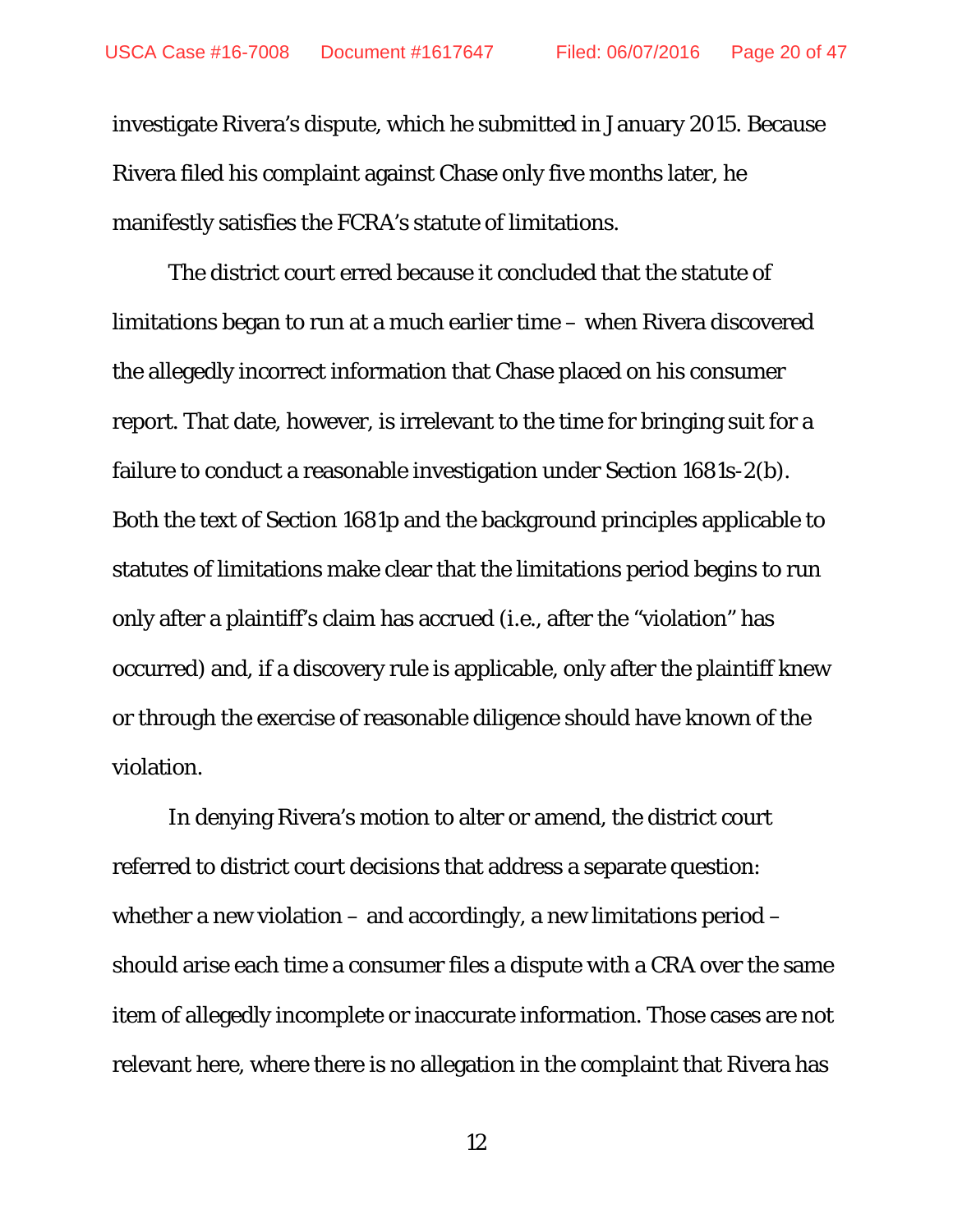filed multiple disputes with respect to the same information. Nor was Rivera's dispute with the CRA otherwise untimely; the FCRA does not limit the time within which a consumer who has discovered inaccuracies in his consumer report must dispute them with a CRA, nor does it condition or limit a furnisher's obligations under Section 1681s-2(b) based on the time it took for the consumer to submit his dispute to the CRA.

Because Rivera filed his complaint against Chase for failure to conduct a reasonable investigation under Section 1681s-2(b) within the two-year period set forth in Section 1681p(1), the district court's dismissal of his complaint should be reversed.

### **ARGUMENT**

# <span id="page-20-0"></span>**THE STATUTE OF LIMITATIONS FOR A VIOLATION OF 15 U.S.C. § 1681s-2(b) DOES NOT EXPIRE UNTIL THE EARLIER OF TWO YEARS AFTER THE CONSUMER DISCOVERS A FURNISHER'S FAILURE TO CONDUCT A REASONABLE INVESTIGATION OR FIVE YEARS AFTER THAT FAILURE OCCURS.**

### <span id="page-20-1"></span>**A. Rivera's Claims Under Section 1681s-2(b) Are Timely.**

Section 1681p establishes two limitations periods by which a consumer must bring an action for a violation of the FCRA. First, if the consumer has discovered the violation, then the "action to enforce any liability" created under the FCRA must be brought "2 years after the date of discovery by the plaintiff of the violation that is the basis for such liability."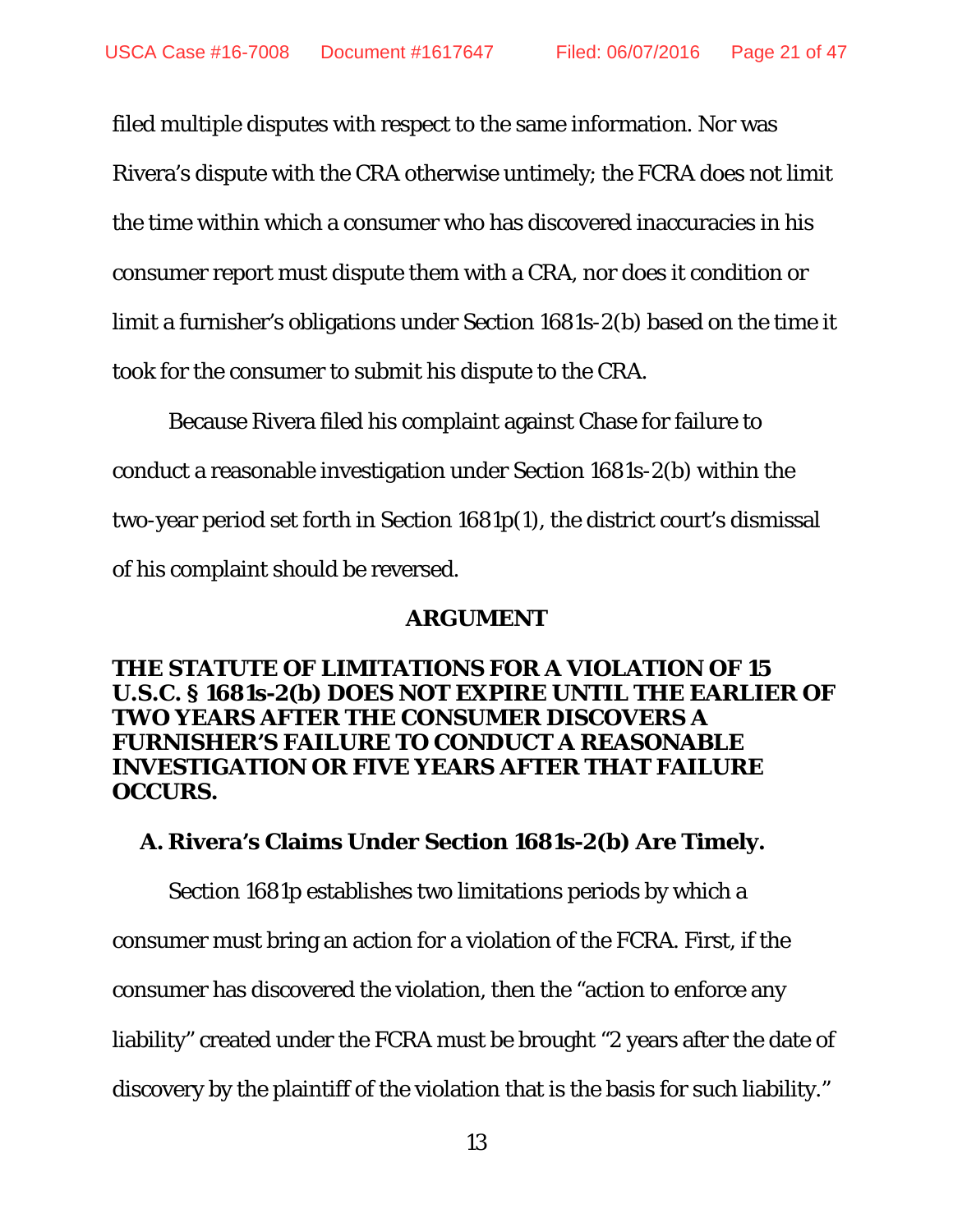15 U.S.C. § 1681p(1). Second, regardless of whether the consumer has discovered the violation, the action must be brought "5 years after the date on which the violation that is the basis for such liability occurs." *Id.* § 1681p(2). Under the plain text of Section 1681p, the limitations period for a particular FCRA claim cannot begin to run until the relevant FCRA "violation" has occurred. And the shorter two-year limitations period cannot begin until the plaintiff "discover[s]" the relevant violation.

In this case, however, the district court considered the limitations period to have commenced at a different, much earlier date. Although Rivera claimed that Chase violated 15 U.S.C. § 1681s-2(b) by failing to conduct a reasonable investigation of his dispute about the reporting of his discharged mortgage loan, Compl. ¶¶ 32-33, 38-39, the district court concluded that the limitations period commenced when he discovered the allegedly inaccurate information in his consumer report – well before the alleged violation of Section 1681s-2(b) occurred. *See* Mem. Op. I p. 5. The district court further concluded that it was appropriate to dismiss Rivera's complaint on statute-of-limitations grounds because "the complaint on its face is conclusively time-barred" and "no reasonable person could disagree on the date on which the cause of action accrued." *Id.* pp. 4-5 (citing *DePippo v. Chertoff*, 453 F. Supp. 2d 30, 33 (D.D.C. 2006)). Because the

14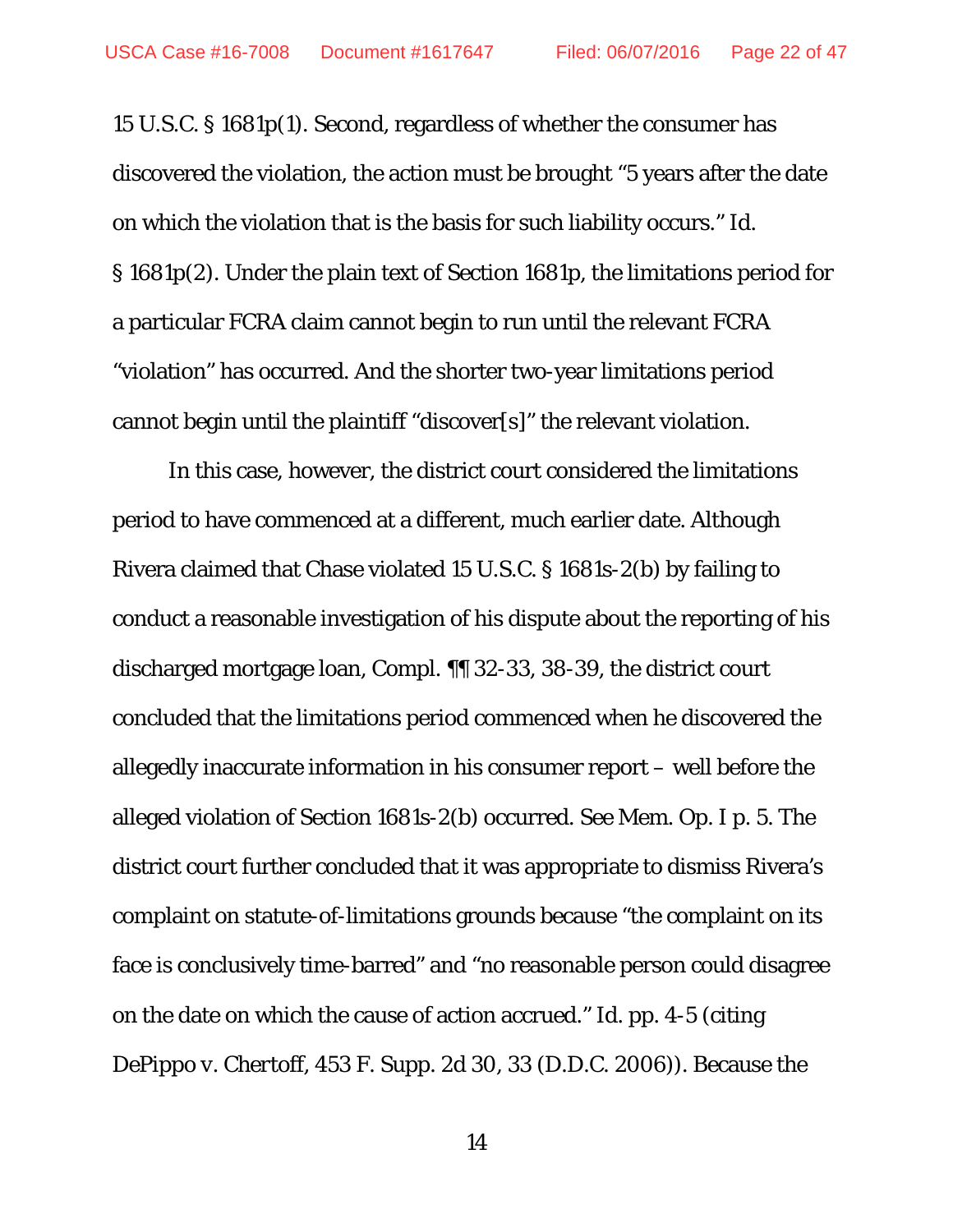district court's dismissal of Rivera's complaint based on the statute of limitations cannot be reconciled with Section 1681p, the district court's decision should be reversed.

1. The timeline of events alleged in the complaint is as follows:

- March 2013 Rivera discovers the alleged error on his consumer report. Compl. ¶ 19.
- January 2015 Rivera files a dispute with a CRA. *Id.* ¶¶ 21-22.
- June 2015 Rivera files his FCRA complaint against Chase.

Rivera alleges that Chase failed to correct its reporting of his account in response to his January 2015 dispute and instead reported that the account was "due and owing." Compl. ¶ 22. Rivera further alleges that "Chase has failed to use reasonable investigation practices for ascertaining the accuracy of information" concerning discharged debts. *Id*. ¶¶ 32, 38.[7](#page-22-0) Chase's alleged

<span id="page-22-0"></span> $\overline{a}$ <sup>7</sup> Rivera's use of the term "reasonable investigation" reflects that every circuit court to address the extent to which a furnisher must investigate a dispute has concluded that the investigation conducted under Section 1681s-2(b) must be "reasonable." *See, e.g.*, *Boggio v. USAA Fed. Sav. Bank*, 696 F.3d 611, 616 (6th Cir. 2012); *Chiang*, 595 F.3d at 36; *Gorman v. Wolpoff & Abramson, LLP*, 584 F.3d 1147, 1154 (9th Cir. 2009); *Westra v. Credit Control of Pinellas*, 409 F.3d 825, 827 (7th Cir. 2005); *Johnson v. MBNA Am. Bank*, 357 F.3d 426, 430 (4th Cir. 2004). As explained by the first court of appeals to consider the question, "[i]t would make little sense to conclude that, in creating a system intended to give consumers a means to dispute – and, ultimately, correct – inaccurate information on their credit reports, Congress used the term 'investigation' to include superficial,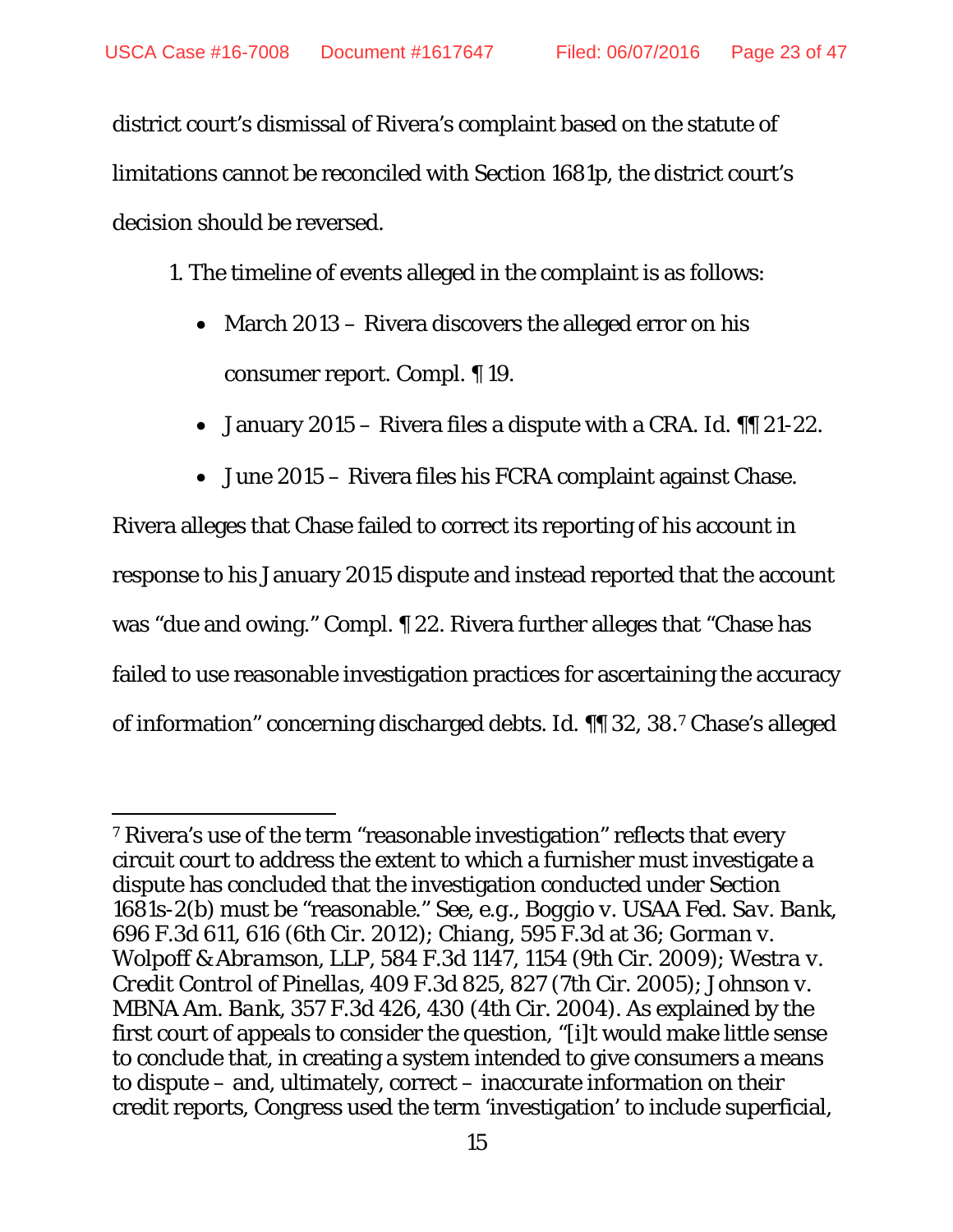actions and failures could have occurred only after January 2015, when Rivera filed his dispute with a CRA. He filed his complaint five months later, in June 2015.

As this timeline makes manifest, Rivera's complaint against Chase for its alleged violation of Section 1681s-2(b) was timely filed. Chase could not have violated Section 1681s-2(b)'s requirement that it conduct a reasonable investigation until after January 2015, when Rivera filed his dispute with the CRA. And Rivera could not have discovered Chase's allegedly inadequate investigation until, at the earliest, Rivera obtained the results of Chase's investigation. Because all of the relevant events occurred in the five-month period between the date that Rivera filed his dispute with the CRA and the date he filed his complaint, Rivera's claim under Section 1681s-2(b) is timely under both the two-year and the five-year limitations periods set forth in Section 1681p.

2. The district court concluded that Rivera failed to meet the statute of limitations because he filed his complaint more than two years after he discovered that Chase had been reporting his discharged mortgage loan as past due and having an outstanding balance. Mem. Op. I p. 5. For purposes of Rivera's Section 1681s-2(b) claim, however, the date on which he

 $\overline{a}$ 

*un*reasonable inquiries by creditors." *Johnson*, 357 F.3d at 430-31 (emphasis in original).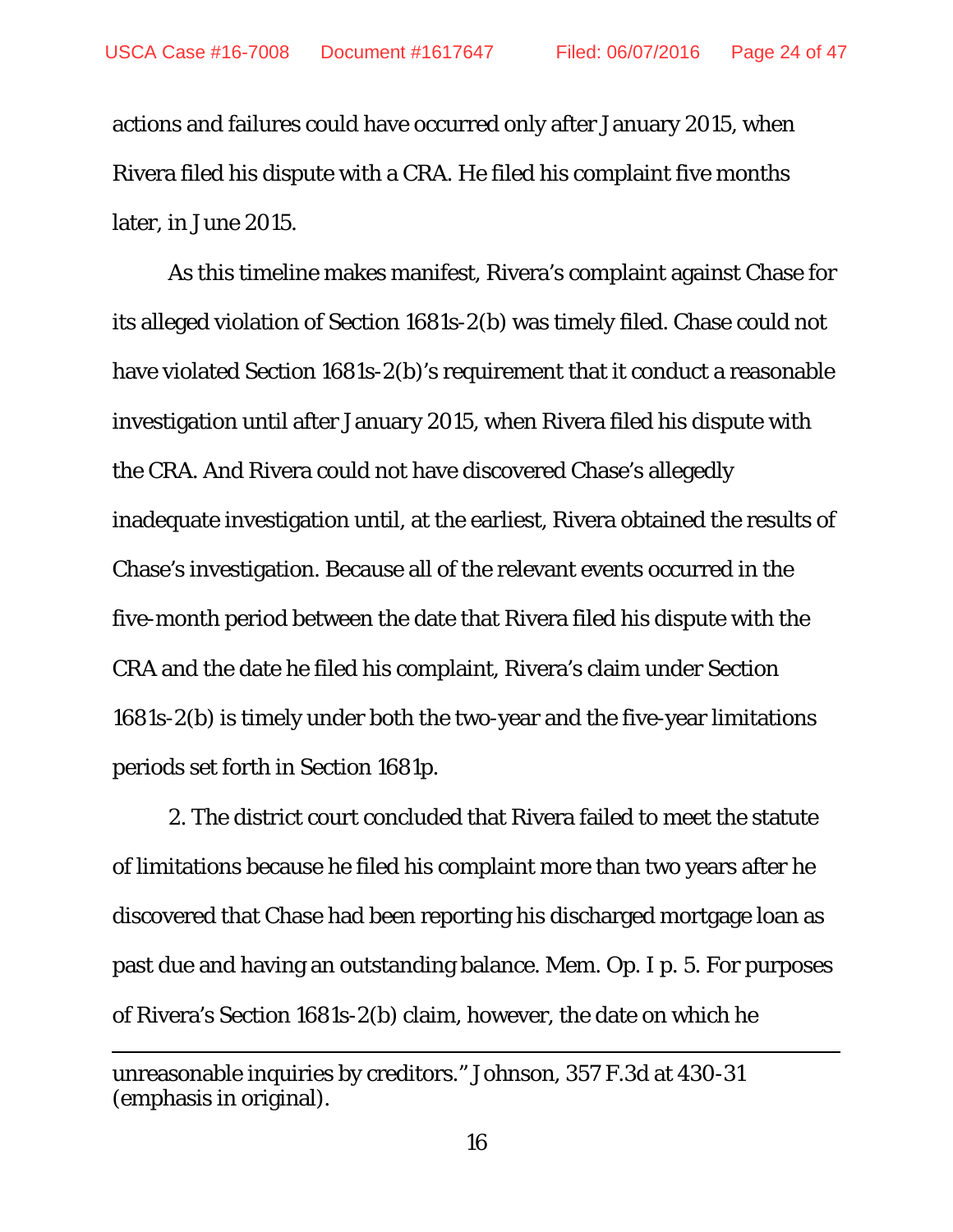discovered the alleged error is irrelevant to the time for bringing suit for a failure to conduct a reasonable investigation. As one district court has explained, "the date that the consumer learned that his credit report contained inaccuracies [is not] actually relevant in the calculus" for determining the statute of limitations for a Section 1681s-2(b) claim. *Broccuto v. Experian Info. Solutions, Inc.*, 2008 WL 1969222, at \*3 (E.D. Va. May 6, 2008); *see also Vasquez v. Bank of Am., N.A.*, 2015 WL 7075628, at \*2-3 (N.D. Cal. Nov. 13, 2015) (rejecting furnisher's contention that statute of limitations for Section 1681s-2(b) claim began to run on date consumer discovered the inaccurate reporting). Instead, a furnisher's duty to investigate arises when it "receives notice of a dispute from a consumer," *Broccuto*, 2008 WL 1969222, at \*3, and, as explained above, the relevant violation does not occur until the furnisher fails to satisfy its duties in response to a consumer dispute filed with a CRA. 15 U.S.C. § 1681s-2(b). Under Section 1681p(1), "[t]he statute of limitations accrues based on the date the *violation* was discovered by the consumer." *Id.* (emphasis added).

Not only does the district court's conclusion contravene the plain language of the FCRA, but it also violates "the standard rule for limitations periods," which is that a "limitations period commences when the plaintiff has a complete and present cause of action," meaning that "the plaintiff can

17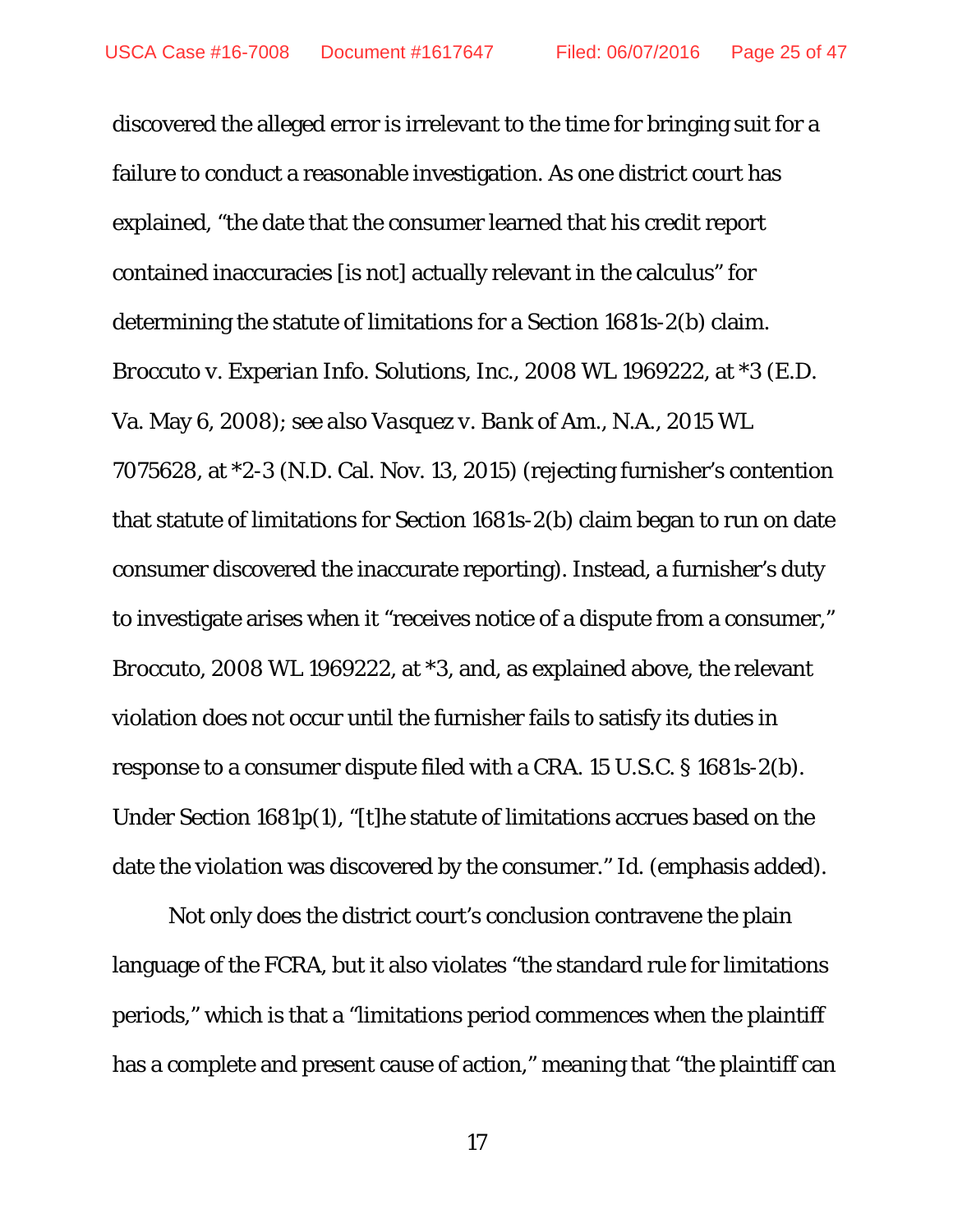file suit and obtain relief." *Green v. Brennan*, --- U.S. ----, 2016 WL 2945236, at \*5-6 (May 23, 2016) (internal quotation marks modified) (quoting *Graham Cnty. Soil & Water Conservation Dist. v. United States ex rel. Wilson*, 545 U.S. 409, 418 (2005); *Bay Area Laundry & Dry Cleaning Pension Trust Fund v. Ferbar Corp. of Cal. Inc.*, 522 U.S. 192, 201 (1997)). Put another way, "[s]tatutes of limitations require plaintiffs to pursue 'diligent prosecution of known claims.'" *CTS Corp. v. Waldburger*, 134 S. Ct. 2175, 2183 (2014) (quoting Black's Law Dictionary 1546 (9th ed. 2009)). A plaintiff typically cannot prosecute a known claim until the violation of law that forms the basis for the claim has occurred. Instead of following this "standard rule," the district court incorrectly concluded that "the moment when liability attaches" – *i.e.*, when the violation occurred – "and the moment when the statute of limitations period accrues are distinct issues." Mem. Op. I p. 6. To the contrary, under the standard rule and the text of the FCRA's five-year limitations period, 15 U.S.C. § 1681p(2), those dates are one and the same.

Furthermore, when a statute of limitations is based on a discovery rule, the occurrence of the violation alone does not suffice to trigger that statute. Under those circumstances, the district court was correct to conclude that the date liability attaches differs from the date the statute of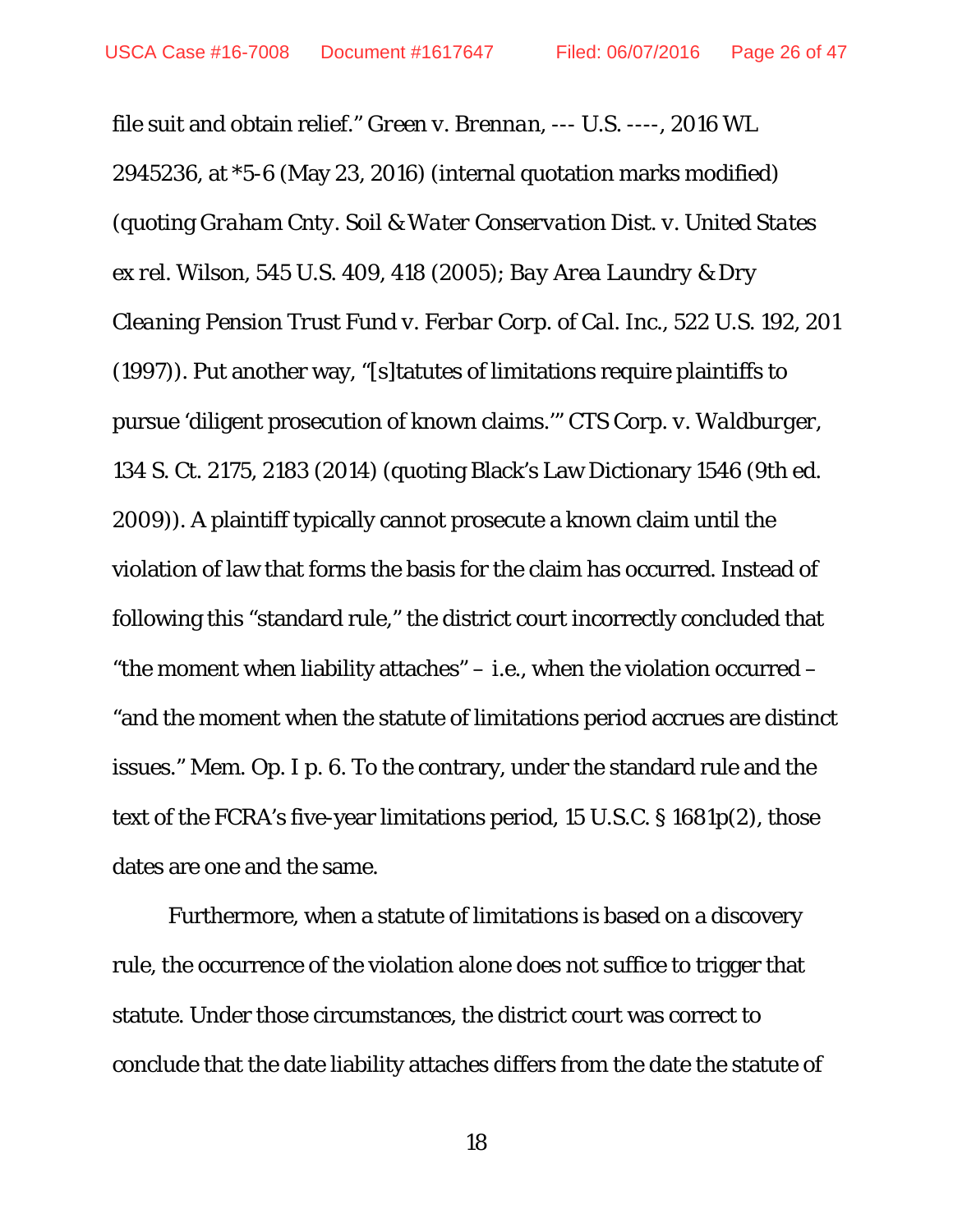limitations begins to run, Mem. Op. I p. 6; with a discovery rule, the statute cannot begin to run until the plaintiff knew, "or through the exercise of reasonable diligence should have known," of the violation. *Jones v. Rogers Mem'l Hosp.*, 442 F.2d 773, 774-75 (D.C. Cir. 1971); *see also Merck & Co., Inc. v. Reynolds*, 559 U.S. 633, 648, 650-52 (2010) (the term "'discovery' . . . encompasses not only those facts the plaintiff actually knew, but also those facts a reasonably diligent plaintiff would have known"; rejecting argument that statute begins to run when plaintiff encounters facts putting her on "inquiry notice"). As a result, in the context of the FCRA, courts have held that Section 1681p(1)'s two-year statute of limitations based on the date of discovery "runs from the date a reasonably diligent plaintiff would have discovered the facts constituting the violation, not the discovery of facts that put a plaintiff on inquiry notice." *Banga v. Chevron U.S.A. Inc.*, 2013 WL 71772, at \*12 (N.D. Cal. Jan. 7, 2013).

In this case, Rivera could not have either discovered or successfully pursued his Section 1681s-2(b) claim against Chase upon discovering the alleged error on his consumer report, because Chase had no duty to conduct an investigation until after Rivera filed his dispute with the CRA. It is only after Rivera submitted his dispute that Chase's Section 1681s-2(b) duties arose, Rivera could have discovered the violation, and the limitations

19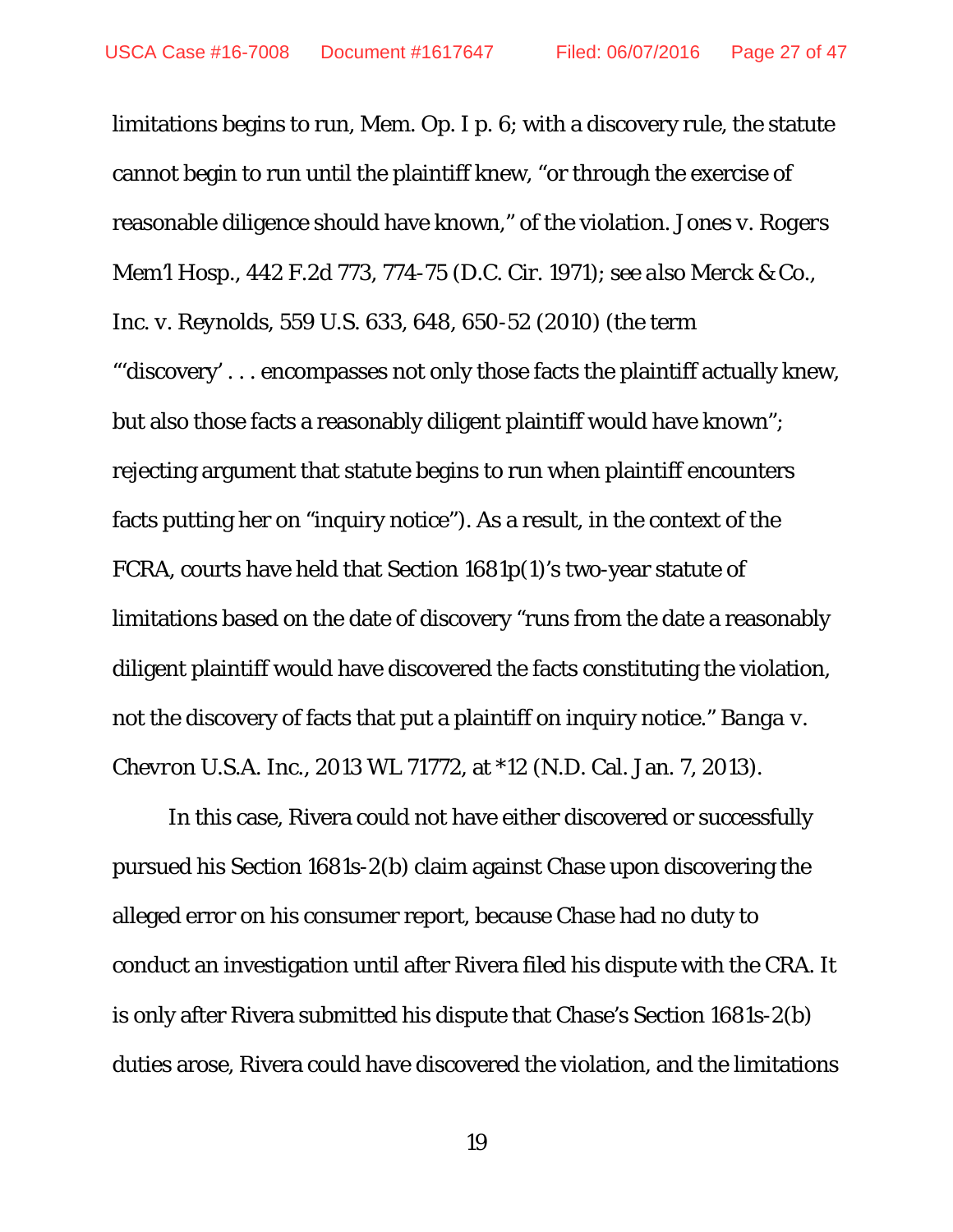period under Section 1681p(1) could have commenced. Because the running of the FCRA's statute of limitations is tied to the "violation that is the basis for such liability," 15 U.S.C. § 1681p, the standard rule is fully consistent with the plain language of the statute. Neither the standard rule nor the statutory text regard Rivera's discovery of the alleged error on his consumer report as the starting point for the limitations period for a violation of Section 1681s-2(b).

# <span id="page-27-0"></span>**B. Decisions Concerning Furnisher Liability Under Section 1681s-2(b) for Repeated Disputes About the Same Information Are Not Relevant Here.**

In denying Rivera's motion to alter or amend, the district court was not persuaded by Rivera's argument that "a furnisher is liable for each and every violation of the Act."[8](#page-27-1) Mem. Op. II p. 3. Instead, it referred to a split in district court decisions that, properly understood, addresses a separate question: whether a new violation – and accordingly, a new limitations period – should arise each time a consumer files a dispute with a CRA over

 $\overline{a}$ 

<span id="page-27-1"></span><sup>8</sup> Rivera presumably raised this argument because the district court had interpreted Rivera's complaint as bringing "two causes of action under the FCRA – one under Section 1681s-2(a) and another under Section 1681s-2(b)." Mem. Op. I p. 5. But as noted *supra* note 5, the body of Rivera's complaint makes no reference to Section 1681s-2(a) and instead raises two claims under Section 1681s-2(b). Compl. ¶¶ 31-41. In any event, because "[t]he limitations-period analysis is always conducted claim by claim," *Green*, 2016 WL 2945236, at \*10, even if Rivera had raised a separate claim under Section 1681s-2(a), his Section 1681s-2(b) claim was timely.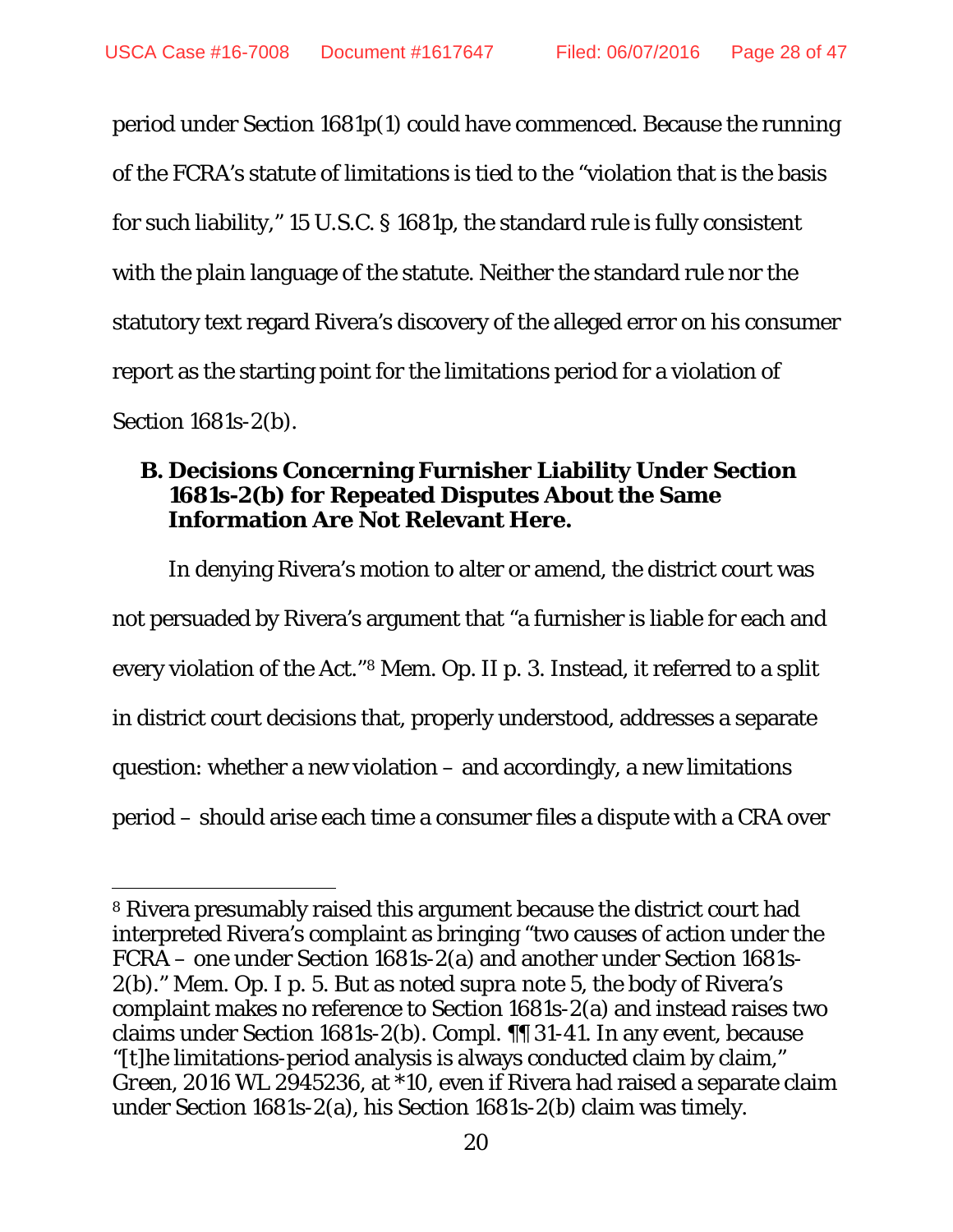the same item of allegedly incomplete or inaccurate information. *See id.* (citing *Bittick v. Experian Info. Solutions, Inc.*, 419 F. Supp. 2d 917 (N.D. Tex. 2006), and *Blackwell v. Capital One Bank*, 2008 WL 793476 (S.D. Ga. Mar. 25, 2008)). The cases cited by the district court decline to find a new violation and limitations period for subsequent disputes, on the grounds that to do so "would allow plaintiffs to indefinitely extend the limitations period by simply sending another complaint letter to the credit reporting agency." *Bittick*, 419 F. Supp. 2d at 919; *see also Blackwell*, 2008 WL 793476, at \*3. As the district court also noted, other federal district courts "have ruled differently on this specific matter," Mem. Op. II p. 3, holding that each consumer complaint to a CRA constitutes a separate violation that starts a separate limitations period. *See*, *e.g.*, *Vasquez*, 2015 WL 7075628, at \*3 ("each dispute letter triggers a duty to investigate, regardless of whether the information has been previously disputed"); *Broccuto*, 2008 WL 1969222, at \*4 ("[t]he statute's construction creates a violation every time a consumer submits a dispute to a credit reporting agency and that agency or the relevant lender does not respond to the complaint," regardless of whether the information "may have also been the subject of a previous dispute").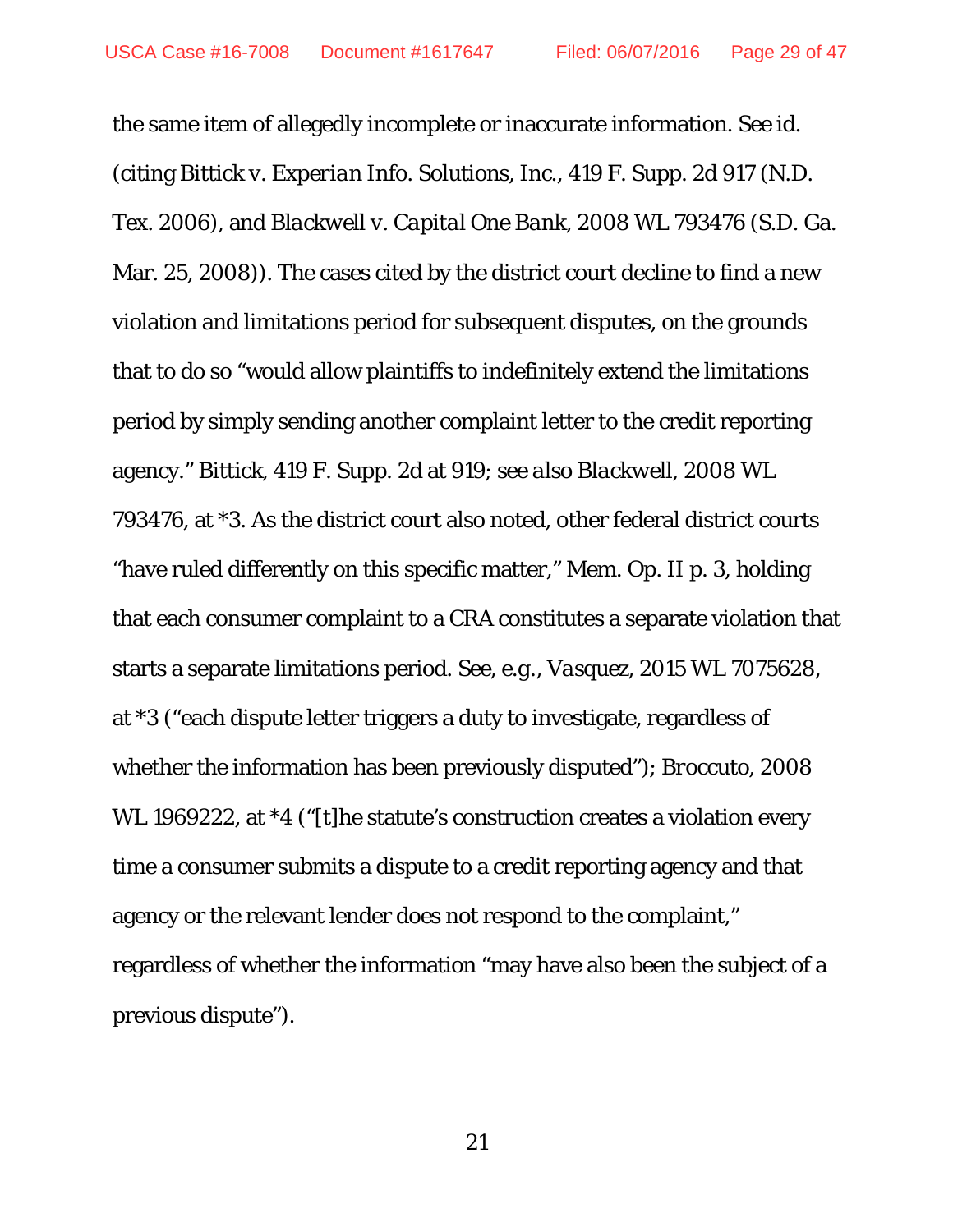The existence of cases like *Bittick* and *Blackwell* does not justify the district court's decision in this case, where there is no allegation in the complaint that Rivera filed multiple identical disputes. Nor would there be other grounds to contend that these cases are relevant because Rivera somehow circumvented the FCRA's statute of limitations provision. While Rivera alleges that he filed a dispute with a CRA in January 2015 – 22 months after he discovered the alleged error on his consumer report – nothing in the FCRA limits the time within which a consumer who has discovered inaccuracies in his consumer report must dispute them with a CRA. *See Thomasian v. Wells Fargo Bank, N.A.*, 2014 WL 1244892, at \*9 (D. Or. Mar. 25, 2014) ("[W]hen it comes to a claim that a furnisher has made an unreasonable investigation of a dispute, or failed to correct or remove erroneous information after such an investigation, it makes no difference how long the furnisher has been reporting the allegedly false information before the consumer initiates a dispute."). Nor does the FCRA condition or limit a furnisher's obligations under Section 1681s-2(b) based on the time it took for the consumer to submit his dispute to the CRA. To impose such a limitation would curtail an important mechanism for correcting errors, frustrating Congress's goal of enhancing the accuracy of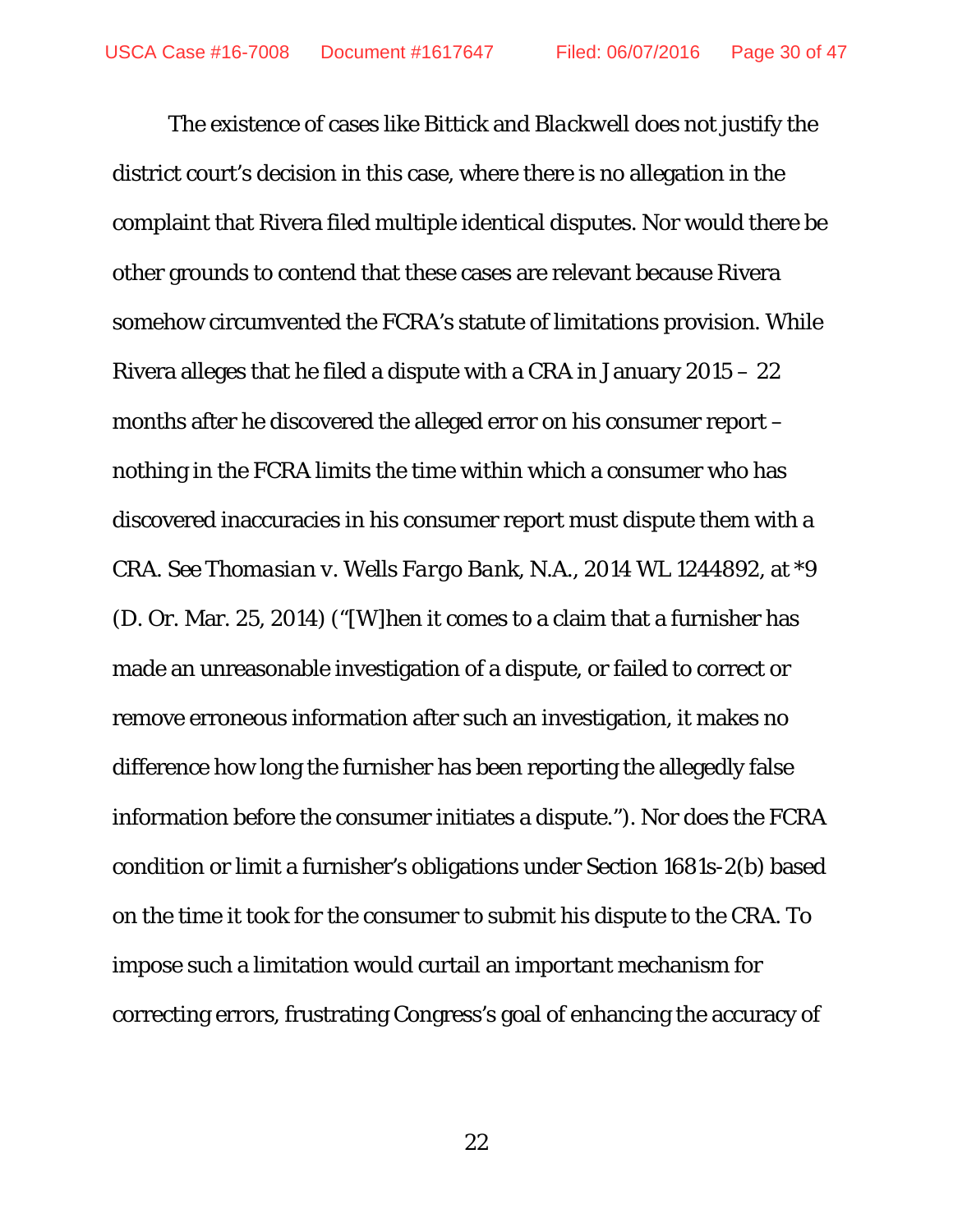consumer reports for the benefit of both consumers and the efficiency of

the markets that rely on consumer reports. *See* 15 U.S.C. § 1681.[9](#page-30-1)

For this reason and those explained above, the district court's

<span id="page-30-0"></span>decisions in this case cannot withstand scrutiny.

# **CONCLUSION**

The decisions of the district court should be reversed.

Dated: June 7, 2016

 $\overline{a}$ 

Respectfully submitted,

/s/ Melanie Hirsch \_\_\_\_\_\_\_\_\_\_

David C. Shonka  *Acting General Counsel* Joel Marcus  *Director of Litigation* Theodore (Jack) Metzler *Attorney* Federal Trade Commission

Mary McLeod  *General Counsel* John Coleman  *Assistant General Counsel* Nandan M. Joshi *Senior Litigation Counsel* Melanie Hirsch

<span id="page-30-1"></span><sup>9</sup> If this Court nonetheless concludes that it is necessary to address the question of multiple disputes, the Court should adopt the position of the "majority of courts," which "have concluded that each separate notice of dispute triggers a duty to investigate the disputed information, . . . and each time a furnisher fails reasonably to investigate the dispute results in a new FRCA violation." *Vasquez*, 2015 WL 7075628, at \*3 (internal quotation marks omitted). This result comports with both the text and purpose of the statute. *Id.*; *Broccuto*, 2008 WL 1969222, at \*4; *Marcinski v. RBS Citizens Bank, N.A.*, 36 F. Supp. 3d 286, 291 (S.D.N.Y. 2014); *Maiteki v. Marten Transp. Ltd.*, 4 F. Supp. 3d 1249, 1254 (D. Colo. 2013). Furthermore, it reflects both Congress's goal of promoting accuracy and the unfortunate reality that consumers may need to file multiple disputes to correct errors. *See* FTC Report vi (63% of consumers who disputed errors did not have all of their concerns resolved); NCLC Report 3, 8, 9-11 (providing examples of failure to correct despite repeated disputes, with outcomes including a \$2.7 million punitive damages verdict and one consumer's suicide).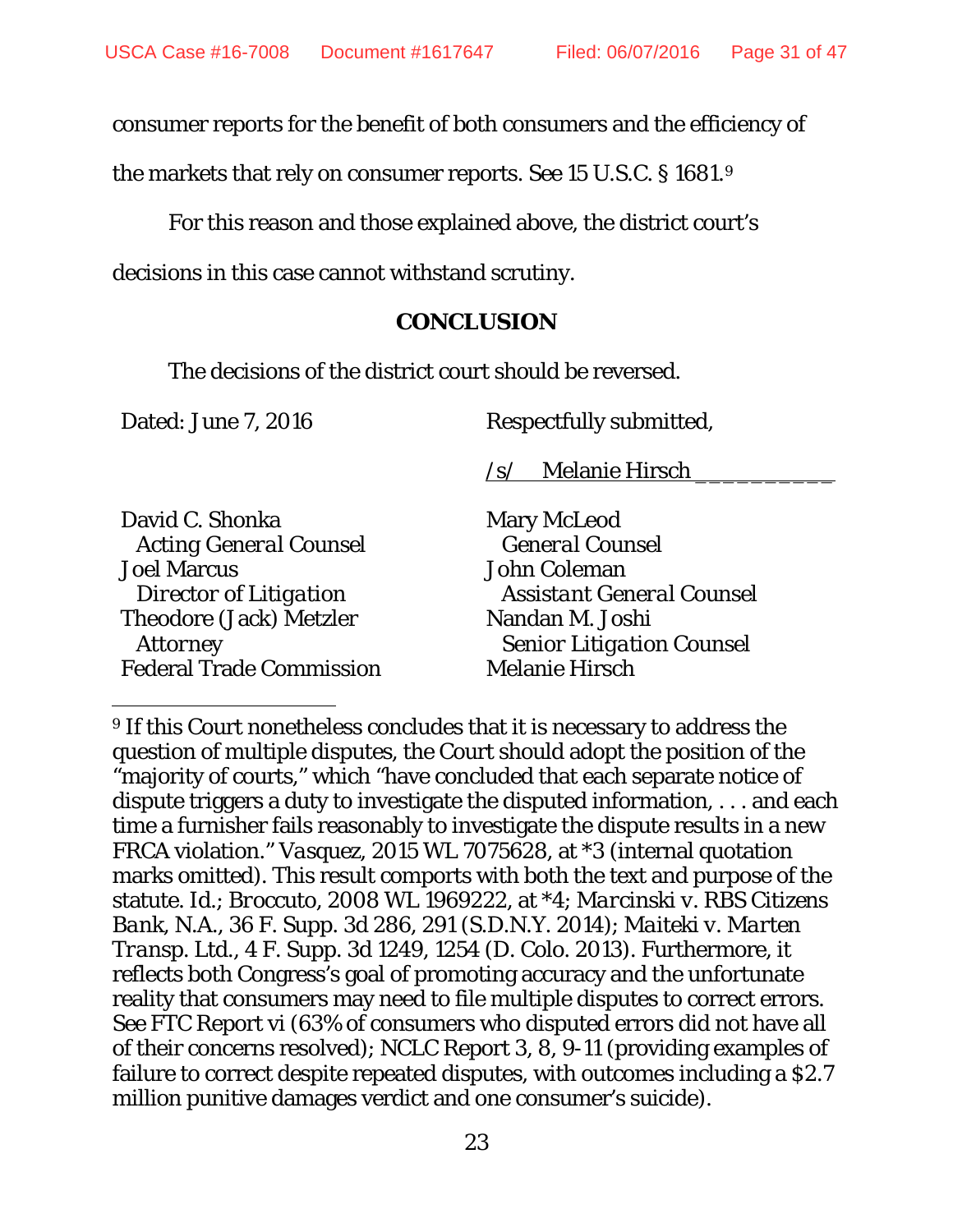600 Pennsylvania Avenue NW Washington, D.C. 20580 (202) 326-3502 (telephone) (202) 326-2477 (facsimile) tmetzler@ftc.gov

*Counsel for* Amicus Curiae *Federal Trade Commission* *Counsel*

Consumer Financial Protection Bureau 1700 G Street NW Washington, D.C. 20552 (202) 435-7944 (telephone) (202) 435-7024 (facsimile) melanie.hirsch@cfpb.gov

*Counsel for* Amicus Curiae *Consumer Financial Protection Bureau*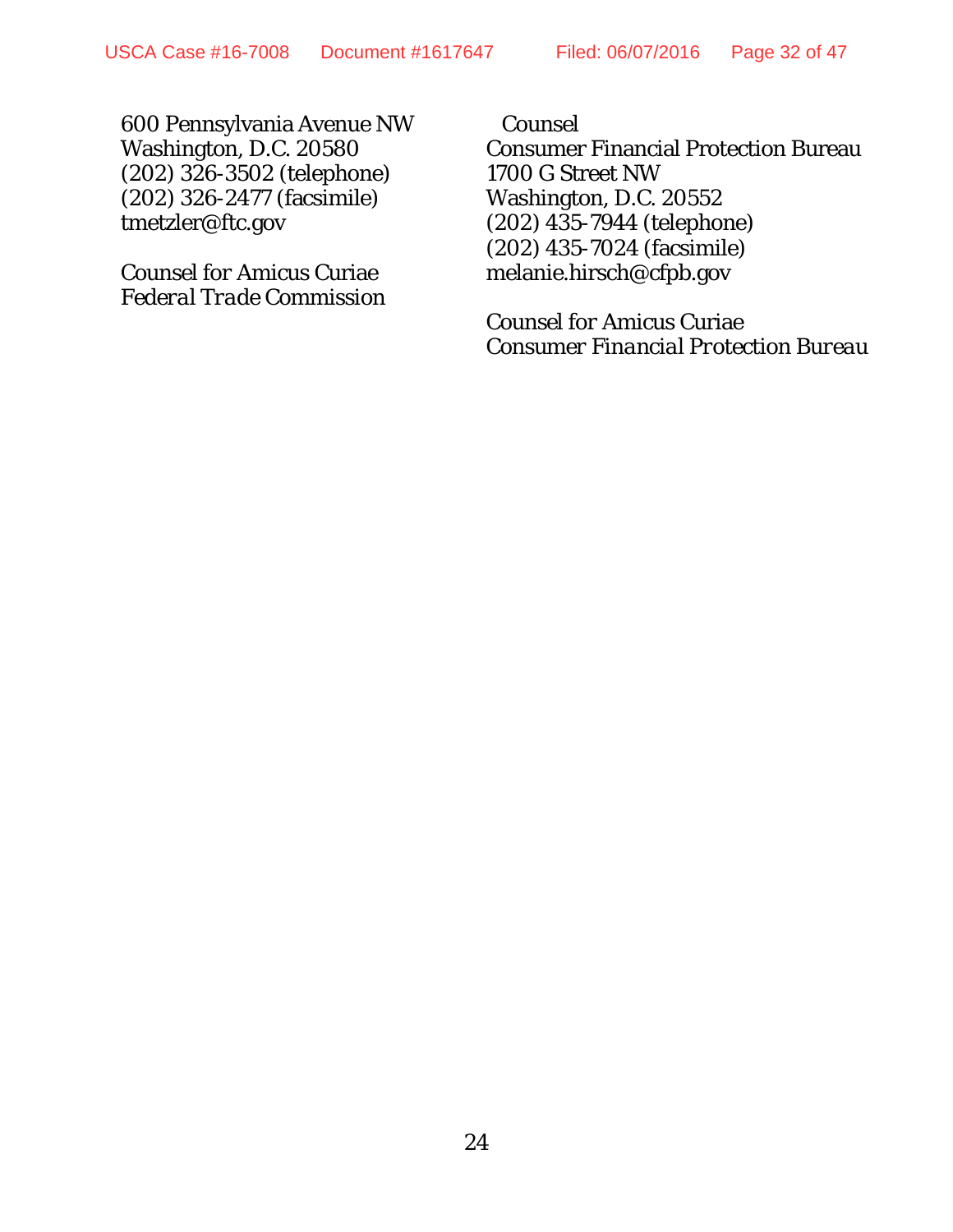# **CERTIFICATE OF COMPLIANCE WITH RULE 32(a)**

<span id="page-32-0"></span>I hereby certify that this brief complies with the type-volume limitation of Fed. R. App. P. 32(a)(7)(B) because it contains 6,199 words, excluding the parts of the brief exempted by Fed. R. App. P.  $32(a)(7)(B)(iii)$ and Circuit Rule 32(e)(1). I further certify that this brief complies with the typeface requirements of Fed. R. App. P. 32(a)(5) and the type style requirements of Fed. R. App. P. 32(a)(6) because it has been prepared in 14-point Georgia, a proportionally spaced typeface, using Microsoft Word 2010.

Dated: June 7, 2016 /s/ Melanie Hirsch

Melanie Hirsch Attorney for *Amicus Curiae* Consumer Financial Protection Bureau 1700 G Street, NW Washington, D.C. 20552 (202) 435-7944 (telephone) (202) 435-7024 (facsimile) melanie.hirsch@cfpb.gov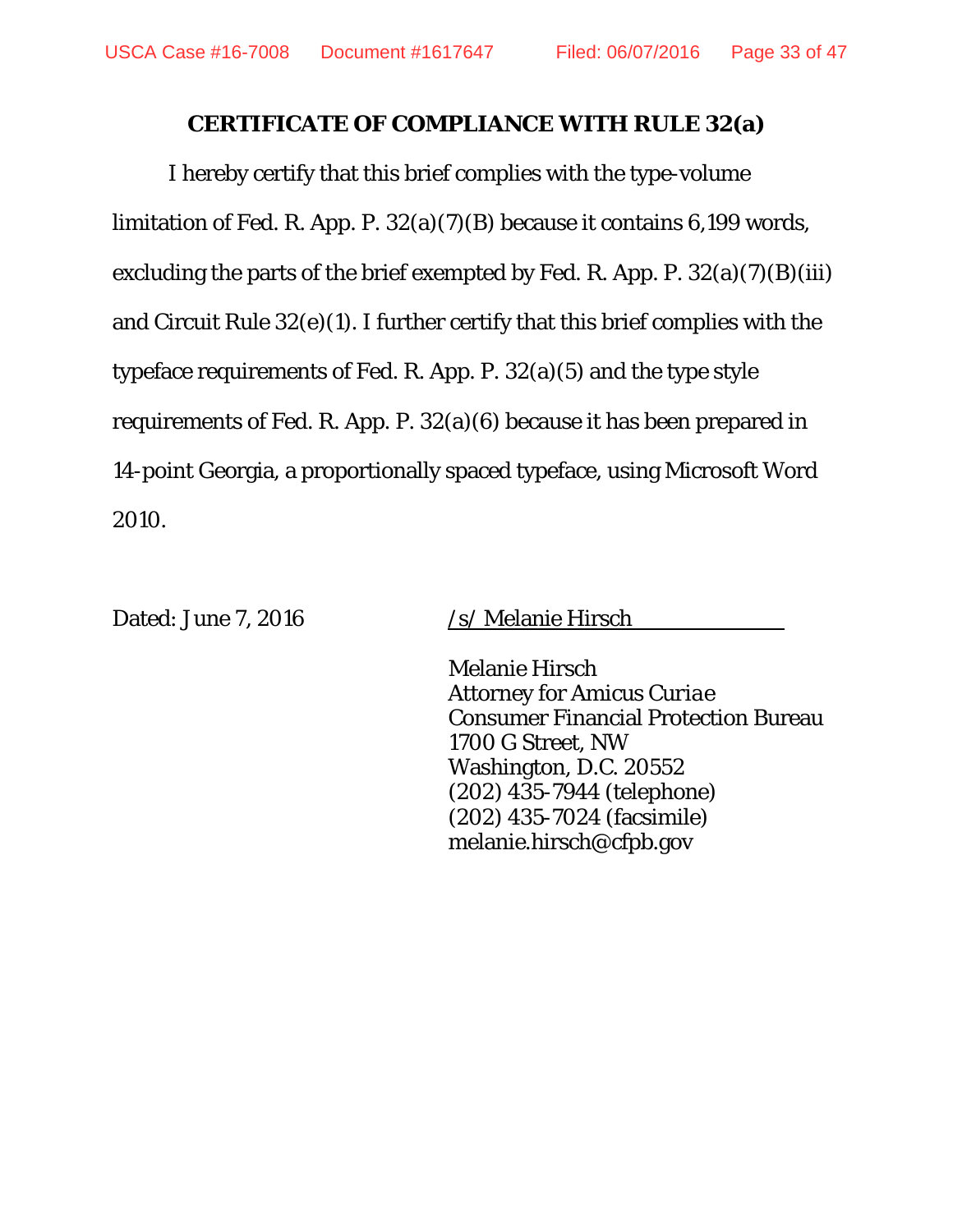# <span id="page-33-0"></span>**ADDENDUM**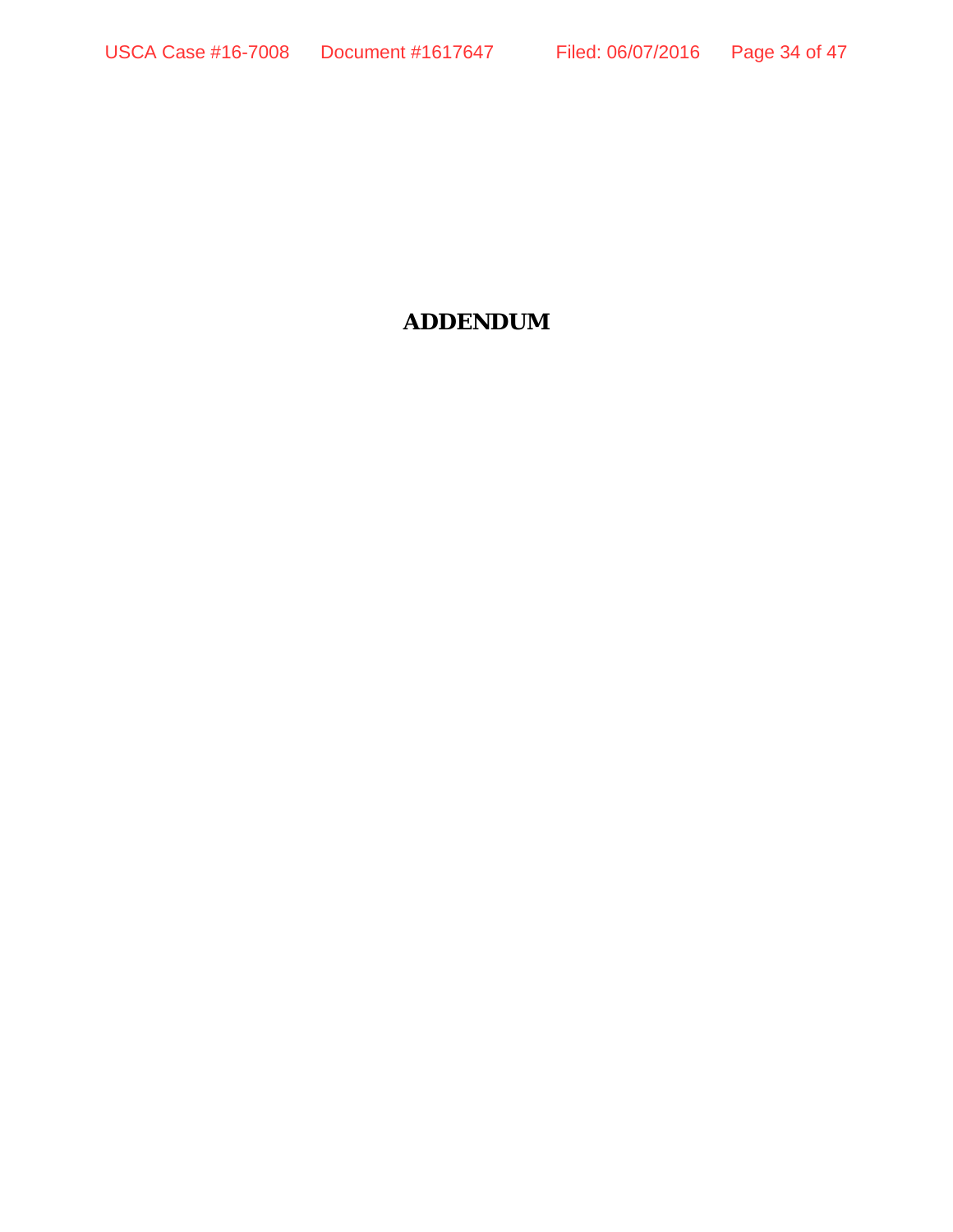# **ADDENDUM TABLE OF CONTENTS**

| 15 U.S.C. § 16810. Civil liability for negligent noncompliance  A-3 |  |
|---------------------------------------------------------------------|--|
|                                                                     |  |
| 15 U.S.C. § 1681s-2. Responsibilities of furnishers of information  |  |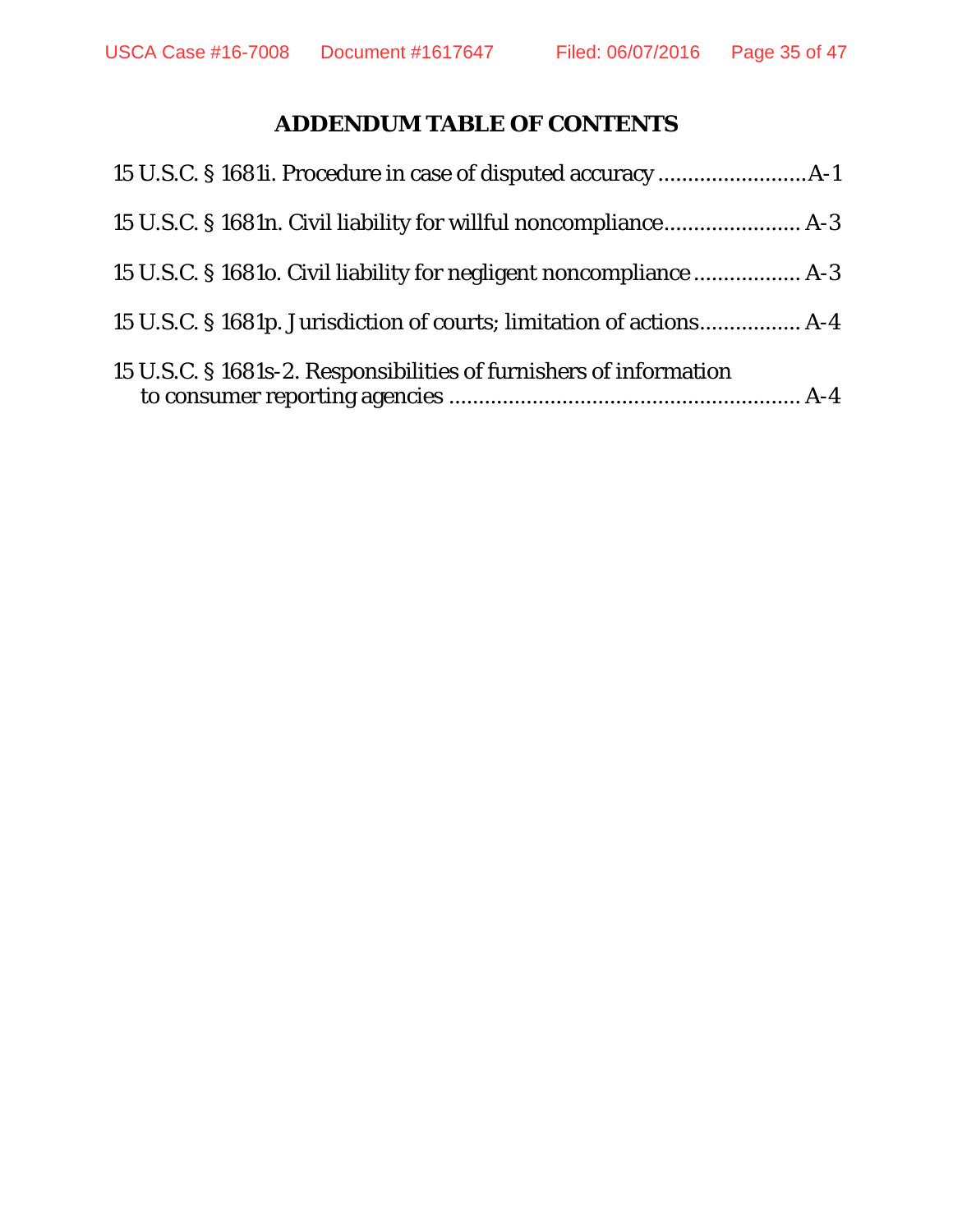# **15 U.S.C. § 1681i. Procedure in case of disputed accuracy**

(a) Reinvestigations of disputed information

(1)Reinvestigation required.—

(A) In general.—Subject to subsection (f) of this section, if the completeness or accuracy of any item of information contained in a consumer's file at a consumer reporting agency is disputed by the consumer and the consumer notifies the agency directly, or indirectly through a reseller, of such dispute, the agency shall, free of charge, conduct a reasonable reinvestigation to determine whether the disputed information is inaccurate and record the current status of the disputed information, or delete the item from the file in accordance with paragraph (5), before the end of the 30-day period beginning on the date on which the agency receives the notice of the dispute from the consumer or reseller.

(B) Extension of period to reinvestigate.—Except as provided in subparagraph (C), the 30-day period described in subparagraph (A) may be extended for not more than 15 additional days if the consumer reporting agency receives information from the consumer during that 30-day period that is relevant to the reinvestigation.

(C) Limitations on extension of period to reinvestigate.— Subparagraph (B) shall not apply to any reinvestigation in which, during the 30-day period described in subparagraph (A), the information that is the subject of the reinvestigation is found to be inaccurate or incomplete or the consumer reporting agency determines that the information cannot be verified.

(2) Prompt notice of dispute to furnisher of information.—

(A) In general.—Before the expiration of the 5-business-day period beginning on the date on which a consumer reporting agency receives notice of a dispute from any consumer or a reseller in accordance with paragraph (1), the agency shall provide notification of the dispute to any person who provided any item of information in dispute, at the address and in the manner established with the person. The notice shall include all relevant information regarding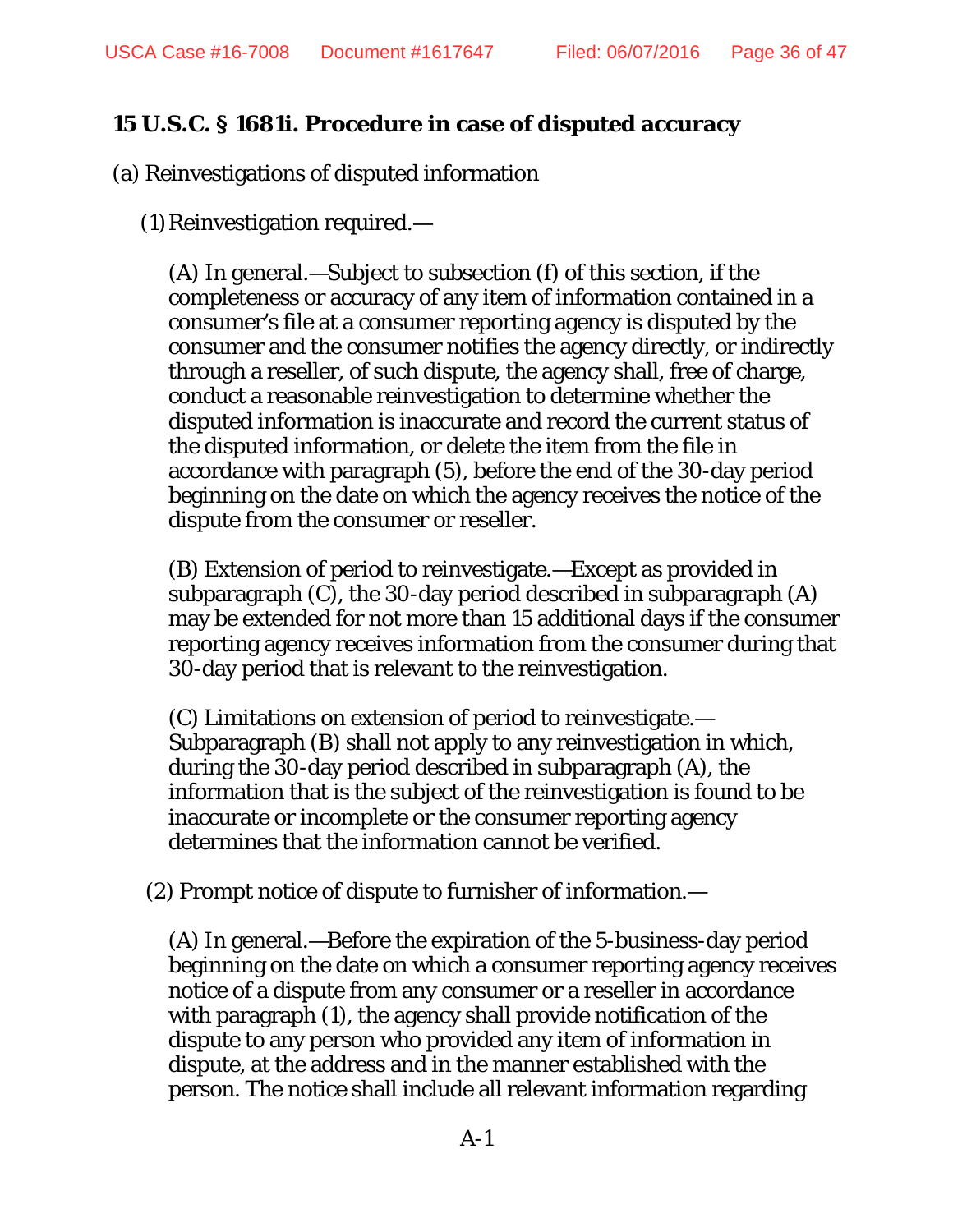the dispute that the agency has received from the consumer or reseller.

(B) Provision of other information.—The consumer reporting agency shall promptly provide to the person who provided the information in dispute all relevant information regarding the dispute that is received by the agency from the consumer or the reseller after the period referred to in subparagraph (A) and before the end of the period referred to in paragraph  $(1)(A)$ .

(3) Determination that dispute is frivolous or irrelevant.—

(A) In general.—Notwithstanding paragraph (1), a consumer reporting agency may terminate a reinvestigation of information disputed by a consumer under that paragraph if the agency reasonably determines that the dispute by the consumer is frivolous or irrelevant, including by reason of a failure by a consumer to provide sufficient information to investigate the disputed information.

(B) Notice of determination.—Upon making any determination in accordance with subparagraph (A) that a dispute is frivolous or irrelevant, a consumer reporting agency shall notify the consumer of such determination not later than 5 business days after making such determination, by mail or, if authorized by the consumer for that purpose, by any other means available to the agency.

(C) Contents of notice.—A notice under subparagraph (B) shall include—

(i) the reasons for the determination under subparagraph (A); and

(ii) identification of any information required to investigate the disputed information, which may consist of a standardized form describing the general nature of such information.

\* \* \*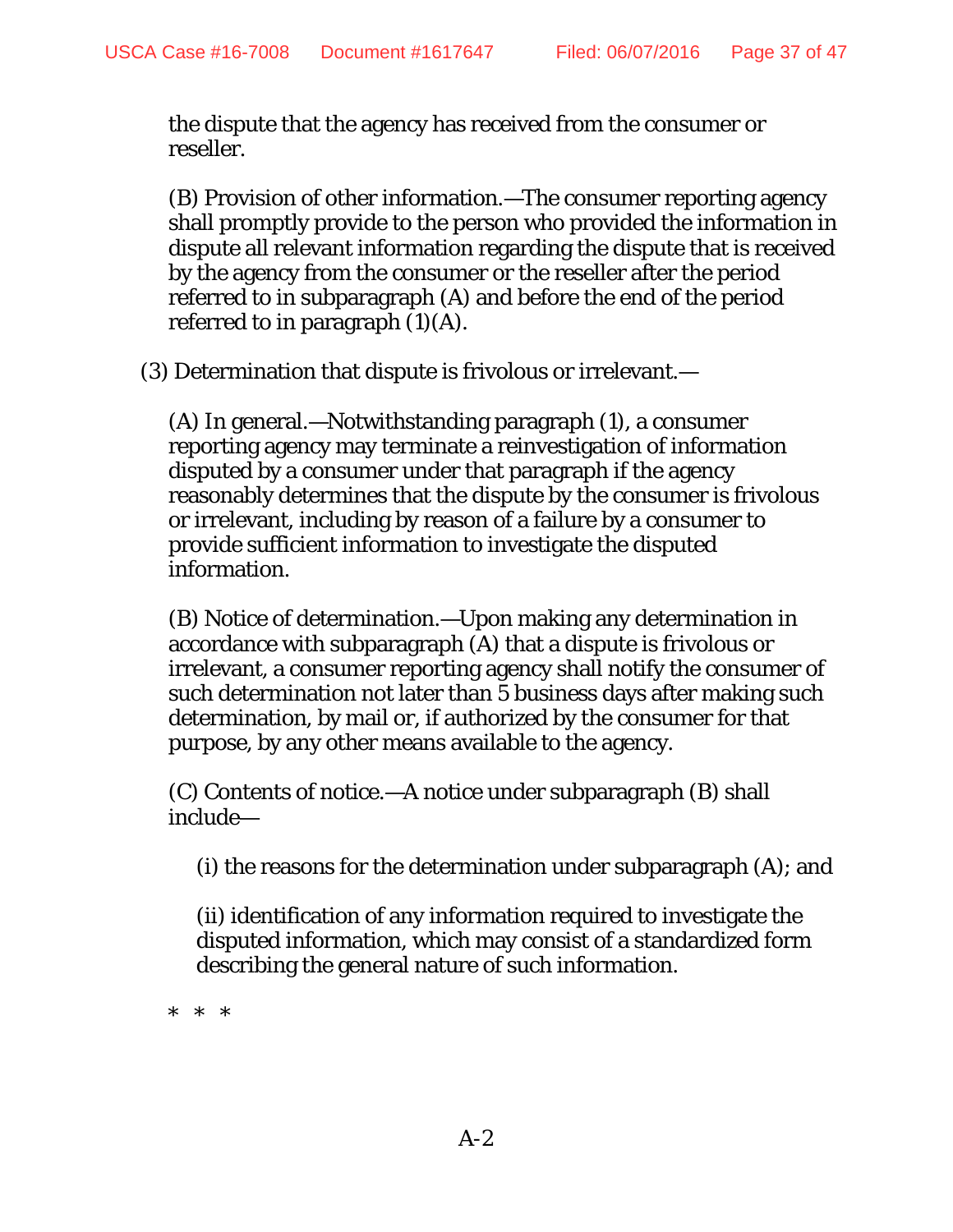# **15 U.S.C. § 1681n. Civil liability for willful noncompliance**

# (a) In general

Any person who willfully fails to comply with any requirement imposed under this subchapter with respect to any consumer is liable to that consumer in an amount equal to the sum of—

(1)(A) any actual damages sustained by the consumer as a result of the failure or damages of not less than \$100 and not more than \$1,000; or

(B) in the case of liability of a natural person for obtaining a consumer report under false pretenses or knowingly without a permissible purpose, actual damages sustained by the consumer as a result of the failure or \$1,000, whichever is greater;

(2) such amount of punitive damages as the court may allow; and

(3) in the case of any successful action to enforce any liability under this section, the costs of the action together with reasonable attorney's fees as determined by the court.

\* \* \*

# **15 U.S.C. § 1681***o***. Civil liability for negligent noncompliance**

(a) In general

Any person who is negligent in failing to comply with any requirement imposed under this subchapter with respect to any consumer is liable to that consumer in an amount equal to the sum of—

(1) any actual damages sustained by the consumer as a result of the failure; and

(2) in the case of any successful action to enforce any liability under this section, the costs of the action together with reasonable attorney's fees as determined by the court.

\* \* \*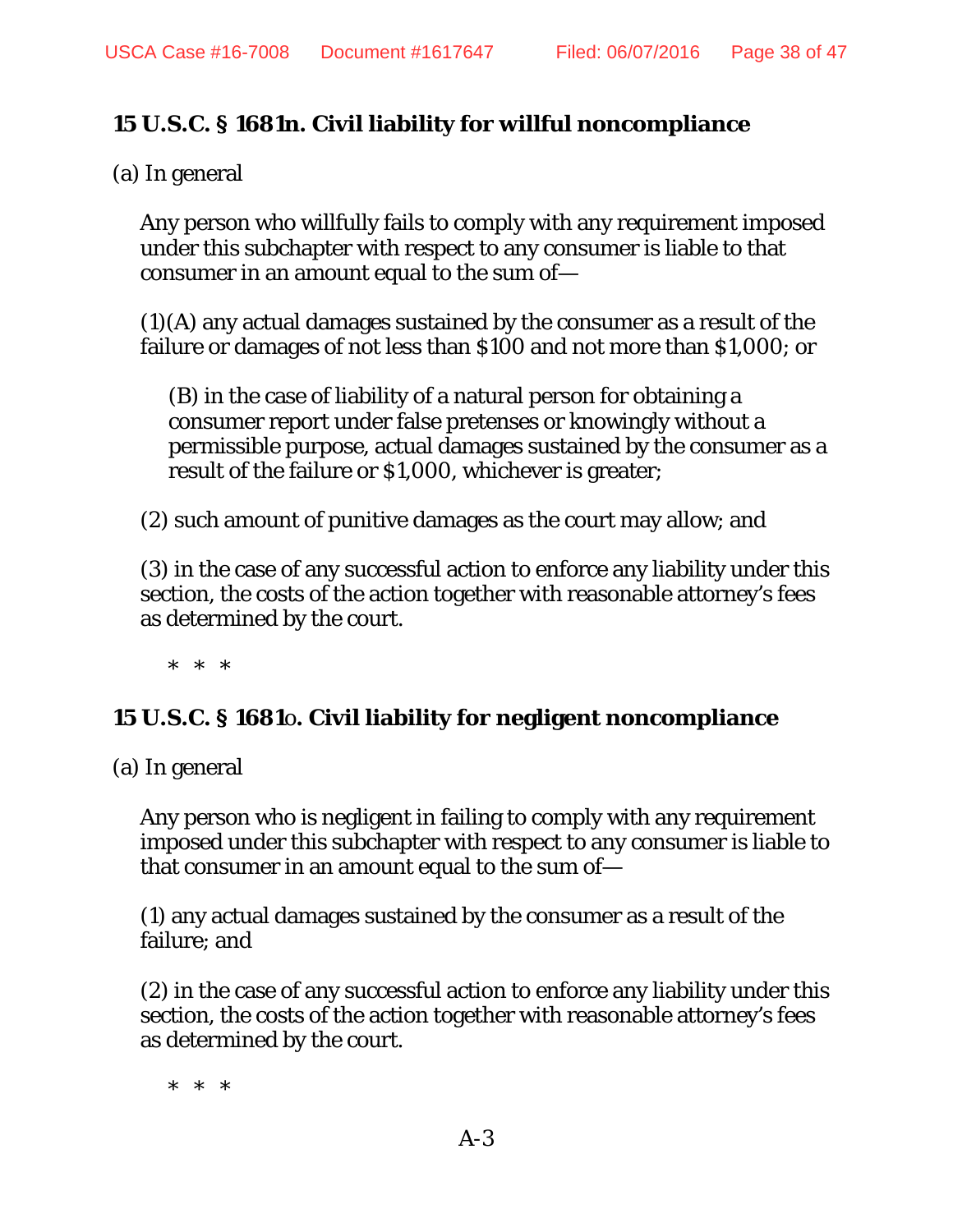# **15 U.S.C. § 1681p. Jurisdiction of courts; limitation of actions**

An action to enforce any liability created under this subchapter may be brought in any appropriate United States district court, without regard to the amount in controversy, or in any other court of competent jurisdiction, not later than the earlier of—

(1) 2 years after the date of discovery by the plaintiff of the violation that is the basis for such liability; or

(2) 5 years after the date on which the violation that is the basis for such liability occurs.

# **15 U.S.C. § 1681s-2. Responsibilities of furnishers of information to consumer reporting agencies**

(a) Duty of furnishers of information to provide accurate information

(1) Prohibition

(A) Reporting information with actual knowledge of errors

A person shall not furnish any information relating to a consumer to any consumer reporting agency if the person knows or has reasonable cause to believe that the information is inaccurate.

(B) Reporting information after notice and confirmation of errors

A person shall not furnish information relating to a consumer to any consumer reporting agency if—

(i) the person has been notified by the consumer, at the address specified by the person for such notices, that specific information is inaccurate; and

(ii) the information is, in fact, inaccurate.

(C) No address requirement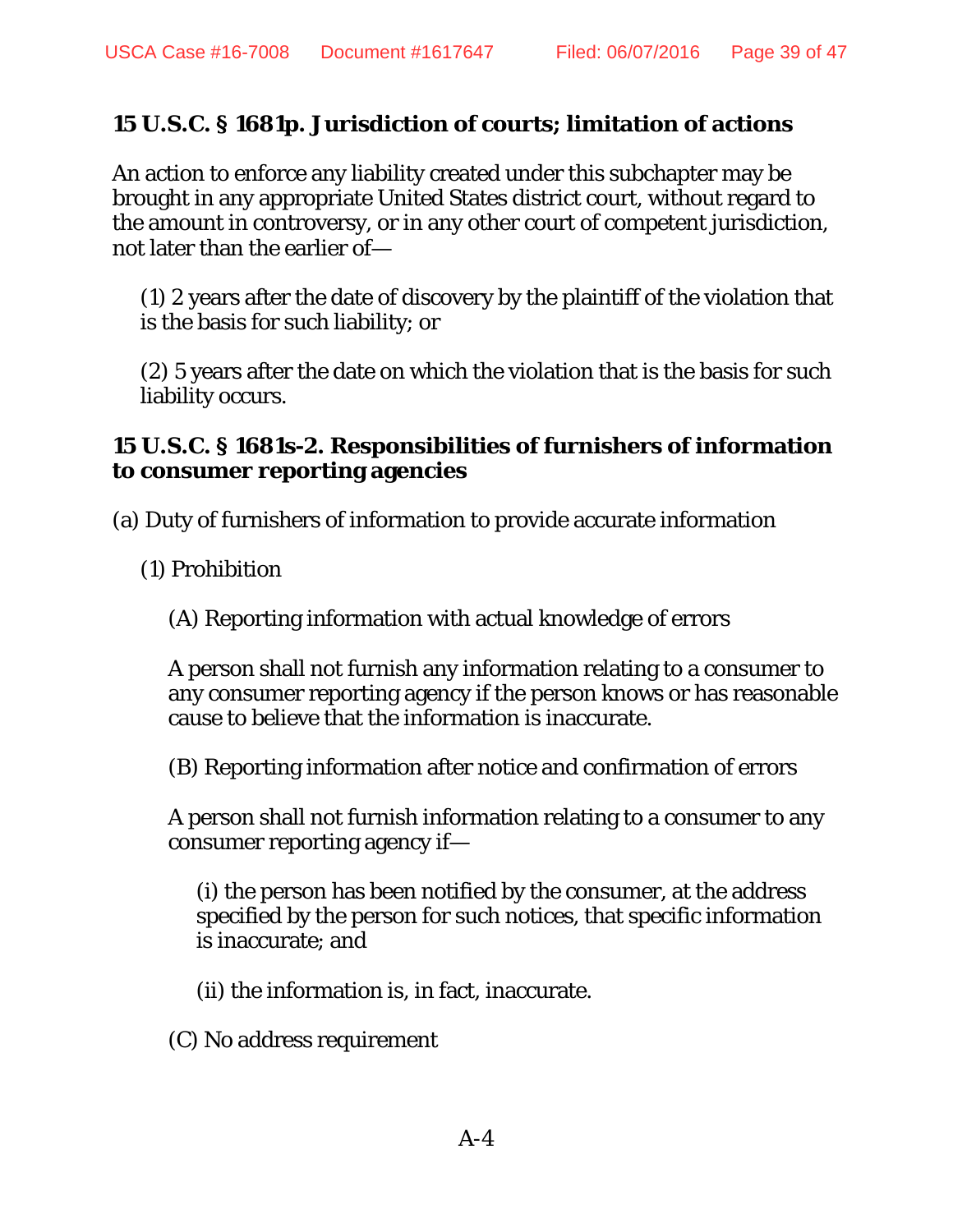A person who clearly and conspicuously specifies to the consumer an address for notices referred to in subparagraph (B) shall not be subject to subparagraph (A); however, nothing in subparagraph (B) shall require a person to specify such an address.

(D) Definition

For purposes of subparagraph (A), the term "reasonable cause to believe that the information is inaccurate" means having specific knowledge, other than solely allegations by the consumer, that would cause a reasonable person to have substantial doubts about the accuracy of the information.

(2) Duty to correct and update information

A person who—

(A) regularly and in the ordinary course of business furnishes information to one or more consumer reporting agencies about the person's transactions or experiences with any consumer; and

(B) has furnished to a consumer reporting agency information that the person determines is not complete or accurate,

shall promptly notify the consumer reporting agency of that determination and provide to the agency any corrections to that information, or any additional information, that is necessary to make the information provided by the person to the agency complete and accurate, and shall not thereafter furnish to the agency any of the information that remains not complete or accurate.

(3) Duty to provide notice of dispute

If the completeness or accuracy of any information furnished by any person to any consumer reporting agency is disputed to such person by a consumer, the person may not furnish the information to any consumer reporting agency without notice that such information is disputed by the consumer.

(4) Duty to provide notice of closed accounts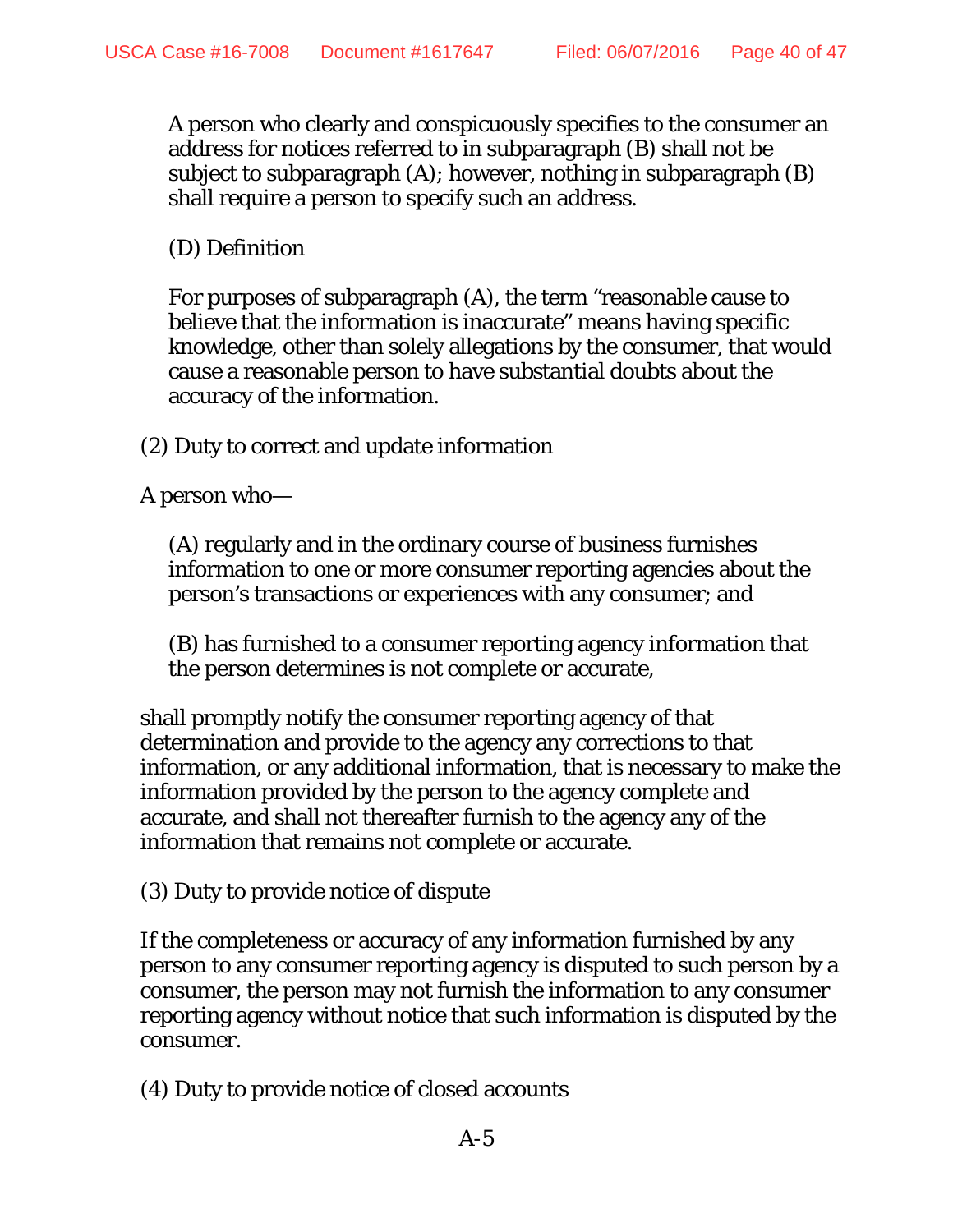A person who regularly and in the ordinary course of business furnishes information to a consumer reporting agency regarding a consumer who has a credit account with that person shall notify the agency of the voluntary closure of the account by the consumer, in information regularly furnished for the period in which the account is closed.

## (5) Duty to provide notice of delinquency of accounts

(A) In general

A person who furnishes information to a consumer reporting agency regarding a delinquent account being placed for collection, charged to profit or loss, or subjected to any similar action shall, not later than 90 days after furnishing the information, notify the agency of the date of delinquency on the account, which shall be the month and year of the commencement of the delinquency on the account that immediately preceded the action.

(B) Rule of construction

For purposes of this paragraph only, and provided that the consumer does not dispute the information, a person that furnishes information on a delinquent account that is placed for collection, charged for profit or loss, or subjected to any similar action, complies with this paragraph, if—

(i) the person reports the same date of delinquency as that provided by the creditor to which the account was owed at the time at which the commencement of the delinquency occurred, if the creditor previously reported that date of delinquency to a consumer reporting agency;

(ii) the creditor did not previously report the date of delinquency to a consumer reporting agency, and the person establishes and follows reasonable procedures to obtain the date of delinquency from the creditor or another reliable source and reports that date to a consumer reporting agency as the date of delinquency; or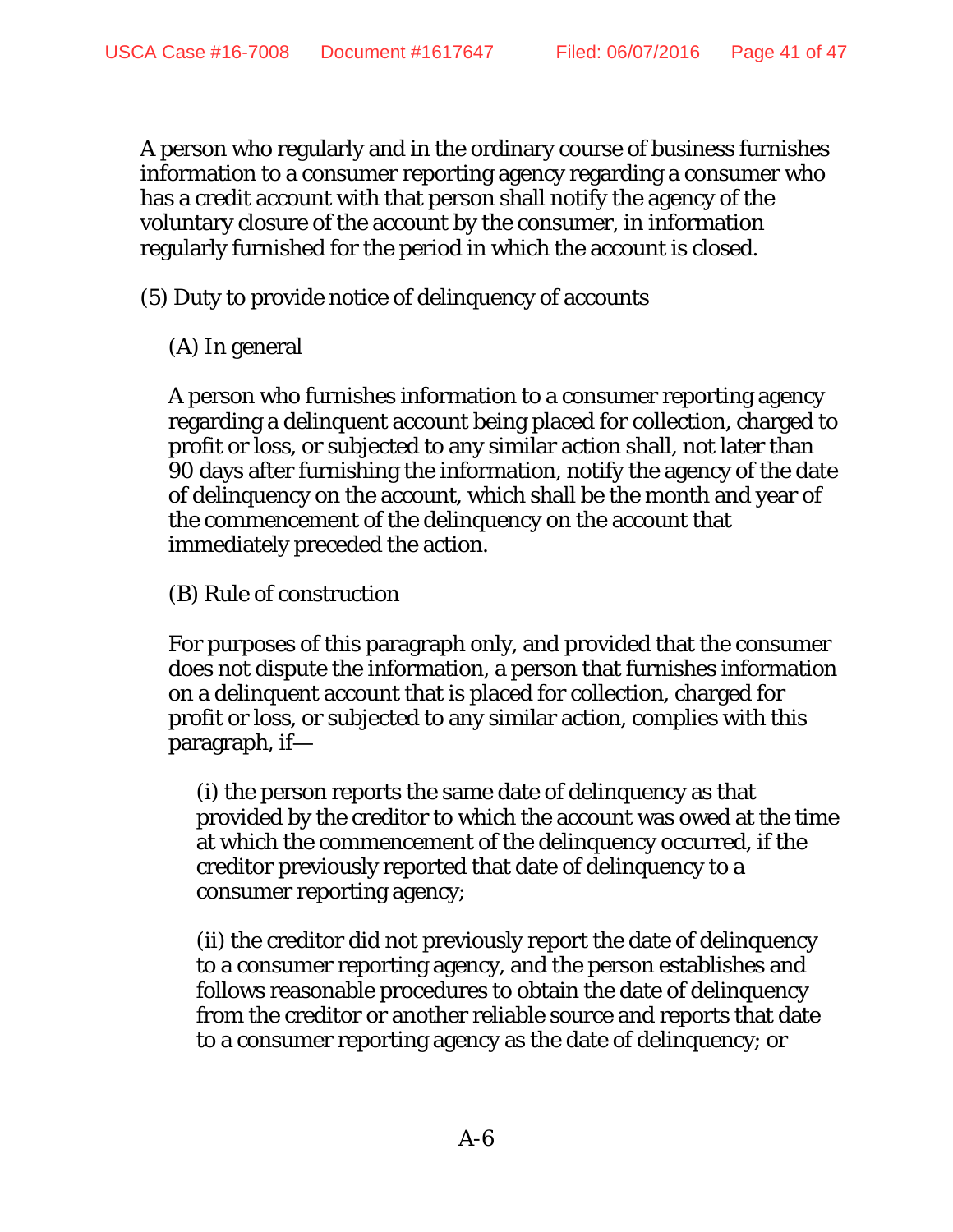(iii) the creditor did not previously report the date of delinquency to a consumer reporting agency and the date of delinquency cannot be reasonably obtained as provided in clause (ii), the person establishes and follows reasonable procedures to ensure the date reported as the date of delinquency precedes the date on which the account is placed for collection, charged to profit or loss, or subjected to any similar action, and reports such date to the credit reporting agency.

(6) Duties of furnishers upon notice of identity theft-related information

(A) Reasonable procedures

A person that furnishes information to any consumer reporting agency shall have in place reasonable procedures to respond to any notification that it receives from a consumer reporting agency under section 1681c-2 of this title relating to information resulting from identity theft, to prevent that person from refurnishing such blocked information.

(B) Information alleged to result from identity theft

If a consumer submits an identity theft report to a person who furnishes information to a consumer reporting agency at the address specified by that person for receiving such reports stating that information maintained by such person that purports to relate to the consumer resulted from identity theft, the person may not furnish such information that purports to relate to the consumer to any consumer reporting agency, unless the person subsequently knows or is informed by the consumer that the information is correct.

(7) Negative information

(A) Notice to consumer required

(i) In general

If any financial institution that extends credit and regularly and in the ordinary course of business furnishes information to a consumer reporting agency described in section 1681a(p) of this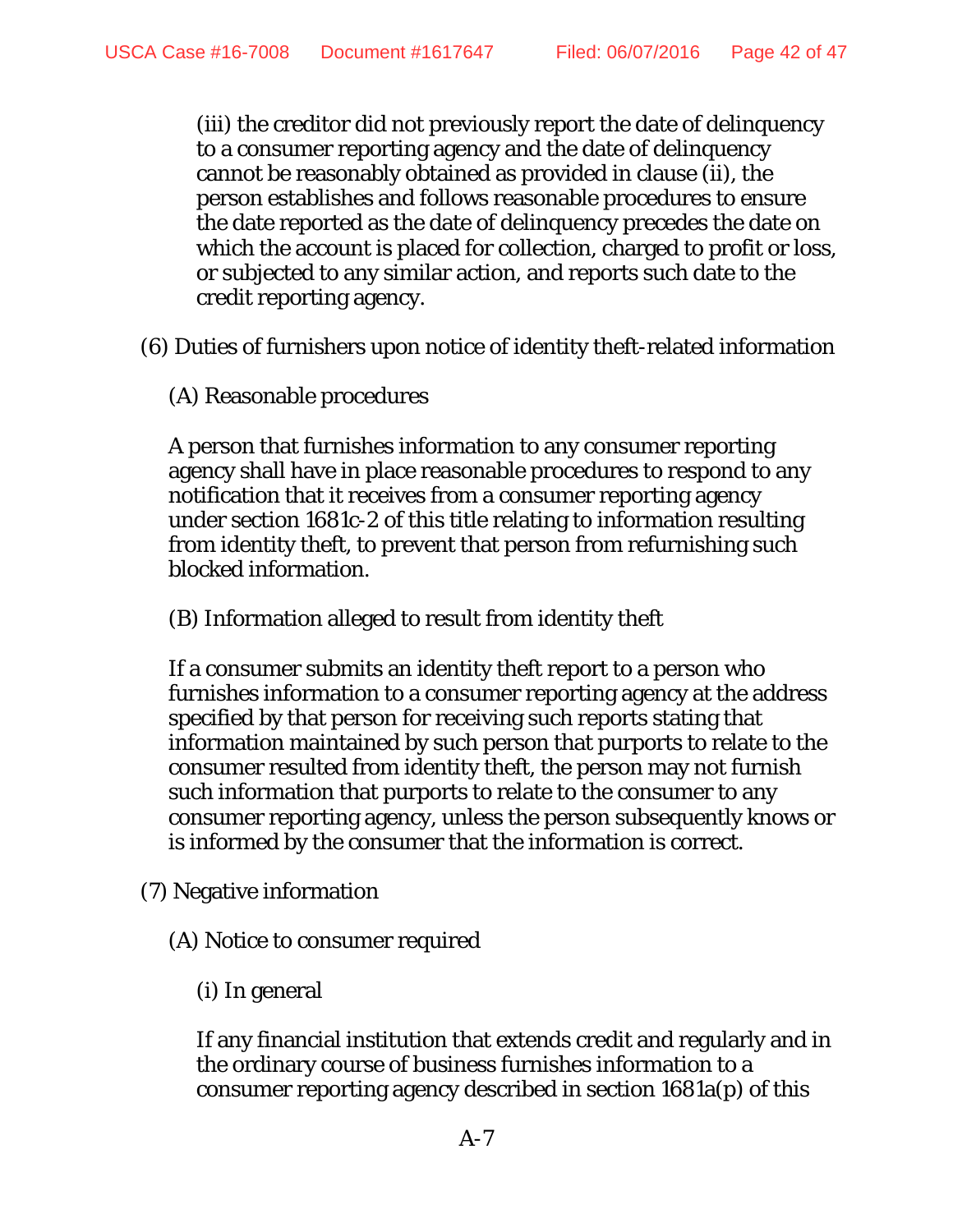title furnishes negative information to such an agency regarding credit extended to a customer, the financial institution shall provide a notice of such furnishing of negative information, in writing, to the customer.

(ii) Notice effective for subsequent submissions

After providing such notice, the financial institution may submit additional negative information to a consumer reporting agency described in [section 1681a\(p\)](https://1.next.westlaw.com/Link/Document/FullText?findType=L&pubNum=1000546&cite=15USCAS1681A&originatingDoc=NEFC1AAC03BE211E1BDE18D09F4C9FE75&refType=RB&originationContext=document&transitionType=DocumentItem&contextData=(sc.UserEnteredCitation)#co_pp_2c830000eaaf5) of this title with respect to the same transaction, extension of credit, account, or customer without providing additional notice to the customer.

\* \* \*

(8) Ability of consumer to dispute information directly with furnisher

(A) In general

The Bureau, in consultation with the Federal Trade Commission, the Federal banking agencies, and the National Credit Union Administration, shall prescribe regulations that shall identify the circumstances under which a furnisher shall be required to reinvestigate a dispute concerning the accuracy of information contained in a consumer report on the consumer, based on a direct request of a consumer.

\* \* \*

(b) Duties of furnishers of information upon notice of dispute

(1) In general

After receiving notice pursuant to [section 1681i\(a\)\(2\)](https://1.next.westlaw.com/Link/Document/FullText?findType=L&pubNum=1000546&cite=15USCAS1681I&originatingDoc=NEFC1AAC03BE211E1BDE18D09F4C9FE75&refType=RB&originationContext=document&transitionType=DocumentItem&contextData=(sc.UserEnteredCitation)#co_pp_d86d0000be040) of this title of a dispute with regard to the completeness or accuracy of any information provided by a person to a consumer reporting agency, the person shall—

(A) conduct an investigation with respect to the disputed information;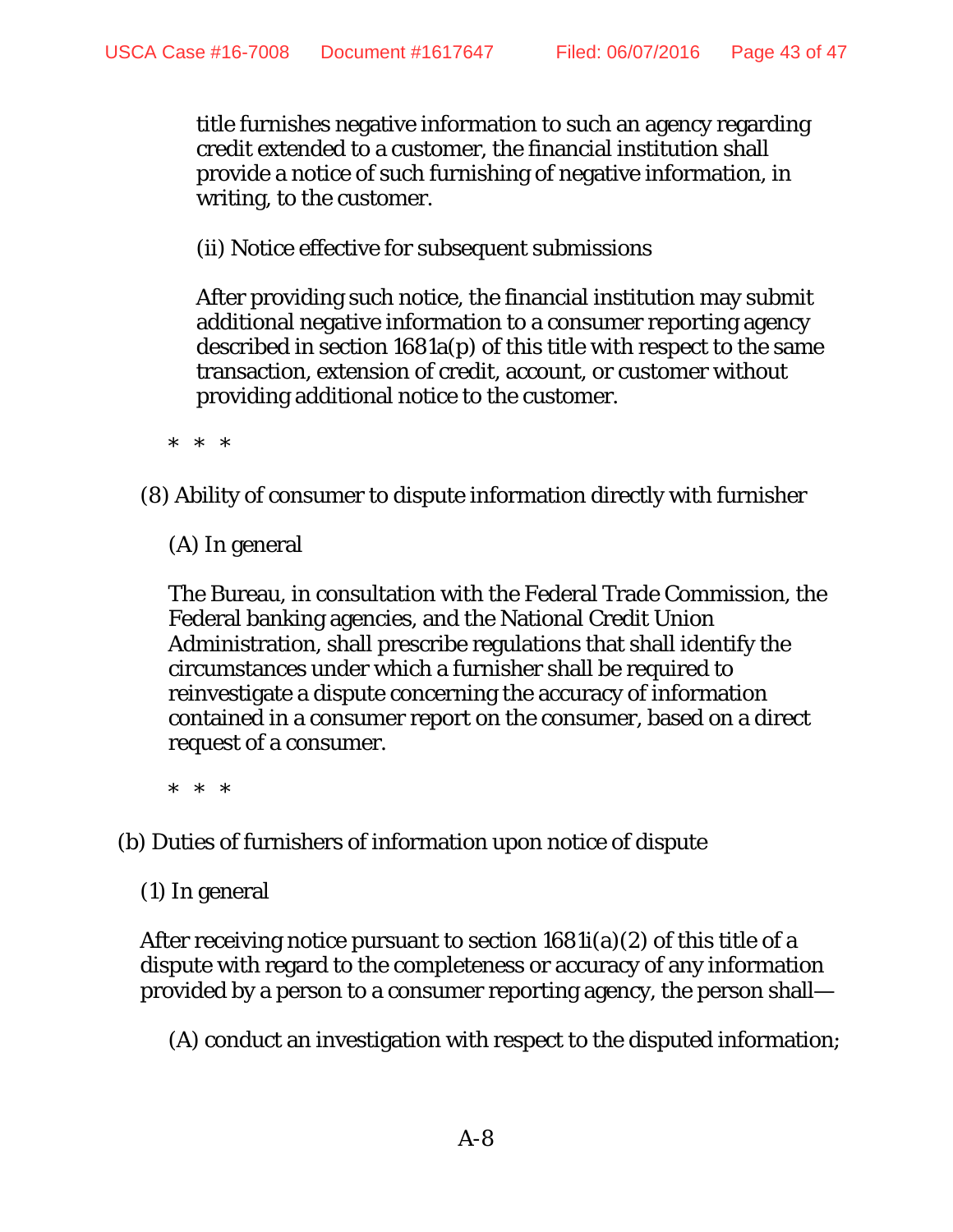(B) review all relevant information provided by the consumer reporting agency pursuant to [section 1681i\(a\)\(2\)](https://1.next.westlaw.com/Link/Document/FullText?findType=L&pubNum=1000546&cite=15USCAS1681I&originatingDoc=NEFC1AAC03BE211E1BDE18D09F4C9FE75&refType=RB&originationContext=document&transitionType=DocumentItem&contextData=(sc.UserEnteredCitation)#co_pp_d86d0000be040) of this title;

(C) report the results of the investigation to the consumer reporting agency;

(D) if the investigation finds that the information is incomplete or inaccurate, report those results to all other consumer reporting agencies to which the person furnished the information and that compile and maintain files on consumers on a nationwide basis; and

(E) if an item of information disputed by a consumer is found to be inaccurate or incomplete or cannot be verified after any reinvestigation under paragraph (1), for purposes of reporting to a consumer reporting agency only, as appropriate, based on the results of the reinvestigation promptly—

- (i) modify that item of information;
- (ii) delete that item of information; or
- (iii) permanently block the reporting of that item of information.
- (2) Deadline

A person shall complete all investigations, reviews, and reports required under paragraph (1) regarding information provided by the person to a consumer reporting agency, before the expiration of the period under [section 1681i\(a\)\(1\)](https://1.next.westlaw.com/Link/Document/FullText?findType=L&pubNum=1000546&cite=15USCAS1681I&originatingDoc=NEFC1AAC03BE211E1BDE18D09F4C9FE75&refType=RB&originationContext=document&transitionType=DocumentItem&contextData=(sc.UserEnteredCitation)#co_pp_7b9b000044381) of this title within which the consumer reporting agency is required to complete actions required by that section regarding that information.

(c) Limitation on liability

Except as provided in section  $1681s(c)(1)(B)$  of this title, sections 1681n and 1681*o* of this title do not apply to any violation of--

(1) subsection (a) of this section, including any regulations issued thereunder;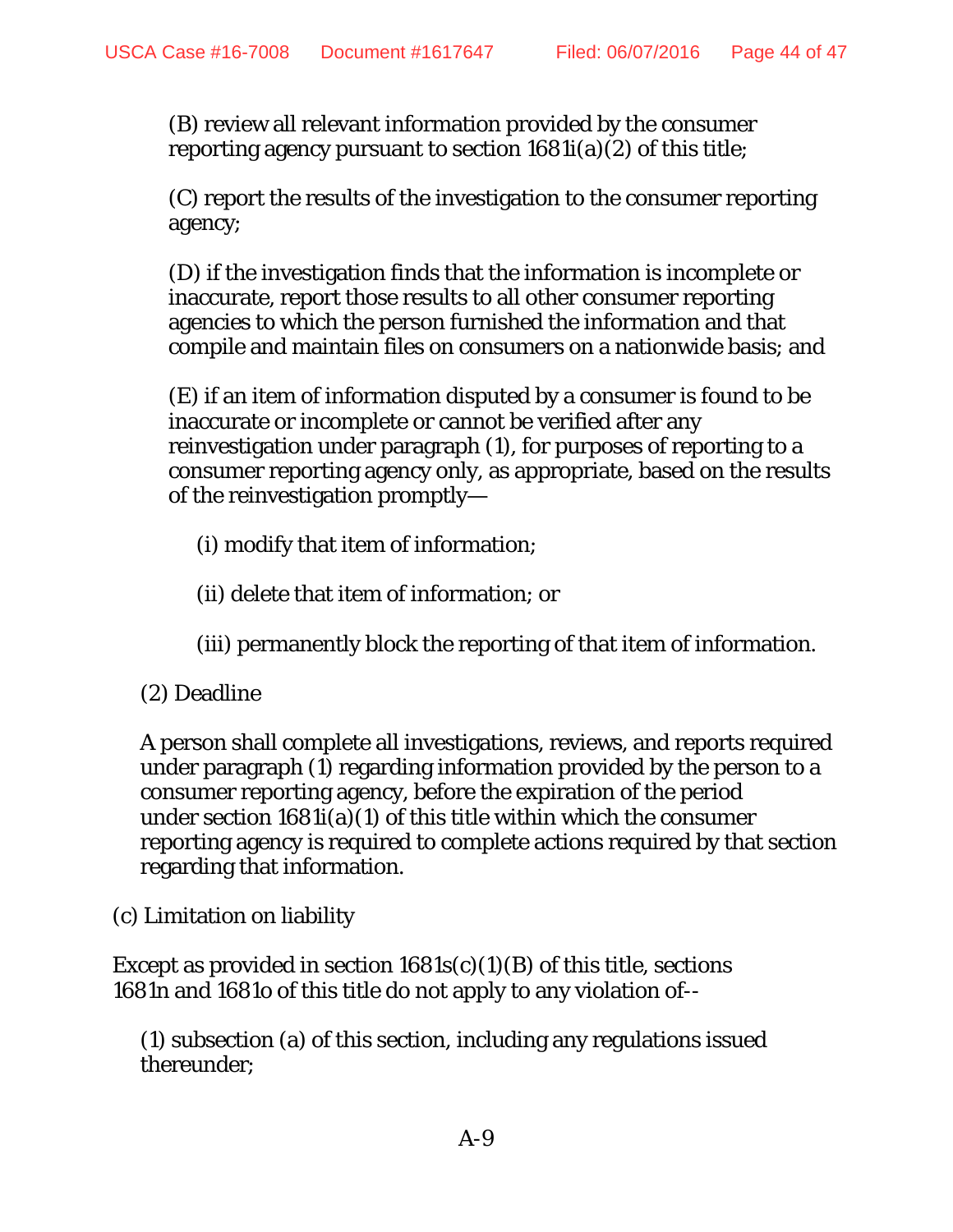(2) subsection (e) of this section, except that nothing in this paragraph shall limit, expand, or otherwise affect liability under [section 1681n](https://1.next.westlaw.com/Link/Document/FullText?findType=L&pubNum=1000546&cite=15USCAS1681N&originatingDoc=NEFC1AAC03BE211E1BDE18D09F4C9FE75&refType=LQ&originationContext=document&transitionType=DocumentItem&contextData=(sc.UserEnteredCitation)) or 16810 of this title, as applicable, for violations of subsection (b) of this section; or

(3) subsection (e) of section 1681m of this title.

(d) Limitation on enforcement

The provisions of law described in paragraphs (1) through (3) of subsection (c) of this section (other than with respect to the exception described in paragraph (2) of subsection (c) of this section) shall be enforced exclusively as provided under [section 1681s](https://1.next.westlaw.com/Link/Document/FullText?findType=L&pubNum=1000546&cite=15USCAS1681S&originatingDoc=NEFC1AAC03BE211E1BDE18D09F4C9FE75&refType=LQ&originationContext=document&transitionType=DocumentItem&contextData=(sc.UserEnteredCitation)) of this title by the Federal agencies and officials and the State officials identified in [section 1681s](https://1.next.westlaw.com/Link/Document/FullText?findType=L&pubNum=1000546&cite=15USCAS1681S&originatingDoc=NEFC1AAC03BE211E1BDE18D09F4C9FE75&refType=LQ&originationContext=document&transitionType=DocumentItem&contextData=(sc.UserEnteredCitation)) of this title.

(e) Accuracy guidelines and regulations required

(1) Guidelines

The Bureau shall, with respect to persons or entities that are subject to the enforcement authority of the Bureau under section 1681sof this title—

(A) establish and maintain guidelines for use by each person that furnishes information to a consumer reporting agency regarding the accuracy and integrity of the information relating to consumers that such entities furnish to consumer reporting agencies, and update such guidelines as often as necessary; and

(B) prescribe regulations requiring each person that furnishes information to a consumer reporting agency to establish reasonable policies and procedures for implementing the guidelines established pursuant to subparagraph (A).

(2) Criteria

In developing the guidelines required by paragraph (1)(A), the Bureau shall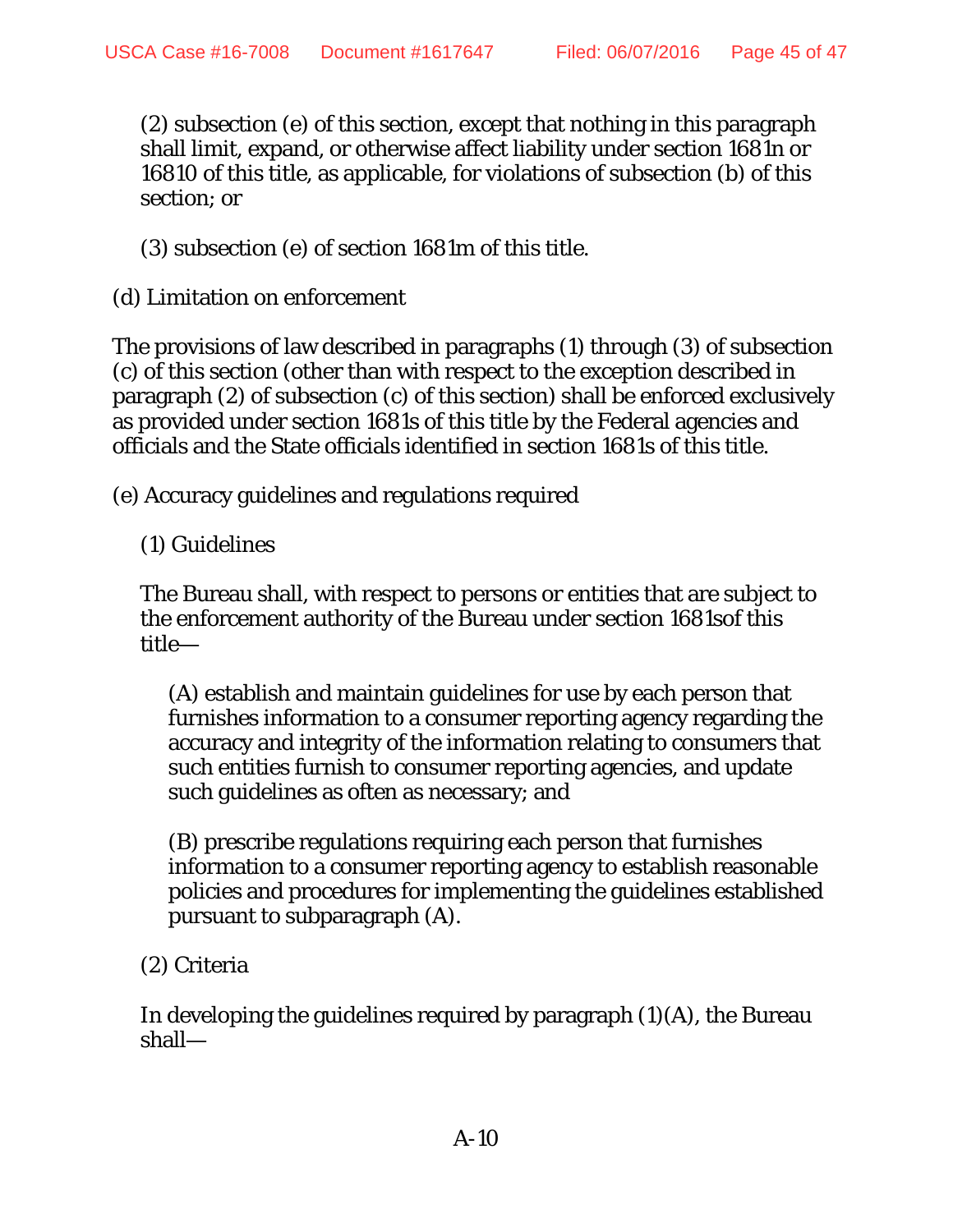(A) identify patterns, practices, and specific forms of activity that can compromise the accuracy and integrity of information furnished to consumer reporting agencies;

(B) review the methods (including technological means) used to furnish information relating to consumers to consumer reporting agencies;

(C) determine whether persons that furnish information to consumer reporting agencies maintain and enforce policies to ensure the accuracy and integrity of information furnished to consumer reporting agencies; and

(D) examine the policies and processes that persons that furnish information to consumer reporting agencies employ to conduct reinvestigations and correct inaccurate information relating to consumers that has been furnished to consumer reporting agencies.